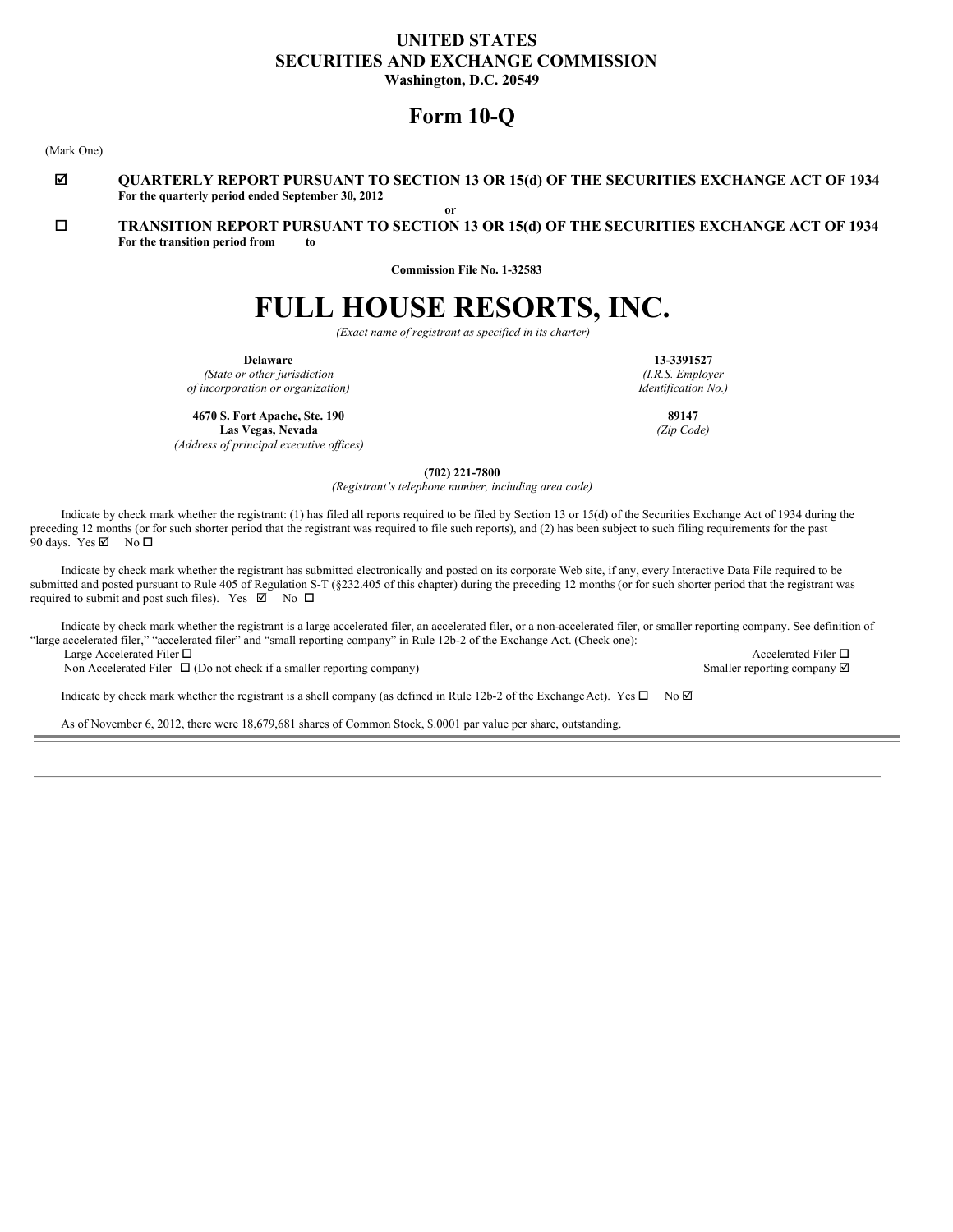# **FULL HOUSE RESORTS, INC. INDEX**

# PART I. Financial Information

PART II.

| Item 1.           | <b>Consolidated Financial Statements</b>                                                                        |                |
|-------------------|-----------------------------------------------------------------------------------------------------------------|----------------|
|                   | Unaudited Consolidated Statements of Operations for the three and nine months ended September 30, 2012 and 2011 | 3              |
|                   | Consolidated Balance Sheets as of September 30, 2012 (Unaudited), and December 31, 2011                         | $\overline{4}$ |
|                   | Unaudited Consolidated Statements of Stockholders' Equity for the nine months ended September 30, 2012 and 2011 | 5              |
|                   | Unaudited Consolidated Statements of Cash Flows for the nine months ended September 30, 2012 and 2011           | 6              |
|                   | Notes to Consolidated Financial Statements (Unaudited)                                                          | $\tau$         |
| Item 2.           | Management's Discussion and Analysis of Financial Condition and Results of Operations                           | 18             |
| Item 4.           | Controls and Procedures                                                                                         | 29             |
| Other Information |                                                                                                                 |                |
| Item 6.           | Exhibits                                                                                                        | 30             |
| Signatures        |                                                                                                                 | 31             |
|                   |                                                                                                                 |                |

2

Page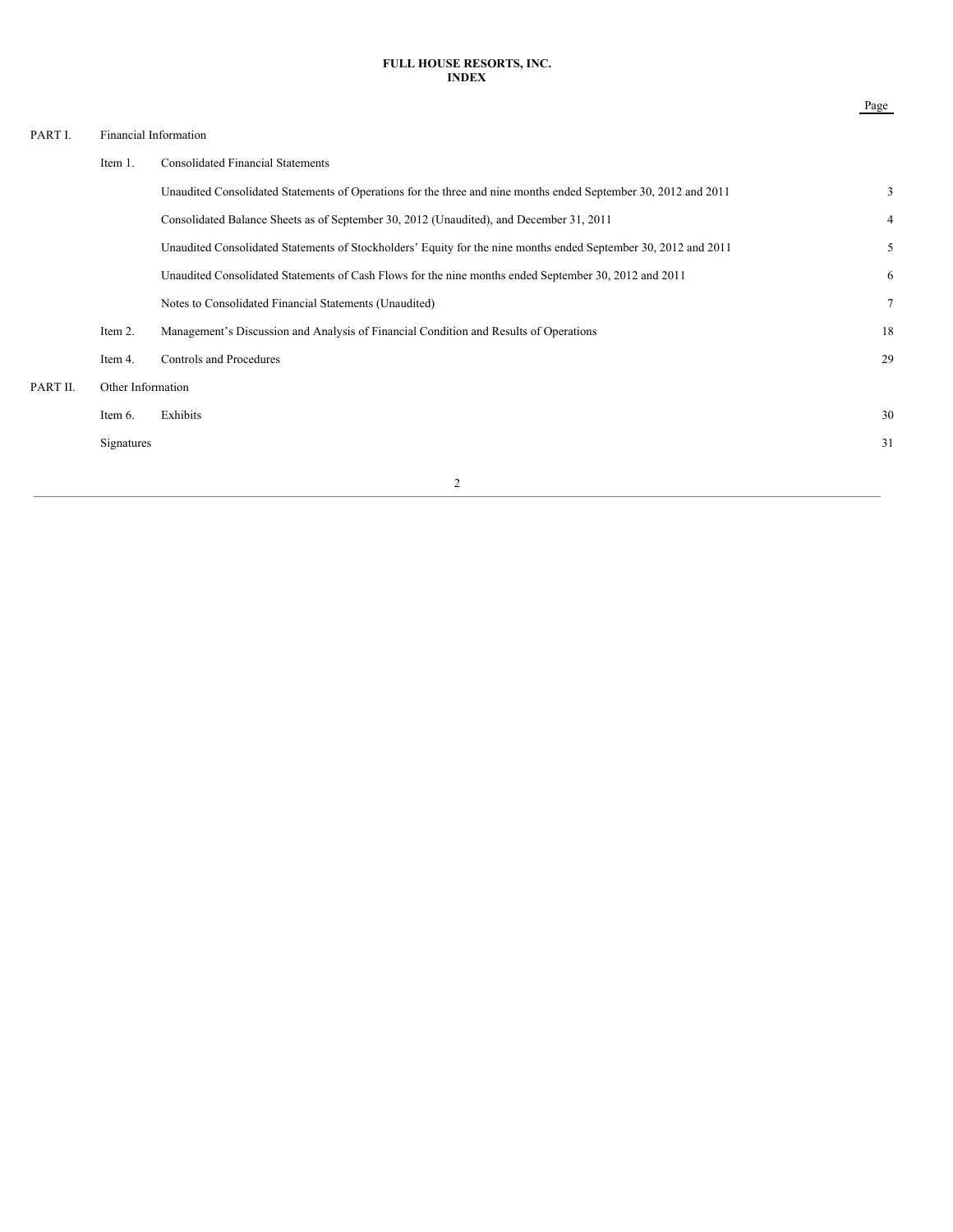#### **FULL HOUSE RESORTS, INC. AND SUBSIDIARIES UNAUDITED CONSOLIDATED STATEMENTS OF OPERATIONS**

|                                                                                       | <b>Three months</b><br>ended September 30, |                     |   | Nine months<br>ended September 30, |                  |
|---------------------------------------------------------------------------------------|--------------------------------------------|---------------------|---|------------------------------------|------------------|
|                                                                                       | 2012                                       | 2011                |   | 2012                               | 2011             |
| <b>Revenues</b>                                                                       |                                            |                     |   |                                    |                  |
| Casino                                                                                | \$<br>27,676,298                           | \$<br>25,074,330    | S | 78,743,906                         | \$<br>49,827,965 |
| Food and beverage                                                                     | 1,332,037                                  | 1,482,257           |   | 4,073,848                          | 3,268,617        |
| Management fees                                                                       | 338,569                                    | 6,066,093           |   | 6,548,337                          | 18,347,769       |
| Other operations                                                                      | 786,702                                    | 845,231             |   | 1,934,354                          | 1,496,956        |
|                                                                                       | 30,133,606                                 | 33,467,911          |   | 91,300,445                         | 72,941,307       |
| <b>Operating costs and expenses</b>                                                   |                                            |                     |   |                                    |                  |
| Casino                                                                                | 15,105,847                                 | 14,664,824          |   | 44,427,942                         | 28,198,738       |
| Food and beverage                                                                     | 1,222,519                                  | 1,432,238           |   | 3,806,988                          | 3,271,879        |
| Other operations                                                                      | 1,436,333                                  | 1,556,295           |   | 4,218,206                          | 3,005,609        |
| Project development and acquisition costs                                             | 105,446                                    | 106,769             |   | 376,385                            | 724,636          |
| Selling, general and administrative                                                   | 7,891,402                                  | 8,247,119           |   | 24,164,409                         | 16,890,277       |
| Depreciation and amortization                                                         | 1,348,126                                  | 2,083,294           |   | 4,735,991                          | 4,987,179        |
|                                                                                       | 27,109,673                                 | 28,090,539          |   | 81,729,921                         | 57,078,318       |
| <b>Operating gains (losses)</b>                                                       |                                            |                     |   |                                    |                  |
| Gain on sale of joint venture                                                         |                                            |                     |   | 41,200,089                         |                  |
| Equity in net income of unconsolidated joint venture, and related guaranteed payments |                                            | 1,122,004           |   | --                                 | 3,306,035        |
| Impairment losses                                                                     |                                            | (4,919,703)         |   | $-$                                | (4,919,703)      |
| Unrealized losses on notes receivable, tribal governments                             |                                            |                     |   |                                    | (7, 864)         |
|                                                                                       | $\overline{\phantom{a}}$                   | (3,797,699)         |   | 41,200,089                         | (1,621,532)      |
| <b>Operating income</b>                                                               | 3,023,933                                  | 1,579,673           |   | 50,770,613                         | 14,241,457       |
| Other income (expense)                                                                |                                            |                     |   |                                    |                  |
| Interest expense                                                                      | (71, 806)                                  | (887, 482)          |   | (804, 956)                         | (2,015,961)      |
| Gain (loss) on derivative instrument                                                  |                                            | (213, 850)          |   | 8,472                              | (564, 193)       |
| Other income                                                                          | 3,119                                      | 8,790               |   | 8,784                              | 7,289            |
| Loss on extinguishment of debt                                                        |                                            |                     |   | (1,719,269)                        |                  |
|                                                                                       | (68, 687)                                  | (1,092,542)         |   | (2,506,969)                        | (2,572,865)      |
| Income before income taxes                                                            | 2,955,246                                  | 487,131             |   | 48,263,644                         | 11,668,592       |
| Income tax expense (benefit)                                                          | 870,515                                    | (996, 627)          |   | 17,416,929                         | 1,867,370        |
| Net income                                                                            | 2,084,731                                  | 1,483,758           |   | 30,846,715                         | 9,801,222        |
| Income attributable to non-controlling interest in consolidated joint venture         |                                            | (2,623,251)         |   | (2,181,172)                        | (7,936,751)      |
| Net income (loss) attributable to the Company                                         | 2,084,731                                  | \$<br>(1, 139, 493) |   | 28,665,543                         | 1,864,471        |
|                                                                                       |                                            |                     |   |                                    |                  |
| Net income (loss) attributable to the Company per common share                        | 0.11                                       | (0.06)              |   | 1.53                               | 0.10             |
| Weighted-average number of common shares outstanding                                  | 18,679,681                                 | 18,673,681          |   | 18,676,824                         | 18,304,218       |
| See notes to unaudited consolidated financial statements.                             |                                            |                     |   |                                    |                  |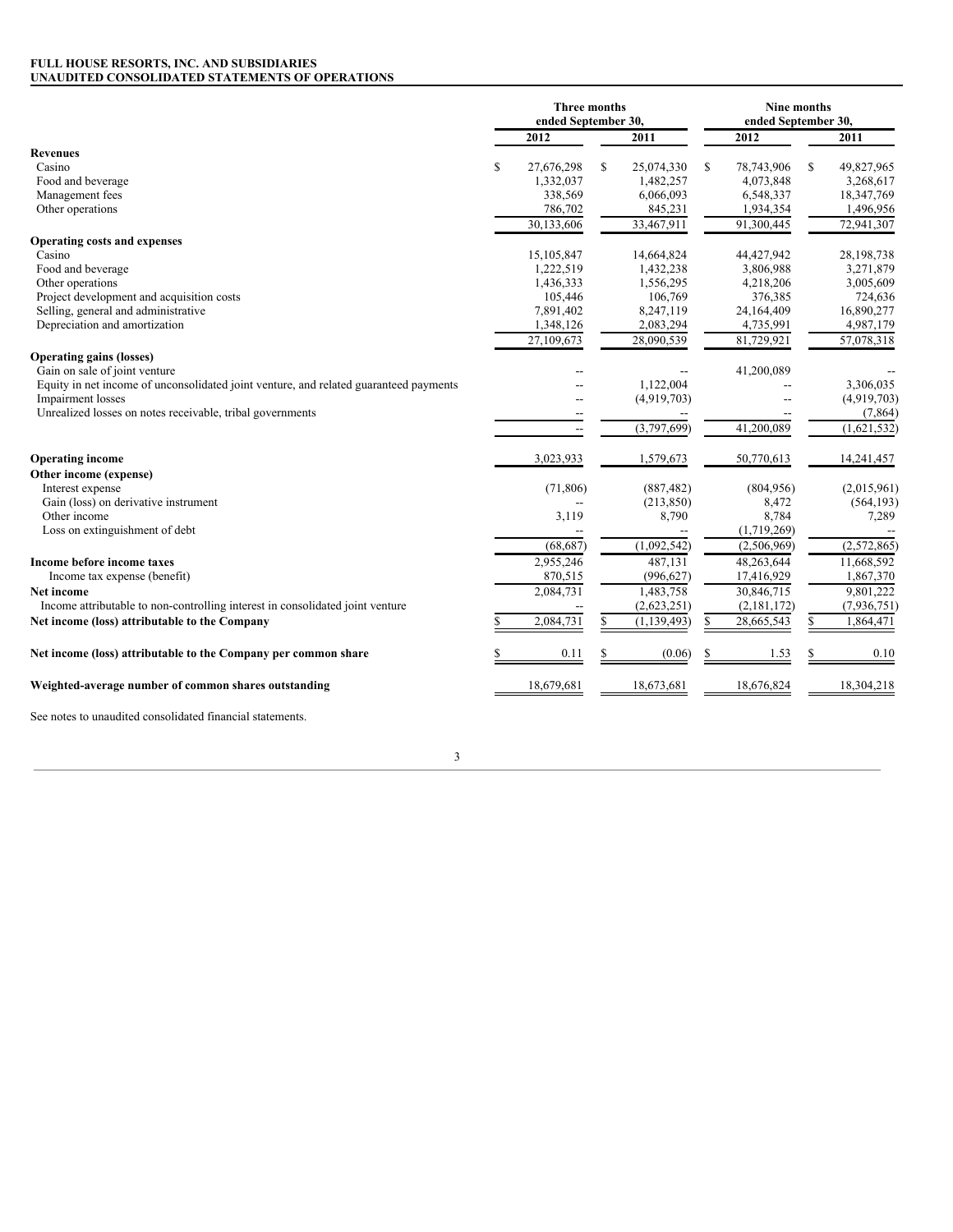#### **FULL HOUSE RESORTS, INC. AND SUBSIDIARIES CONSOLIDATED BALANCE SHEETS**

|                                                                                                              | September 30,<br>2012 |                           |    | December 31,<br>2011     |
|--------------------------------------------------------------------------------------------------------------|-----------------------|---------------------------|----|--------------------------|
|                                                                                                              |                       | (Unaudited)               |    |                          |
| <b>ASSETS</b><br>Current assets                                                                              |                       |                           |    |                          |
| Cash and equivalents                                                                                         | \$                    | 21,467,492                | \$ | 14,707,464               |
| Accounts receivable, net of allowance for doubtful accounts of \$995,879 and \$1,158,013<br>Prepaid expenses |                       | 1,736,339<br>3,261,292    |    | 4.865.195<br>2,486,975   |
| Deferred tax asset                                                                                           |                       | 738,273                   |    | 750,580                  |
| Deposits and other                                                                                           |                       | 442,158                   |    | 404,171                  |
|                                                                                                              |                       | 27,645,554                |    | 23,214,385               |
|                                                                                                              |                       |                           |    |                          |
| Property and equipment, net of accumulated depreciation of \$14,769,191 and \$11,080,559                     |                       | 36,806,202                |    | 38,668,283               |
| Long-term assets related to tribal casino projects                                                           |                       |                           |    |                          |
| Note receivable, net of allowance of \$0 and \$661,600                                                       |                       |                           |    |                          |
| Contract rights, net of accumulated amortization of \$0 and \$6,492,981                                      |                       |                           |    | 10,872,605               |
|                                                                                                              |                       |                           |    | 10,872,605               |
| Other long-term assets                                                                                       |                       |                           |    |                          |
| Goodwill                                                                                                     |                       | 7,455,718                 |    | 7,455,718                |
| Intangible assets, net of accumulated amortization of \$850,000 and \$425,000                                |                       | 11,495,620                |    | 11,720,727               |
| Long-term deposits                                                                                           |                       | 9,446,624                 |    | 142,114                  |
| Loan fees, net of accumulated amortization of \$0 and \$934,491<br>Deferred tax asset                        |                       | 901,906                   |    | 1,898,492                |
|                                                                                                              |                       | 432,487                   |    | 645,617                  |
|                                                                                                              |                       | 29,732,355                |    | 21,862,668               |
|                                                                                                              |                       | 94,184,111                | S  | 94,617,941               |
| <b>LIABILITIES AND STOCKHOLDERS' EQUITY</b>                                                                  |                       |                           |    |                          |
| Current liabilities                                                                                          | \$                    |                           | \$ | 1,613,819                |
| Accounts payable<br>Income tax payable                                                                       |                       | 1,888,397<br>2.457.420    |    | 2,409,612                |
| Accrued player club points and progressive jackpots                                                          |                       | 1,787,273                 |    | 1,750,981                |
| Accrued payroll and related                                                                                  |                       |                           |    |                          |
|                                                                                                              |                       | 3,356,354                 |    | 4,033,866                |
| Other accrued expenses                                                                                       |                       | 3,041,056                 |    | 2,427,197                |
| Current portion of long-term debt                                                                            |                       | $\overline{\phantom{a}}$  |    | 4,950,000                |
|                                                                                                              |                       | 12,530,500                |    | 17,185,475               |
| Long-term debt, net of current portion                                                                       |                       |                           |    | 21,987,422               |
|                                                                                                              |                       | 12,530,500                |    | 39,172,897               |
| Stockholders' equity                                                                                         |                       |                           |    |                          |
| Common stock, \$.0001 par value, 100,000,000 shares authorized; 20,036,276 and 20,030,276 shares issued      |                       | 2,004                     |    | 2,003                    |
| Additional paid-in capital                                                                                   |                       | 44,396,700                |    | 43,447,798               |
| Treasury stock, 1,356,595 common shares<br>Retained earnings                                                 |                       | (1,654,075)<br>38,908,982 |    | (1,654,075)<br>8,507,926 |
|                                                                                                              |                       | 81,653,611                |    | 50,303,652               |
| Non-controlling interest in consolidated joint venture                                                       |                       |                           |    | 5,141,392                |
|                                                                                                              |                       | 81,653,611                |    | 55,445,044               |
|                                                                                                              |                       |                           |    |                          |
|                                                                                                              |                       | 94,184,111                |    | 94,617,941               |

See notes to unaudited consolidated financial statements.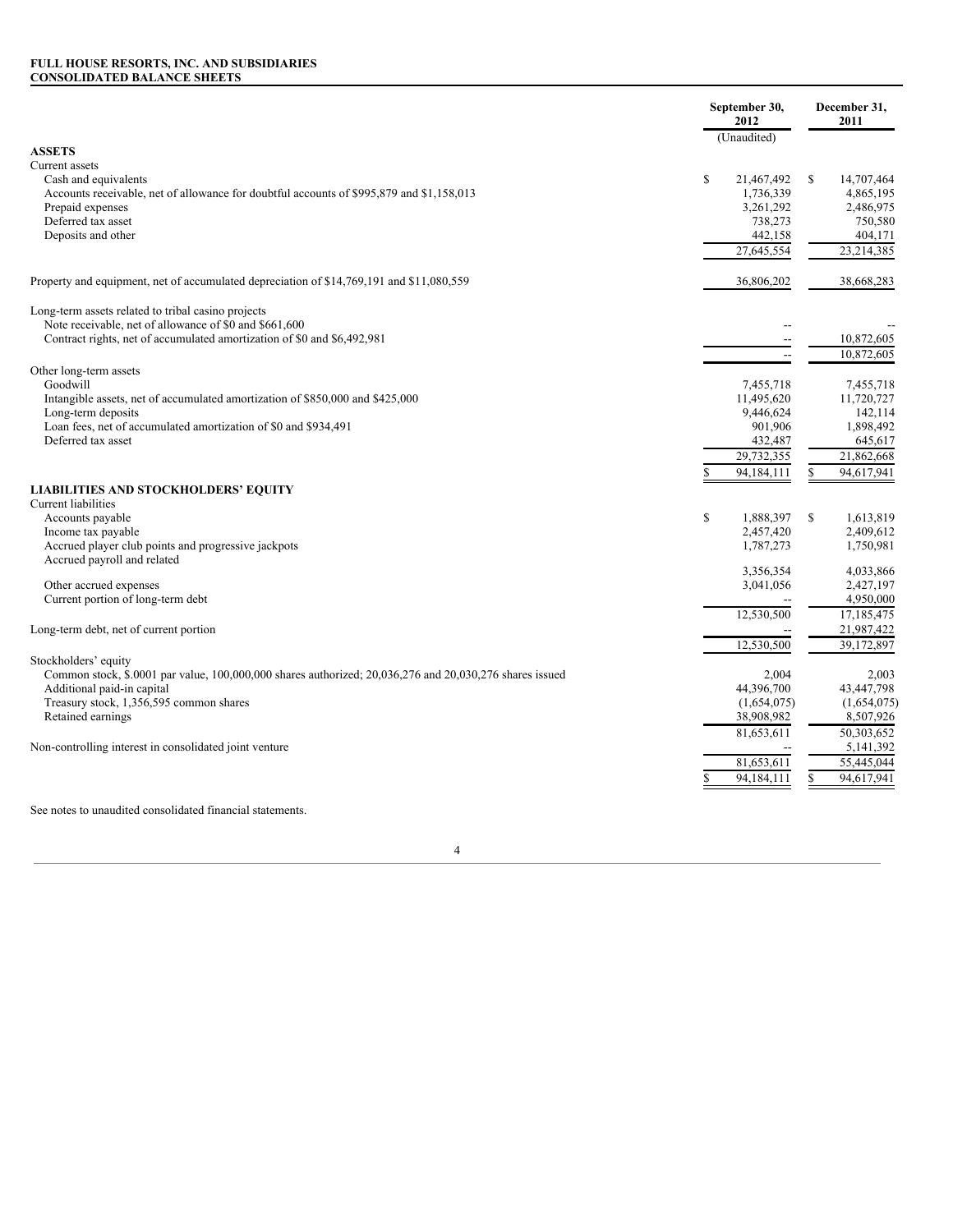#### **FULL HOUSE RESORTS, INC. AND SUBSIDIARIES UNAUDITED CONSOLIDATED STATEMENTS OF STOCKHOLDERS' EQUITY**

| Nine months ended September 30, 2012                                         | <b>Common stock</b><br><b>Shares</b> |   | <b>Dollars</b>    | <b>Additional</b><br>paid-in<br>Capital | <b>Treasury stock</b><br><b>Shares</b> |    | <b>Dollars</b>           | Retained<br>earnings |    | Non-<br>controlling<br>Interest |    | <b>Total</b><br>stockholders'<br>equity |
|------------------------------------------------------------------------------|--------------------------------------|---|-------------------|-----------------------------------------|----------------------------------------|----|--------------------------|----------------------|----|---------------------------------|----|-----------------------------------------|
| <b>Beginning balances</b>                                                    | 20,030,276                           | S | 2,003             | 43,447,798<br>\$                        | 1,356,595                              | S. | (1,654,075)              | 8,507,926<br>S       | S. | 5, 141, 392                     | S. | 55,445,044                              |
| Previously deferred share-based<br>compensation recognized                   | $-$                                  |   | $- -$             | 931,203                                 |                                        |    |                          |                      |    |                                 |    | 931,203                                 |
| Issuance of common stock                                                     | 6,000                                |   |                   | 17,699                                  |                                        |    |                          | $- -$                |    | $\qquad \qquad -$               |    | 17,700                                  |
| Distribution to non-controlling<br>interest in consolidated joint<br>venture | --                                   |   |                   |                                         |                                        |    |                          |                      |    | (3,587,051)                     |    | (3,587,051)                             |
| Sale of interest in joint venture                                            | $-$                                  |   | $- -$             | $- -$                                   | --                                     |    | $\overline{\phantom{a}}$ | 1,735,513            |    | (3,735,513)                     |    | (2,000,000)                             |
| Net income                                                                   | $-$                                  |   | $\qquad \qquad -$ | --                                      |                                        |    | --                       | 28,665,543           |    | 2,181,172                       |    | 30,846,715                              |
| <b>Ending balances</b>                                                       | 20,036,276                           |   | 2,004             | 44,396,700<br>S.                        | 1,356,595                              | S. | (1,654,075)              | 38,908,982<br>S      |    | $\overline{\phantom{m}}$        | \$ | 81,653,611                              |

| Nine months ended September 30, 2011                                         | <b>Common stock</b><br><b>Shares</b> |   | <b>Dollars</b> | <b>Additional</b><br>paid-in<br>Capital | <b>Treasury stock</b><br><b>Shares</b> |    | <b>Dollars</b> |   | Retained<br>earnings |    | Non-<br>controlling<br>Interest |    | <b>Total</b><br>Stockholders'<br>equity |
|------------------------------------------------------------------------------|--------------------------------------|---|----------------|-----------------------------------------|----------------------------------------|----|----------------|---|----------------------|----|---------------------------------|----|-----------------------------------------|
| <b>Beginning balances</b><br>Issuance of share based compensation            | 19,364,276<br>660,000                | S | 1,936<br>-66   | \$42,699,533<br>(66)                    | 1,356,595                              | S. | (1,654,075)    | S | 6,164,927            | S. | 5,582,526                       | S. | 52,794,847                              |
| Previously deferred share-based<br>compensation recognized                   | $- -$                                |   | --             | 413,871                                 | --                                     |    | --             |   |                      |    | $- -$                           |    | 413,871                                 |
| Issuance of common stock                                                     | 6,000                                |   |                | 24,059                                  |                                        |    |                |   |                      |    |                                 |    | 24,060                                  |
| Distribution to non-controlling<br>interest in consolidated joint<br>venture |                                      |   |                |                                         |                                        |    |                |   |                      |    | (8,189,702)                     |    | (8,189,702)                             |
| Net income                                                                   | $- -$                                |   |                | --                                      | --                                     |    | --             |   | 1,864,471            |    | 7,936,751                       |    | 9,801,222                               |
| <b>Ending balances</b>                                                       | 20,030,276                           |   | 2,003          | \$43,137,397                            | 1,356,595                              | S. | (1,654,075)    |   | 8,029,398            |    | 5,329,575                       |    | 54,844,298                              |

See notes to unaudited consolidated financial statements.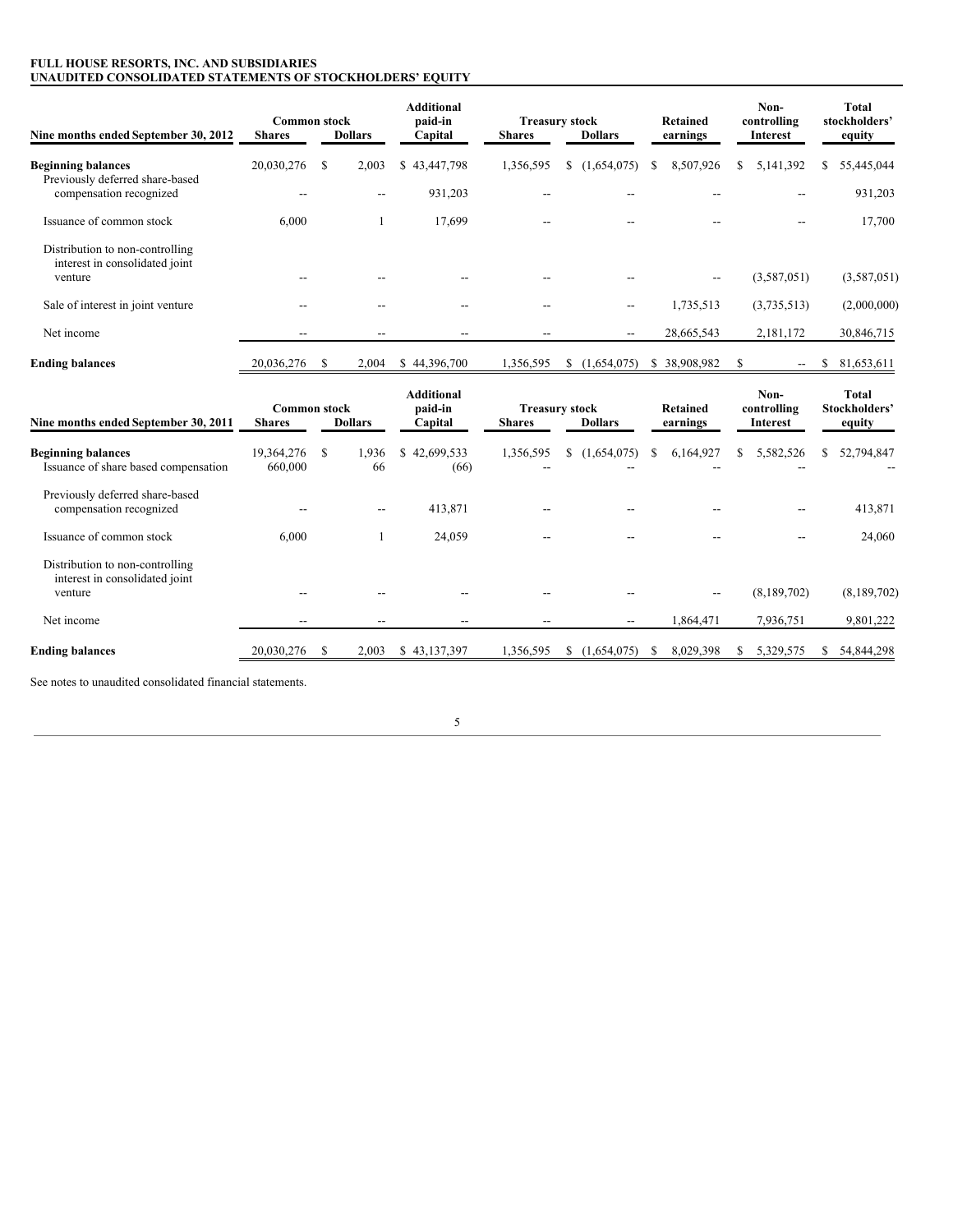# **FULL HOUSE RESORTS, INC. AND SUBSIDIARIES UNAUDITED CONSOLIDATED STATEMENTS OF CASH FLOWS**

|                                                                                   | <b>Nine months</b><br>ended September, 30, |                  |
|-----------------------------------------------------------------------------------|--------------------------------------------|------------------|
|                                                                                   | 2012                                       | 2011             |
| Net cash provided by (used in) operating activities                               | (389, 641)                                 | 20,997,328<br>S  |
| Cash flows from investing activities:                                             |                                            |                  |
| Purchase of property and equipment                                                | (1,855,363)                                | (1,233,284)      |
| Proceeds from sale of joint venture, less holdback                                | 49,669,096                                 |                  |
| Deposits and other costs of Silver Slipper acquisition                            | (10,319,012)                               |                  |
| Deposits and other costs of Rising Star acquisition                               |                                            | (19, 514, 157)   |
| Other                                                                             | (85,100)                                   | 60,047           |
| Net cash provided by (used in) investing activities                               | 37,409,621                                 | (20, 687, 394)   |
| Cash flows from financing activities:                                             |                                            |                  |
| Repayment of long term debt and swap                                              | (26, 937, 422)                             | (3,300,000)      |
| Proceeds from borrowing                                                           |                                            | 15,103,891       |
| Distributions to non-controlling interest in consolidated joint venture           | (3,322,530)                                | (8, 189, 703)    |
| Loan fees                                                                         |                                            | (648, 792)       |
| Other                                                                             |                                            | (35, 802)        |
| Net cash provided by (used in) financing activities                               | (30, 259, 952)                             | 2,929,594        |
| Net increase (decrease) in cash and equivalents                                   |                                            |                  |
| Cash and equivalents, beginning of period                                         | 6,760,028                                  | 3,239,528        |
| Cash and equivalents, end of period                                               | 14,707,464                                 | 13,294,496       |
|                                                                                   | 21,467,492                                 | 16,534,024       |
|                                                                                   | 2012                                       | 2011             |
| SUPPLEMENTAL CASH FLOW INFORMATION:                                               |                                            |                  |
| Cash paid for interest                                                            | 547,147                                    | 1,378,383<br>\$  |
| Cash paid for income taxes                                                        | 17,915,291<br>S                            | 3,941,118<br>\$  |
|                                                                                   |                                            |                  |
| NON-CASH INVESTING AND FINANCING ACTIVITIES:                                      |                                            |                  |
| Deposit and other costs of Rising Star acquisition made through term loan         |                                            | 17,896,109<br>\$ |
| Capital expenditures financed with accounts payable                               | 8,820                                      | S                |
| Purchases of property and equipment financed with prior year deposit              | $\overline{\phantom{a}}$                   | 5,000,000        |
| Non-cash distributions for non-controlling interest in consolidated joint venture | 279,374                                    | S                |
|                                                                                   |                                            |                  |

See notes to unaudited consolidated financial statements.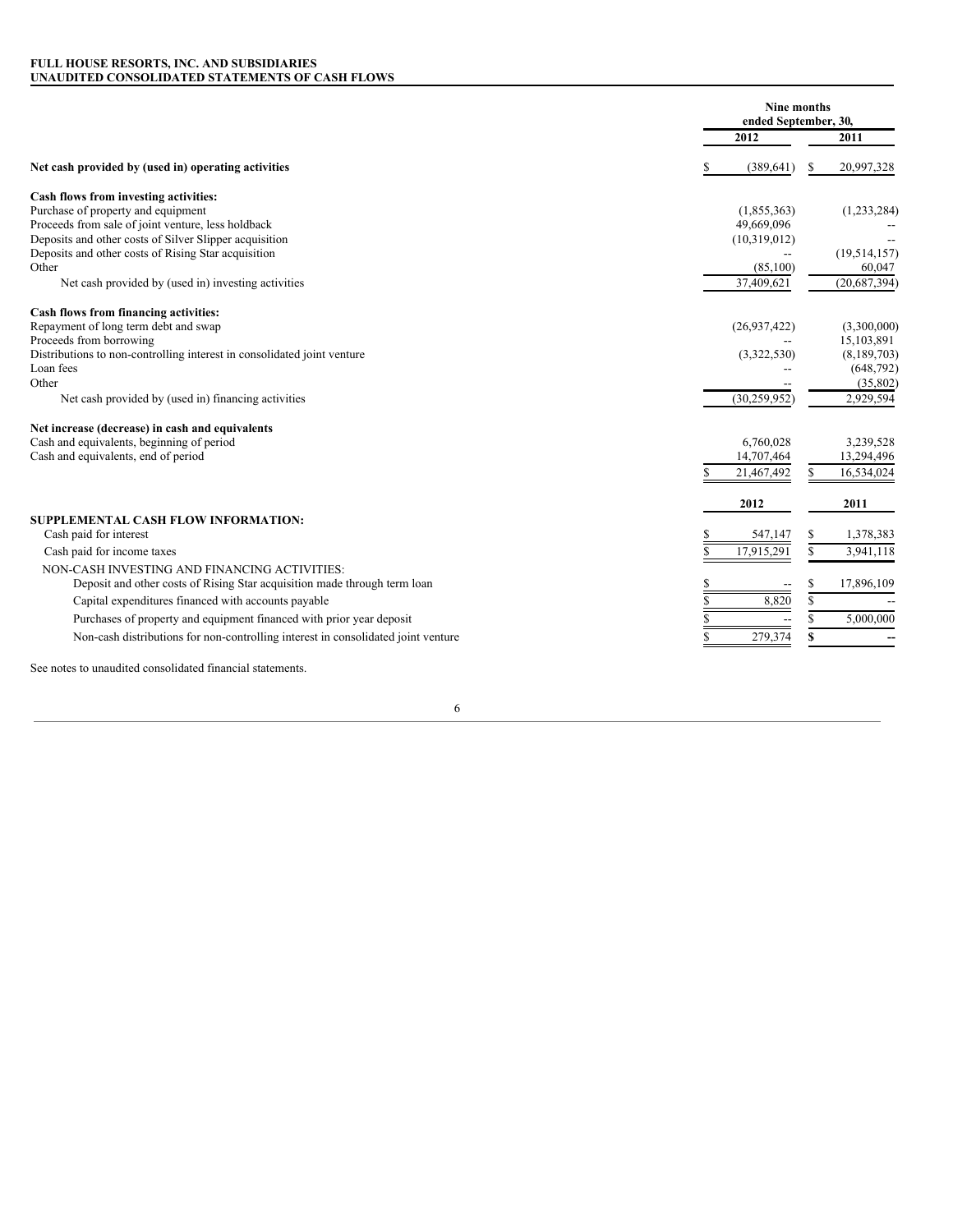# **1. BASIS OF PRESENTATION**

The interim consolidated financial statements of Full House Resorts, Inc. and subsidiaries (collectively, "FHR" or the "Company") included herein reflect all adjustments (consisting of normal recurring adjustments) that are, in the opinion of management, necessary to present fairly the financial position and results of operations for the interim periods presented. Certain information normally included in annual financial statements prepared in accordance with accounting principles generally accepted in the United States of America has been omitted pursuant to the interim financial information rules and regulations of the United States Securities and Exchange Commission.

These unaudited interim consolidated financial statements should be read in conjunction with the annual audited consolidated financial statements and notes thereto included in our Annual Report on Form 10-K filed March 8, 2012, for the year ended December 31, 2011, from which the balance sheet information as of that date was derived. The results of operations for the period ended September 30, 2012, are not necessarily indicative of results to be expected for the year ending December 31, 2012.

The consolidated financial statements include all our accounts and the accounts of our wholly-owned subsidiaries, including Gaming Entertainment (Indiana) LLC ("Rising Star"), Gaming Entertainment (Nevada) LLC ("Grand Lodge") and Stockman's Casino ("Stockman's"). Gaming Entertainment (Michigan), LLC ("GEM"), our 50%-owned investee was jointly owned by RAM Entertainment, LLC ("RAM"), until March 30, 2012, when the sale of RAM's and our interest in GEM closed, and was consolidated pursuant to the relevant portions of Financial Accounting Standards Board ("FASB") Accounting Standards Codification™ ("ASC") Topic 810, "Consolidation". We accounted for the investment in Gaming Entertainment (Delaware), LLC ("GED") (Note 3) using the equity method of accounting until the end of the management agreement in August 2011. All material intercompany accounts and transactions have been eliminated.

#### *Recently Issued Accounting Pronouncements*

In July 2012, FASB issued Accounting Standards Update ("ASU") 2012-02, Intangibles—Goodwill and Other (Topic 350): Testing Indefinite-Lived Intangible Assets for Impairment. The new guidance allows entities to first assess qualitative factors to determine whether it is necessary to perform the two-step quantitative goodwill impairment test. Under the new guidance, we are not required to calculate the fair value of a reporting unit unless we determine, based on the qualitative assessment, that it is more likely than not that its fair value is less than its carrying amount. The new guidance includes a number of events and circumstances for an entity to consider in conducting the qualitative assessment. The new guidance is effective, for us, beginning with annual and interim impairment tests performed for the reporting period beginning September 15, 2012. This new guidance currently has no impact on our financial statements.

#### **2. SHARE-BASED COMPENSATION**

On June 1, 2011, our compensation committee approved the issuance of 660,000 shares of restricted stock, then valued at the closing price of our stock (\$3.88), with no discount. The majority of the shares (600,000) will vest on June 1, 2013. The remaining shares have a three year vesting schedule as follows: 20,001 vested on June 1, 2012, 20,001 will vest on June 1, 2013 and 19,998 on June 1, 2014. Vesting is contingent upon certain conditions, including continuous service of the individual recipients. The unvested grants are viewed as a series of individual awards and the related share-based compensation expense will be amortized into compensation expense on a straight-line basis as services are provided over the vesting period.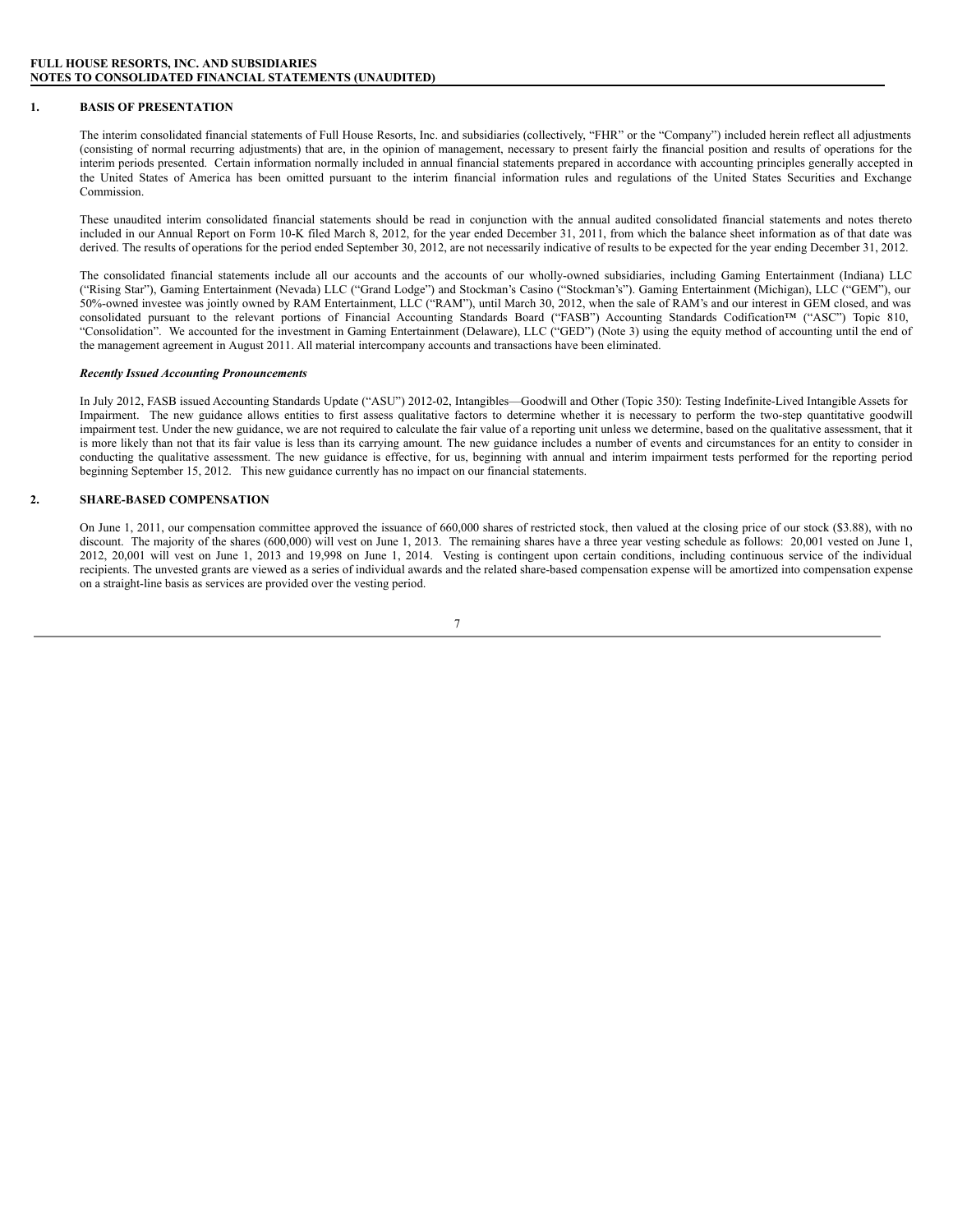We recognized stock compensation expense of \$0.3 million and \$0.3 million for the three months ended September 30, 2012 and September 30, 2011, respectively, and \$0.9 million and \$0.4 million for the nine months ended September 30, 2012 and September 30, 2011, respectively. Share based compensation expense related to the amortization of the restricted stock issued is included in selling, general and administrative expense. At September 30, 2012 and December 31, 2011, we had deferred share-based compensation of \$0.9 million and \$1.8 million, respectively.

# **3. VARIABLE INTEREST ENTITIES**

GED. Our investment in unconsolidated joint venture was comprised of a 50% ownership interest in GED, a joint venture between us and Harrington Raceway Inc. ("HRI"). GED had a management agreement through August 31, 2011 with HRI for the management of Harrington Raceway and Casino ("Harrington") (formerly known as Midway Slots and Simulcast), which is located in Harrington, Delaware. Under the terms of the joint venture agreement, as restructured in 2007, we received the greater of 50% of GED's member distribution as prescribed under the joint venture agreement, or a 5% growth rate in its 50% share of GED's prior year member distribution through the expiration of the GED management contract on August 31, 2011. GED was a variable interest entity due to the fact that we had limited exposure to risk of loss. Therefore, we did not consolidate, but accounted for its investment using the equity method.

We sold our interest in GED to HRI during the fourth quarter of 2011 and our investment in GED was \$0.0 million as of December 31, 2011.

GED had no non-operating income or expenses, was treated as a partnership for income tax reporting purposes and consequently recognized no federal or state income tax provision. As a result, income from operations for GED is equal to its net income for each period presented, and there were no material differences between GED's income for financial and tax reporting purposes.

#### **GED CONDENSED STATEMENT OF INCOME INFORMATION**

|            | <b>Three Months Ended</b> |       |                       |                       | <b>Nine Months Ended</b> |                       |  |  |  |
|------------|---------------------------|-------|-----------------------|-----------------------|--------------------------|-----------------------|--|--|--|
|            | September 30,<br>2012     |       | September 30,<br>2011 | September 30,<br>2012 |                          | September 30,<br>2011 |  |  |  |
| Revenues   |                           | $- -$ | 5.207.935             | <b>S</b>              | $\overline{\phantom{a}}$ | 21.291.578            |  |  |  |
| Net income |                           | --    | 752.797               |                       | $- -$                    | 3,507,322             |  |  |  |

**GEM.** We directed the day-to-day operational activities of GEM which significantly impacted GEM's economic performance, prior to the sale of our interest on March 30, 2012, and therefore, we were the primary beneficiary pursuant to the relevant portions of FASB ASC Topic 810 "Consolidation" [ASC 810-10-25 Recognition of Variable Interest Entities, paragraphs 38-39]. As such, the joint venture was a variable interest entity that was consolidated in our financial statements.

Management believed the maximum exposure to loss from our investment in GEM was \$8.1 million (before tax impact) as of December 31, 2011, which was composed of our share of contract rights and our equity investment that was eliminated in consolidation. GEM had no debt or long-term liabilities. As of December 31, 2011 GEM's current assets were \$2.5 million and included the FireKeepers management fee receivable. Also as of December 31, 2011, Long-term assets included \$7.9 million in contract rights.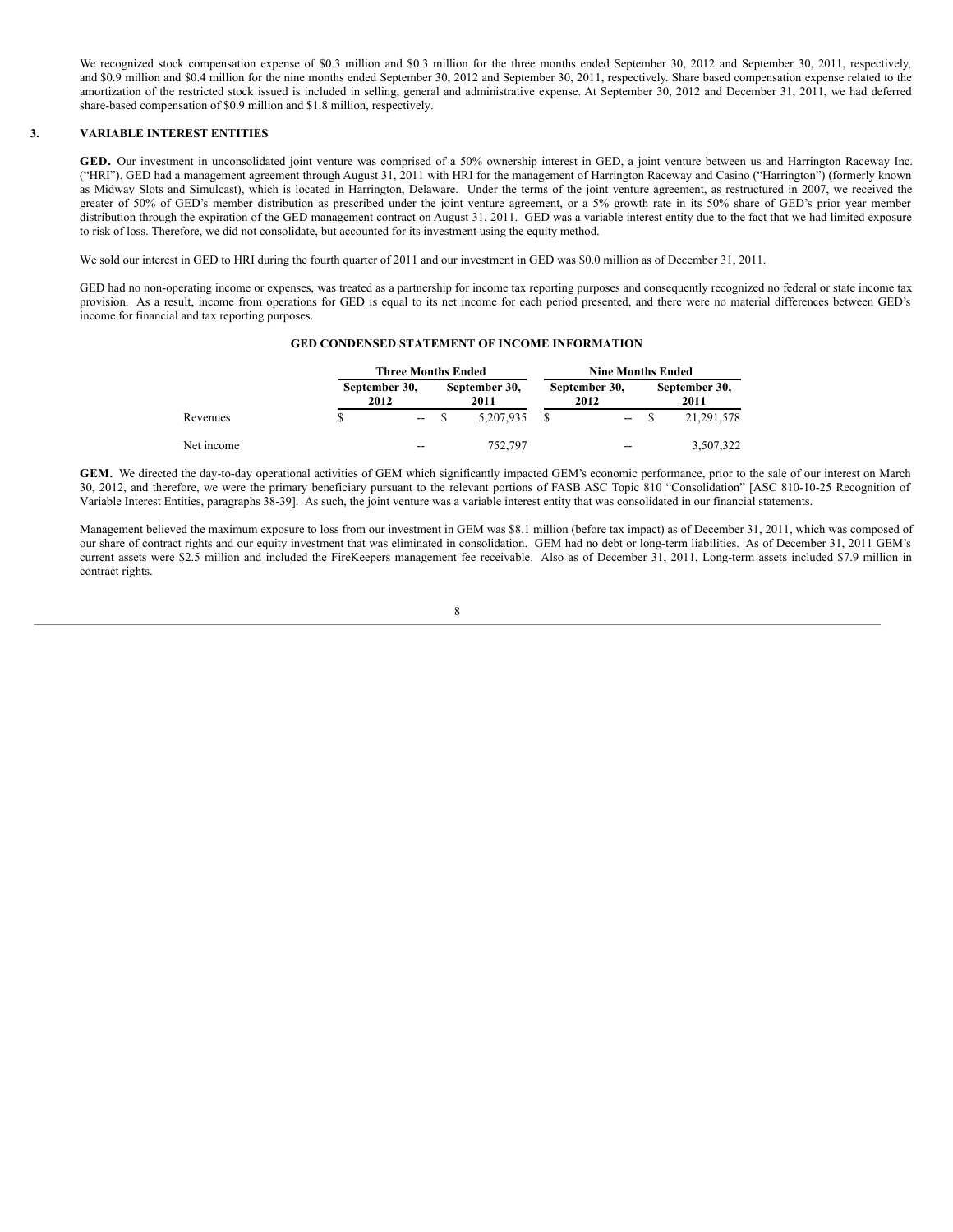#### **GEM CONDENSED STATEMENT OF INCOME INFORMATION**

|            |                       | <b>Three Months Ended</b>                           |  |                       |   | <b>Nine Months Ended</b> |                       |
|------------|-----------------------|-----------------------------------------------------|--|-----------------------|---|--------------------------|-----------------------|
|            | September 30,<br>2012 |                                                     |  | September 30,<br>2011 |   | September 30,<br>2012    | September 30,<br>2011 |
| Revenues   |                       | $\hspace{0.05cm} -\hspace{0.05cm} -\hspace{0.05cm}$ |  | 6.001.093             | S | 5.340.398                | 18.277.769            |
| Net income |                       | --                                                  |  | 5,246,502             |   | 4.362.345                | 15.873.502            |

# **4. CONTRACT RIGHTS**

Contract rights were comprised of the following as of September 30, 2012 and December 31, 2011:

| 2012                              | Cost           | Accumulated<br>Amortization | <b>Disposal</b>          | <b>Net</b> |
|-----------------------------------|----------------|-----------------------------|--------------------------|------------|
| FireKeepers project, initial cost | 4,155,213<br>Φ | (1,582,938)                 | (2,572,275)              | $- -$      |
| FireKeepers project, additional   | 13,210,373     | (5,503,093)                 | (7,707,280)              |            |
|                                   | 17,365,586     | (7,086,031)                 | (10, 279, 555)           | $- -$      |
|                                   |                | Accumulated                 |                          |            |
| 2011                              | Cost           | amortization                | <b>Disposal</b>          | <b>Net</b> |
| FireKeepers project, initial cost | 4,155,213<br>Φ | (1,434,539)                 | $\overline{\phantom{a}}$ | 2,720,674  |
| FireKeepers project, additional   | 13,210,373     | (5,058,442)                 | $-$                      | 8,151,931  |

Amortization over the management contract period (seven years) commenced on the additional contract rights at the opening date of the FireKeepers Casino on August 5, 2009. Of the remaining contract rights, \$7.5 million were sold with our interest in GEM, to the FireKeepers Development Authority ("FDA") on March 30, 2012, and the remaining \$2.8 million were expensed.

# **5. NOTE RECEIVABLE, TRIBAL GOVERNMENTS**

We had a note receivable related to advances made to, or on behalf of, Nambé Pueblo to fund tribal operations and development expenses related to a potential casino project. Repayment of this note was conditioned upon the development of the project, and ultimately, the successful operation of the casino. Subject to such condition, our agreements with the Nambé Pueblo tribe provided for the reimbursement of these advances plus applicable interest, if any, either from the proceeds of any outside financing of the development and the actual operation itself.

Management fully reserved the value of the note receivable from the Nambé Pueblo to \$0.0 million and recognized the impairment of the note receivable during the third quarter of 2011. As of September 30, 2012, the Nambé Pueblo note receivable was written off, due to the probability that the project will not be completed and collection is unlikely.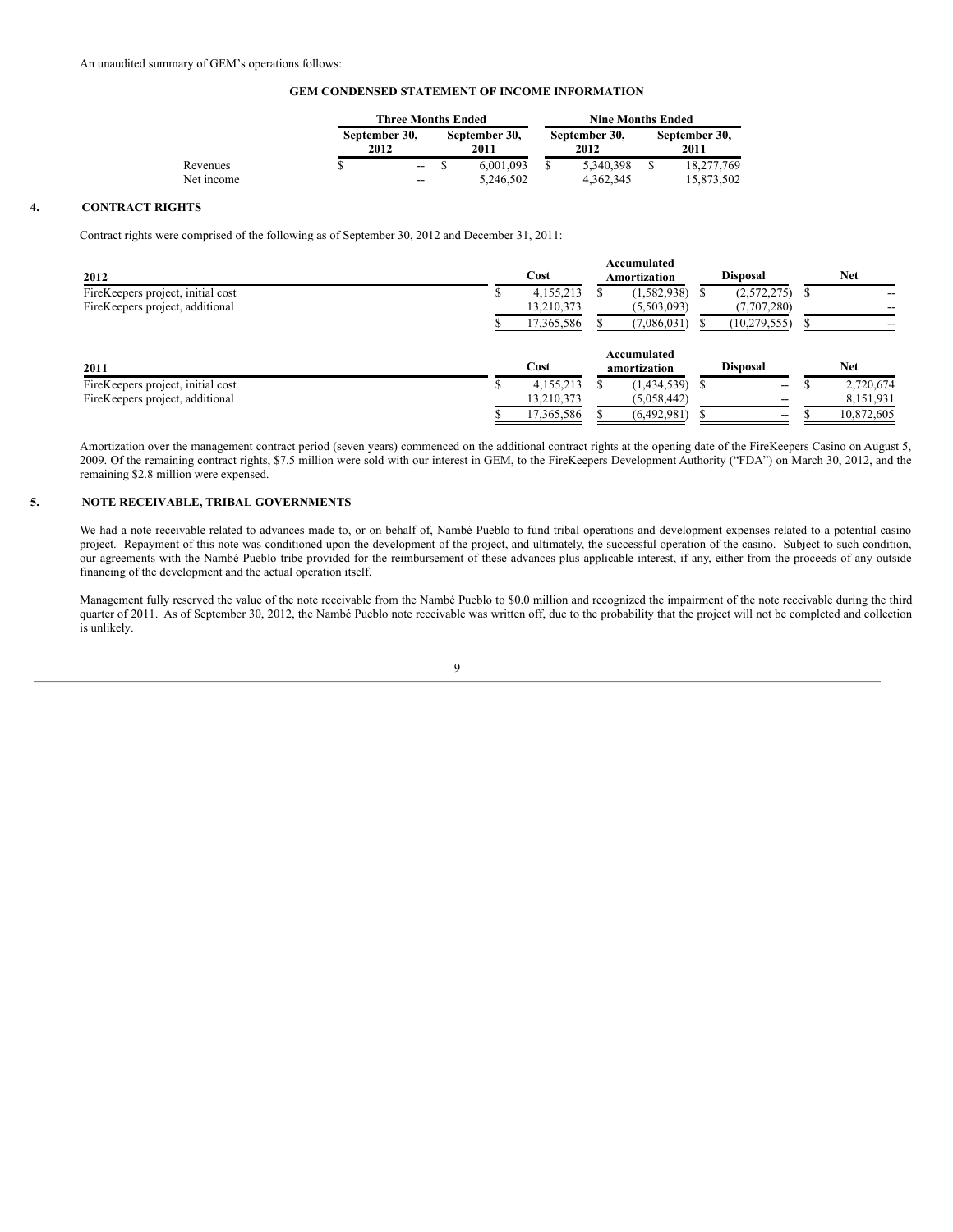### **6. GOODWILL & OTHER INTANGIBLES**

Goodwill represents the excess of the purchase price over fair market value of net assets acquired in connection with Stockman's and Rising Star operations. Goodwill was \$5.8 million for Stockman's and \$1.6 million for Rising Star as of September 30, 2012 and December 31, 2011. Our review of Stockman's and Rising Star goodwill as of September 30, 2012, resulted in approximately a 2% and 19% excess, respectively, of estimated fair value over the carrying value of goodwill and related assets using a market approach considering an earnings multiple of 6.25 times. These calculations, which are subject to change as a result of future economic uncertainty, contemplate changes for both current year and future year estimates in earnings and the impact of these changes to the fair value of Stockman's and the Rising Star, although there is always some uncertainty in key assumptions including projected future earnings growth.

We acquired the Rising Star on April 1, 2011 for approximately \$19.0 million in cash and \$33.0 million drawn from our Credit Agreement with Wells Fargo (as discussed in Note 7). The goodwill of \$1.6 million is the excess purchase price over the assets purchased.

# *Other Intangible Assets:*

Other intangible assets, net consist of the following:

|                                      |                                  |   |                                   |     | September 30, 2012 (unaudited)     |                                        |    |                          |
|--------------------------------------|----------------------------------|---|-----------------------------------|-----|------------------------------------|----------------------------------------|----|--------------------------|
|                                      | <b>Estimated</b><br>Life (years) |   | <b>Gross</b><br>Carrying<br>Value |     | Accumulated<br><b>Amortization</b> | Cumulative<br>Expense /<br>(Disposals) |    | Intangible<br>Asset, Net |
| Amortizing intangible assets:        |                                  |   |                                   |     |                                    |                                        |    |                          |
| Player Loyalty Program - Rising Star |                                  | S | 1,700,000                         | \$. | $(850,000)$ \$                     | $\overline{\phantom{a}}$               | £. | 850,000                  |
| Wells Fargo Bank Loan Fees           |                                  |   | 2,614,438                         |     | (924, 336)                         | (1,690,102)                            |    | $- -$                    |
| Capital One Bank Loan Fees           | Ć                                |   | 901,906                           |     | --                                 | $- -$                                  |    | 901,906                  |
| Non-amortizing intangible assets:    |                                  |   |                                   |     |                                    |                                        |    |                          |
| Gaming License-Indiana               | Indefinite                       |   | 9.900.000                         |     | $- -$                              | $- -$                                  |    | 9,900,000                |
| Gaming License-Mississippi           | Indefinite                       |   | 171,402                           |     | $- -$                              | $\overline{\phantom{a}}$               |    | 171,402                  |
| Gaming Licensing Costs - Nevada      | Indefinite                       |   | 541,653                           |     | --                                 | $- -$                                  |    | 541,653                  |
| <b>Trademark-Rising Star</b>         | Indefinite                       |   | 32,565                            |     | $\qquad \qquad -$                  | $\qquad \qquad -$                      |    | 32,565                   |
|                                      |                                  |   | 15,861,964                        |     | (1,774,336)                        | (1,690,102)                            |    | 12,397,526               |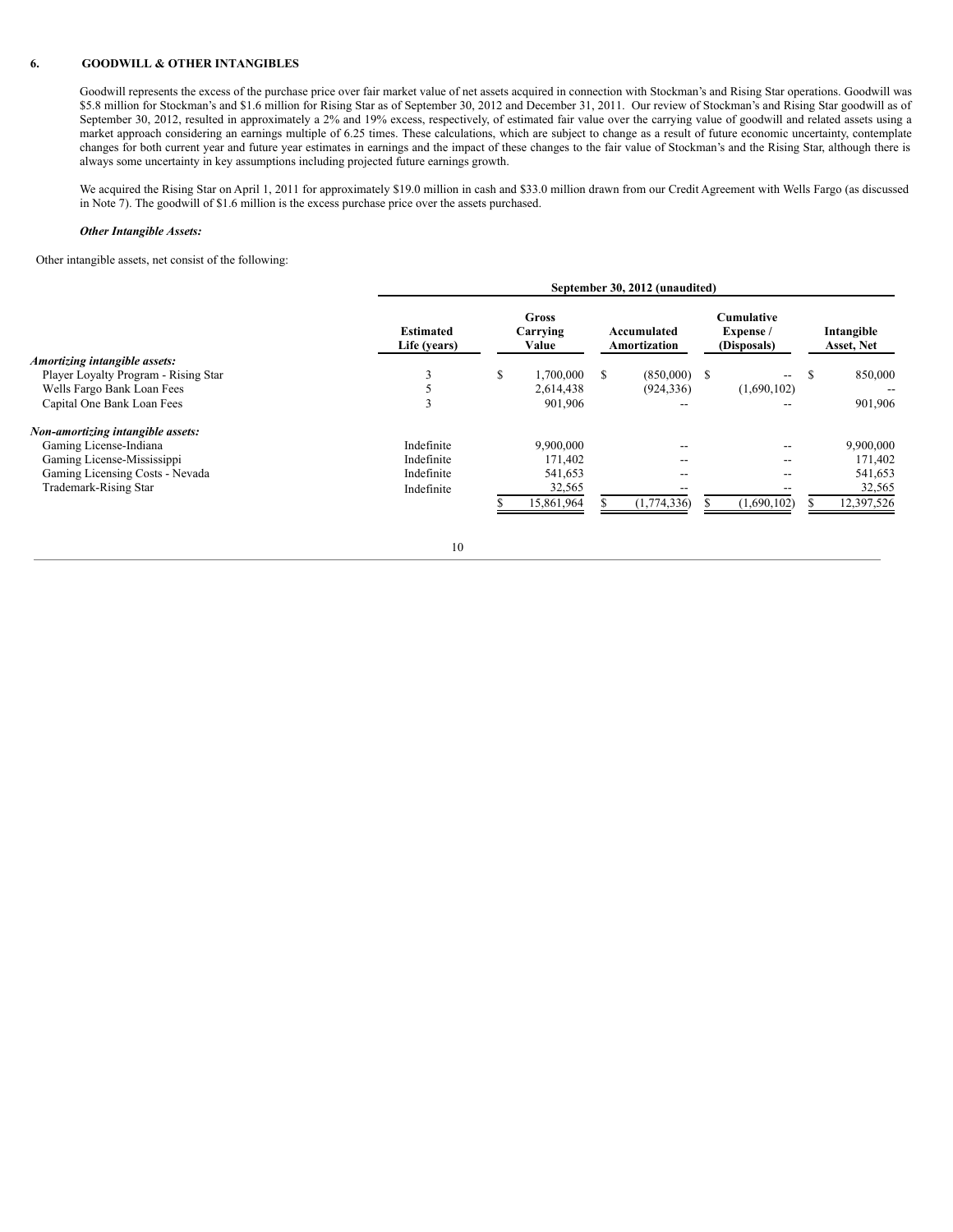|                                      | <b>Estimated</b><br>Life (years) |   |            | Gross<br>Carrying<br>Accumulated<br>Value<br>Amortization |             |    | <b>Cumulative</b><br>Expense /<br>(Disposals) | Intangible<br>Assets, Net |
|--------------------------------------|----------------------------------|---|------------|-----------------------------------------------------------|-------------|----|-----------------------------------------------|---------------------------|
| Amortizing intangible assets:        |                                  |   |            |                                                           |             |    |                                               |                           |
| Player Loyalty Program - Rising Star |                                  | S | 1.700.000  | -S                                                        | (425,000)   | -S | $- -$                                         | 1,275,000                 |
| Nevada State Bank Loan Fees          | 15                               |   | 218,545    |                                                           | (218, 545)  |    | $\overline{\phantom{m}}$                      | $- -$                     |
| Wells Fargo Bank Loan Fees           | 5                                |   | 2,614,438  |                                                           | (715, 946)  |    | $\overline{\phantom{a}}$                      | 1,898,492                 |
| Non-amortizing intangible assets:    |                                  |   |            |                                                           |             |    |                                               |                           |
| Gaming License - Indiana             | Indefinite                       |   | 9,900,000  |                                                           | $- -$       |    | $- -$                                         | 9,900,000                 |
| Gaming Licensing Costs - Nevada      | Indefinite                       |   | 484,676    |                                                           | --          |    | 32,131                                        | 516,807                   |
| Trademark – Rising Star              | Indefinite                       |   | 26,889     |                                                           | $- -$       |    | 2,031                                         | 28,920                    |
|                                      |                                  |   | 14,944,548 |                                                           | (1,359,491) |    | 34,162                                        | 13,619,219                |

**December 31, 2011**

#### *Player Loyalty Program*

The player loyalty program represents the value of repeat business associated with Rising Star's loyalty program. The value of \$1.7 million of the Rising Star player loyalty program was determined using a multi-period excess earning method of the income approach, which examines the economic returns contributed by the identified tangible and intangible assets of a company, and then isolates the excess return, which is attributable to the asset being valued, based on cash flows attributable to the player loyalty program. The valuation analysis for the active rated player was based on projected revenues and attrition rates. Rising Star maintains historical information for the proportion of revenues attributable to the rated players for gross gaming revenue.

#### *Loan Fees*

Loan fees incurred and paid as a result of debt instruments were accumulated and amortized over the term of the related debt, based on an effective interest method. Loan fees incurred for Nevada State Bank resulted from the credit facility to purchase Stockman's Casino in 2007. In March 2011, the credit facility with Nevada State Bank was terminated and the amortization of the loan fees was accelerated. We recognized amortization expense of \$0.2 million during the first quarter of 2011 as a result of the termination. On October 29, 2010, we entered into a Credit Agreement with Wells Fargo Bank, N.A. ("Wells Fargo Credit Agreement"). In December 2010, we entered into a Commitment Increase Agreement to increase the funds available under the Wells Fargo Credit Agreement. Loan fees related to the Wells Fargo debt were \$2.6 million and were to be amortized over the five-year term of the loan. The aggregate amortization was \$0.0 million and \$0.2 million for the three and nine months ended September 30, 2012 and \$0.2 million and \$0.6 million for the three and nine months ended September 30, 2011, respectively. We paid off the remaining \$25.3 million in debt, which consisted of \$24.8 million of our existing long term debt and \$0.5 million due on the interest rate swap agreement ("Swap") related to the Wells Fargo Credit Agreement as of March 30, 2012 and therefore expensed the net remaining loan fees of \$1.7 million, after the necessary amortization expense in the first quarter of 2012. We incurred \$0.9 million related to obtaining the First Lien Credit Agreement with Capital One, NA, as administrative agent ("First Lien Credit Agreement") and obtaining the Second Lien Credit Agreement with ABC Funding, LLC as administrative agent ("Second Lien Credit Agreement"), as discussed in Note 7, which will be amortized over the term of the agreements beginning October, 2012.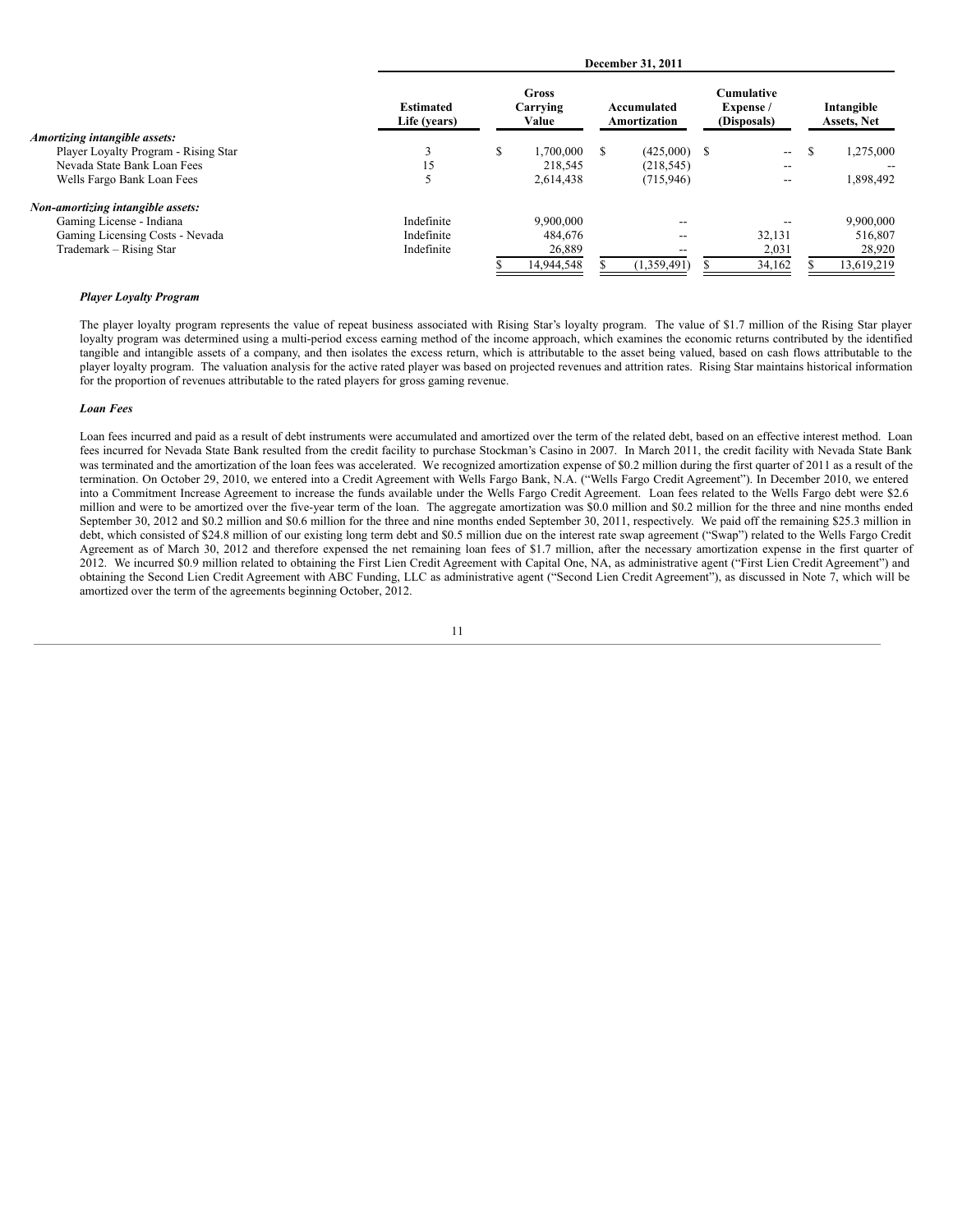#### *Gaming License*

Gaming licenses represent the value of the license to conduct gaming in certain jurisdictions, which are subject to highly extensive regulatory oversight and, in some cases, a limitation on the number of licenses available for issuance. The value of \$9.9 million of the Rising Star gaming license was determined using a multi-period excess earning method of the income approach, which examines the economic returns contributed by the identified tangible and intangible assets of a company, and then isolates the excess return, which is attributable to the asset being valued, based on cash flows attributable to the gaming license. The other gaming license values are based on actual costs. Gaming licenses are not subject to amortization as they have indefinite useful lives and are evaluated for potential impairment on an annual basis unless events or changes in circumstances indicate the carrying amount of the gaming licenses may not be recoverable. We reviewed existing gaming licenses as of December 31, 2011 and recognized a write down of \$0.03 million related to gaming licensing costs pertaining to a former director, who is no longer affiliated with the organization and \$0.02 million related to costs for a new license to be obtained. We incurred \$0.2 million in costs related to obtaining a Mississippi gaming license for the purchase of all of the outstanding membership interest of Silver Slipper Casino Venture, LLC which owns and operates the Silver Slipper Casino ("Silver Slipper").

#### *Trademark*

Trademarks are based on the legal fees and recording fees related to the trademark of the "Rising Star Casino Resort" name, and variations of such name. Trademarks are not subject to amortization, as they have an indefinite useful life and are evaluated for potential impairment on an annual basis unless events or changes in circumstances indicate the carrying amount of the trademark may not be recoverable.

#### *Current & Future Amortization*

We amortize definite-lived intangible assets, including player loyalty program and loan fees, over their estimated useful lives. The aggregate amortization expensewas \$0.1 million and \$0.4 million for the three months ended and \$0.6 million and \$0.9 million for the nine months ended September 30, 2012 and September 30, 2011, respectively. Total amortization expense for intangible assets for the years ending September 2013 and September 2014 are anticipated to be approximately \$0.6 million and \$0.3 million, respectively, which includes the amortization on the remaining Rising Star player loyalty program costs.

#### **7. LONG-TERM DEBT**

At September 30, 2012 and December 31, 2011, long-term debt consists of the following:

|                                                                                                                                                                                                                                                     | 2012 |       | 2011        |
|-----------------------------------------------------------------------------------------------------------------------------------------------------------------------------------------------------------------------------------------------------|------|-------|-------------|
| Long-term debt, net of current portion:                                                                                                                                                                                                             |      |       |             |
| Term loan agreement, \$33.0 million on October 29, 2010, maturing June 30, 2016, interest greater of 1 month LIBOR, or<br>1.5%, plus margin [4.5%-5.5%], LIBOR rates and margins are adjusted quarterly. (7.0% during the quarter ended March 31,   |      |       |             |
| 2012). Paid in full March 30, 2012.                                                                                                                                                                                                                 |      | $- -$ | 26,400,000  |
| Swap agreement, \$20.0 million on January 7, 2011, effective April 1, 2011, maturing April 1, 2016, interest received based                                                                                                                         |      |       |             |
| on 1 month LIBOR, and paid at a fixed rate of 1.9% through August 31, 2011. The Swap was re-designated in September<br>2011 with interest to be received at the greater of 1.5% or 1 month LIBOR, and paid at a fixed rate of 3.06% until maturity. |      |       |             |
| (average net settlement rates during the quarter ended March 31, 2012 were 1.56%). Terminated effective March 30, 2012.                                                                                                                             |      |       | 537,422     |
| Less current portion                                                                                                                                                                                                                                |      |       | (4,950,000) |
|                                                                                                                                                                                                                                                     |      | $- -$ | 21,987,422  |
|                                                                                                                                                                                                                                                     |      |       |             |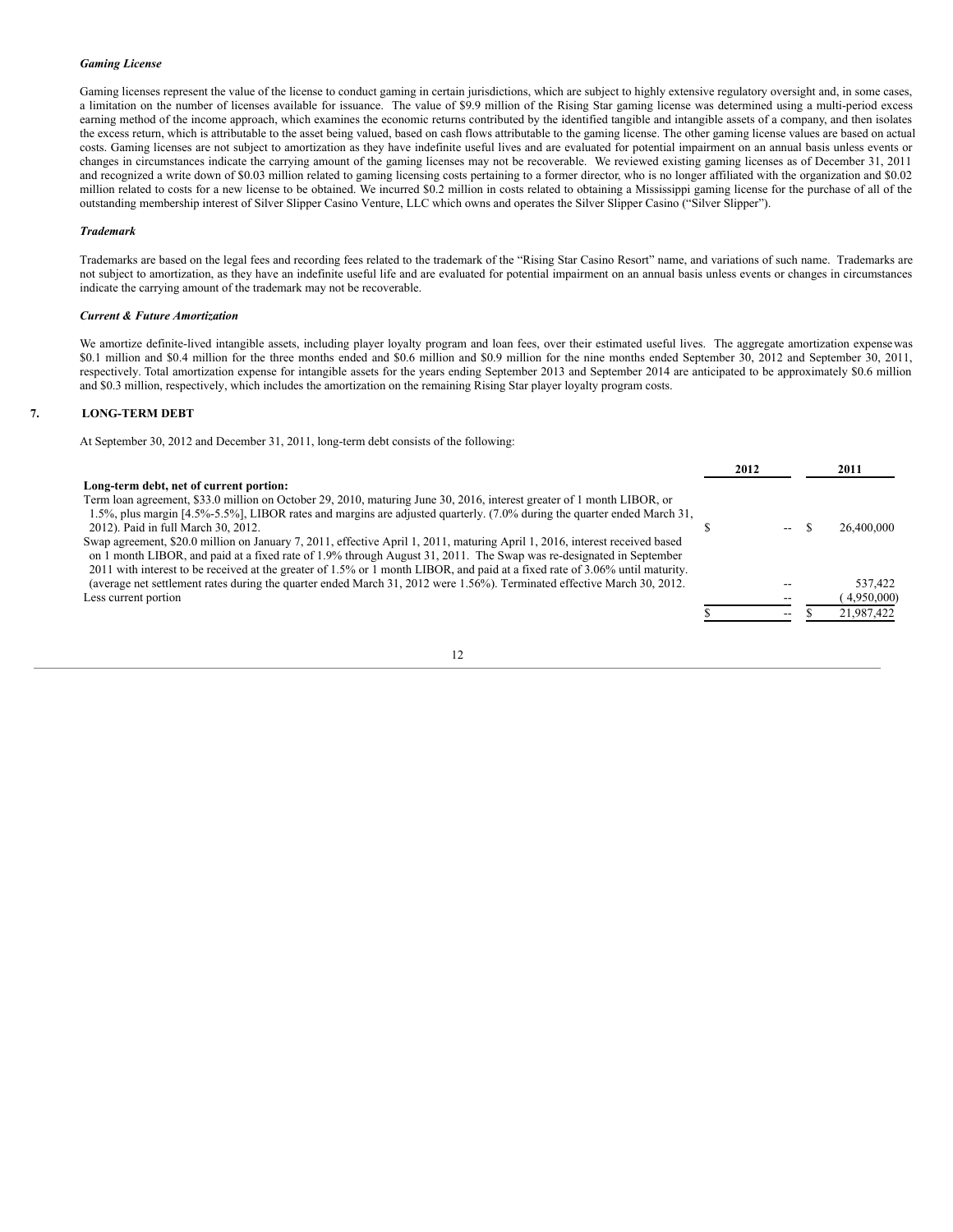**Credit Agreement with Wells Fargo.** In 2010, we, as borrower, entered into the Wells Fargo Credit Agreement with the financial institutions listed therein (the "Lenders") and Wells Fargo Bank, National Association as administrative agent for the Lenders, as collateral agent for the Secured Parties (as defined in the Wells Fargo Credit Agreement), as security trustee for the Lenders, as Letters of Credit Issuer and as Swing Line Lender. The funds available under the original Wells Fargo Credit Agreement as of March 31, 2011 were \$38.0 million, consisting of a \$33.0 million term loan and a revolving line of credit of \$5.0 million.

The initial funding date of the Wells Fargo Credit Agreement occurred March 31, 2011, when we borrowed \$33.0 million on the term loan which was used to fund our acquisition of Grand Victoria Casino & Resort in Rising Sun, Indiana on April 1, 2011. In August 2011, the property was renamed the Rising Star Casino Resort. On March 30, 2012, we used a portion of the proceeds from the sale of our interest in GEM to pay off our remaining outstanding debt of \$25.3 million, which consisted of \$24.8 million of our existing long term debt and \$0.5 million due on the Swap, and to extinguish the credit facility and related interest-rate hedge.

**Loss on Extinguishment of Wells Fargo Debt.** Upon the early \$24.8 million repayment and termination of our existing long term debt on March 30, 2012, we recorded a non-cash charge to expense for the remaining unamortized loan fees of \$1.7 million and loan administrative fees.

**First and Second Lien Credit Agreements.** On June 29, 2012, we entered into the First Lien Credit Agreement with Capital One. The First Lien Credit Agreement provides for a term loan in an amount up to \$50.0 million and a revolving loan in an amount up to \$5.0 million. On October 1, 2012, we entered into a Second Lien Credit Agreement with ABC Funding, LLC as administrative agent which provides for a term loan in an amount up to \$20.0 million. We funded the purchase of the Silver Slipper with the full amount of the \$50.0 million term loan under the First Lien Credit Agreement and the full amount of the Second Lien Credit Agreement. The \$5.0 million revolving loan under the First Lien Credit Agreement remains undrawn and available. The First and Second Lien Credit Agreements are secured by substantially all of our assets and therefore, our wholly-owned subsidiaries guarantee our obligation under the agreements. The Second Lien Credit Agreement is subject to the lien of the First Lien Credit Agreement.

We have elected to pay interest on the First Lien Credit Agreement based on a one month LIBOR rate as set forth in the agreement. LIBOR rate means a rate per annum equal to the quotient (rounded upward if necessary to the nearest 1/16 of one percent) of (a) the greater of (1) 1.00% and (2) the rate per annum referenced to as the BBA (British Bankers Association) LIBOR divided by (b) one minus the reserve requirement set forth in the First Lien Credit Agreement for such loan in effect from time to time. We will pay interest on the Second Lien Credit Agreement at the rate of 13.25% per annum.

The First and Second Lien Credit Agreements contain customary negative covenants for transactions of this type, including, but not limited to, restrictions on our and our subsidiaries' ability to: incur indebtedness; grant liens; pay dividends and make other restricted payments; make investments; make fundamental changes; dispose of assets; and change the nature of their business. The First and Second Lien Credit Agreements require that we maintain specified financial covenants, including a total leverage ratio, a first lien leverage ratio, a fixed charge coverage ratio and a capital expenditures ratio each as set forth in the agreements. The First and Second Lien Credit Agreements also include customary events of default, including, among other things: non-payment; breach of covenant; breach of representation or warranty; cross-default under certain other indebtedness or guarantees; commencement of insolvency proceedings; inability to pay debts; entry of certain material judgments against us or our subsidiaries; occurrence of certain ERISA events; re-purchase of our own stock and certain changes of control.

We are required to make prepayments under the First Lien Credit Agreement, under certain conditions defined in the agreement, in addition to the scheduled principal installments for any fiscal year ending December 31, 2012 and thereafter. Prepayment penalties will be assessed in the event that prepayments are made on the Second Lien Credit Agreement prior to the discharge of the First Lien Credit Agreement.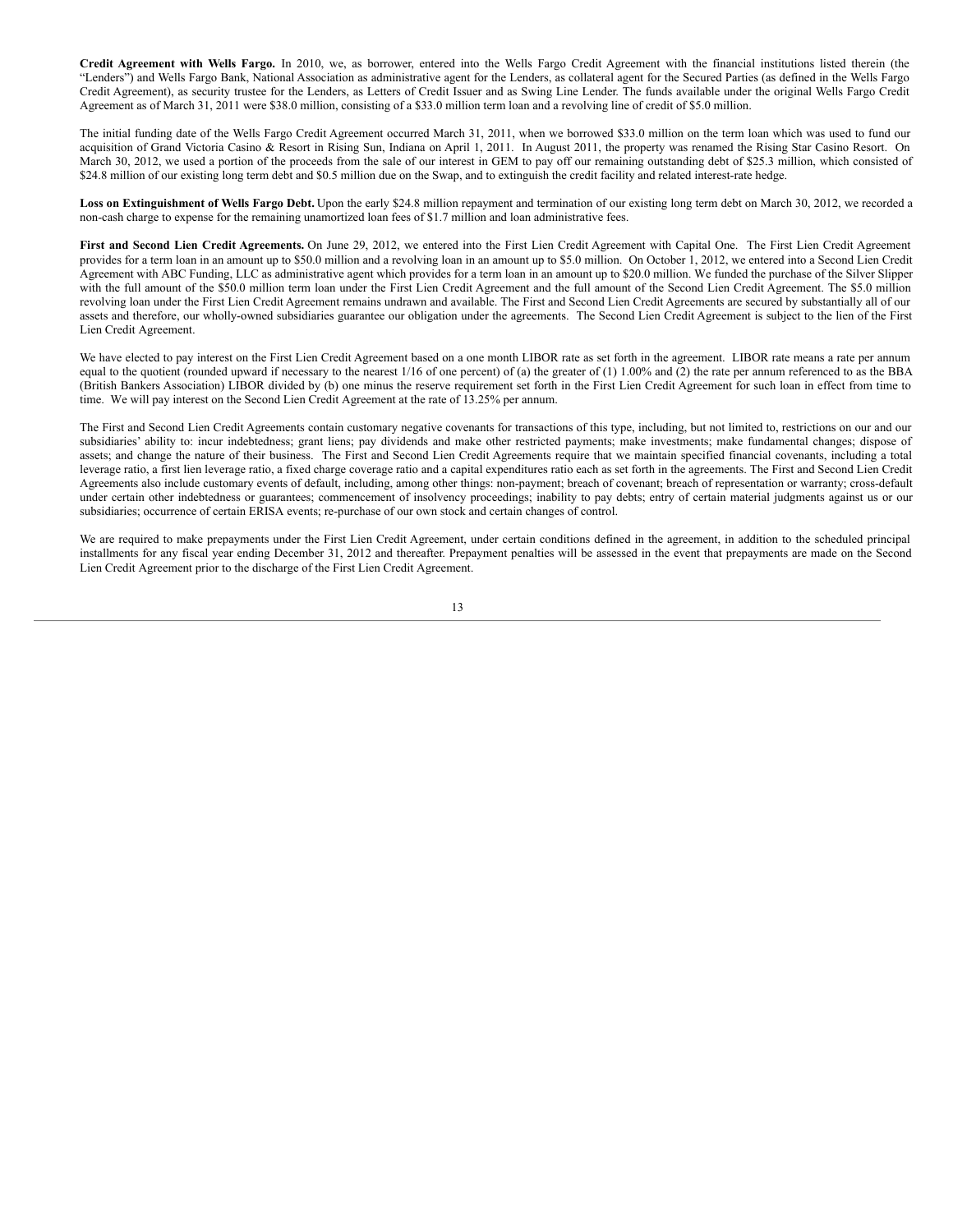## **8. DERIVATIVE INSTRUMENTS**

We were subject to interest rate risk to the extent we borrowed against credit facilities with variable interest rates as described above. We had potential interest rate exposure with respect to the \$33.0 million original outstanding balance on our variable rate term loan under the Wells Fargo Credit Agreement. During January 2011, we reduced our exposure to changes in interest rates by entering into the Swap with Wells Fargo Bank, N.A., which became effective on April 1, 2011. The Swap exchanged a floating rate for fixed interest payments periodically over the life of the Swap without exchange of the underlying \$20.0 million notional amount. The interest payments under the Swap were settled on a net basis.

Effective March 30, 2012 the Swap was terminated and \$0.5 million was paid, which reflected the fair value on that date, therefore, we no longer recognized the derivative as a liability on the balance sheet in long-term debt. Prior to the pay-off of the Swap, the derivative was marked to fair value and the adjustment of the derivative was recognized as income during the first quarter of 2012.

During the first quarter of 2012, we paid interest on the hedged portion of the debt (\$18.0 million) at an average net rate of 8.56% and paid interest on the non-hedged portion of the debt (\$13.0 million) at a rate of 7.0%. The weighted average cash interest rate paid on the debt was 8.16%, including Swap interest and loan interest.

The net effect of our floating-to-fixed interest rate Swap resulted in an increase in interest expense of \$0.07 million during the first quarter of 2012, as compared to the contractual rate of the underlying hedged debt for the period.

#### **9. SEGMENT REPORTING**

The following tables reflect selected information for our reporting segments for the three and nine months ended September 30, 2012 and 2011. The casino operation segments include the Rising Star's operation in Rising Sun, Indiana, the Grand Lodge's operation in Lake Tahoe, Nevada and Stockman's operation in Fallon, Nevada. We have included regional information for segment reporting and aggregated casino operations in the same region. The development / management segment includes costs associated with casino development and management projects, including the management agreement with the Pueblo of Pojoaque to advise on the operations of the Buffalo Thunder Casino and Resort in Santa Fe, New Mexico, and the Michigan and Delaware joint ventures. The Corporate segment includes our general and administrative expenses.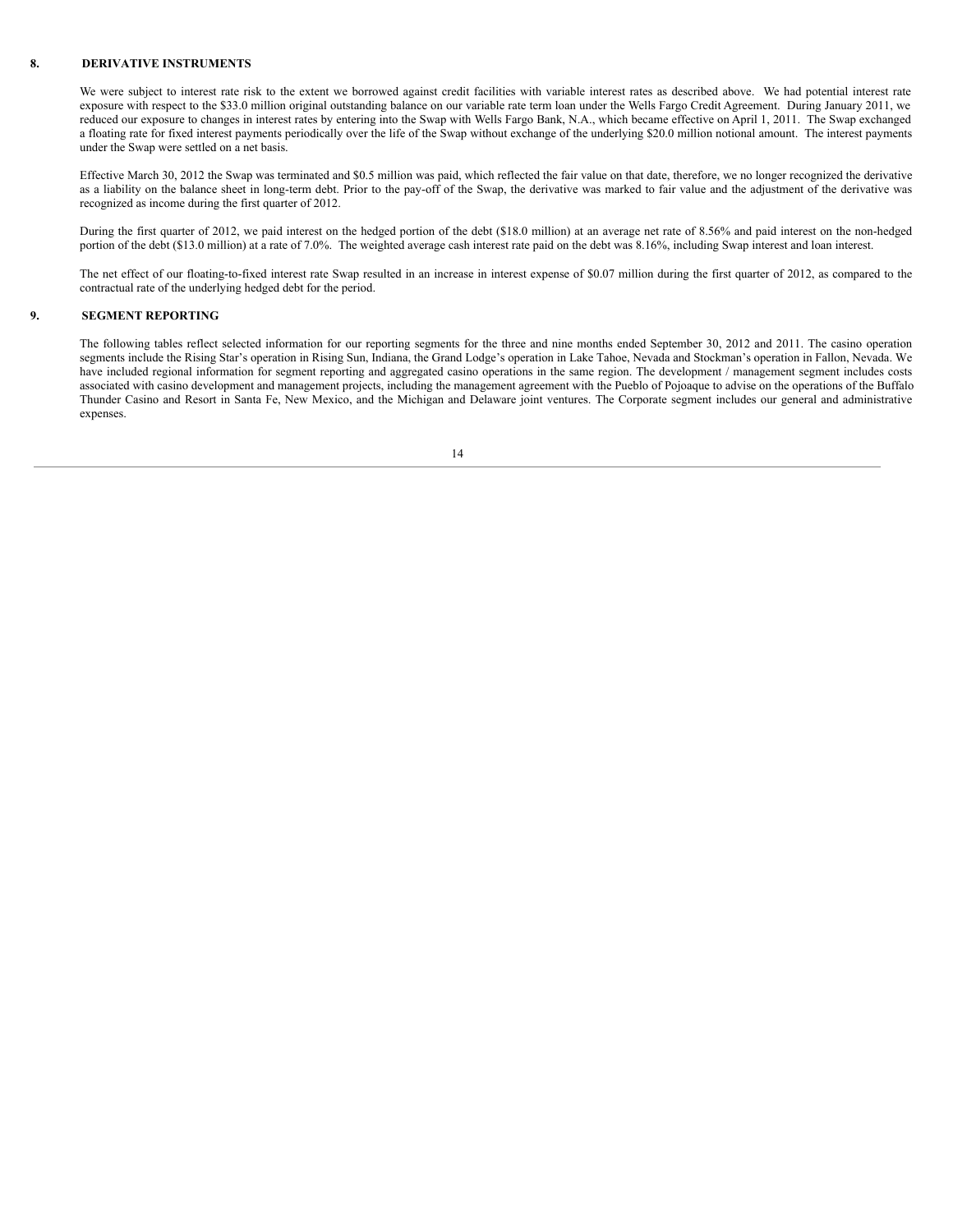|                                             |                                           |           |          | Casino            |            |                                       |           |                          |              |
|---------------------------------------------|-------------------------------------------|-----------|----------|-------------------|------------|---------------------------------------|-----------|--------------------------|--------------|
|                                             | <b>Casino Operations</b><br><b>Nevada</b> |           |          | <b>Operations</b> |            | Development/                          |           |                          |              |
|                                             |                                           |           | Mid-west |                   | Management |                                       | Corporate |                          | Consolidated |
| 2012                                        |                                           |           |          |                   |            |                                       |           |                          |              |
| Revenues                                    |                                           | 7.442.752 |          | 22.252.285        |            | 438.569                               |           | $\overline{\phantom{a}}$ | 30,133,606   |
| Selling, general and administrative expense |                                           | 1,524,595 |          | 5,085,082         |            | $\overline{\phantom{m}}$              |           | 1,281,725                | 7,891,402    |
| Depreciation and amortization               |                                           | 218,430   |          | 1,127,707         |            | $\hspace{0.05cm}$ – $\hspace{0.05cm}$ |           | 1.989                    | 1,348,126    |
| Operating gains                             |                                           | $- -$     |          | $- -$             |            | $- -$                                 |           | $- -$                    |              |
| Operating income (loss)                     |                                           | 2,382,096 |          | 1.592.428         |            | 425.897                               |           | (1,376,488)              | 3,023,933    |
| Net income (loss) attributable to Company   |                                           | 1,573,110 |          | 1,500,692         |            | (33,714)                              |           | (955, 357)               | 2,084,731    |

|                                             | <b>Casino Operations</b><br>Nevada |             | Casino<br><b>Operations</b><br>Mid-west |            | Development/<br>Management |           | Corporate   | Consolidated |               |  |
|---------------------------------------------|------------------------------------|-------------|-----------------------------------------|------------|----------------------------|-----------|-------------|--------------|---------------|--|
| 2011                                        |                                    |             |                                         |            |                            |           |             |              |               |  |
| Revenues                                    |                                    | 3.340.887   |                                         | 24,060,931 |                            | 6.066.093 | $\sim$ $-$  |              | 33,467,911    |  |
| Selling, general and administrative expense |                                    | 895,864     |                                         | 5.848.882  |                            | 163,077   | 1,339,296   |              | 8,247,119     |  |
| Depreciation and amortization               |                                    | 248,928     |                                         | 1.238.588  |                            | 593.052   | 2.726       |              | 2,083,294     |  |
| Operating gains (losses)                    |                                    | (4,500,000) |                                         | $- -$      |                            | 702.301   | $- -$       |              | (3,797,699)   |  |
| Operating income (loss)                     |                                    | (4,148,282) |                                         | 1.164.480  |                            | 5.969.188 | (1,405,713) |              | 1,579,673     |  |
| Net income (loss) attributable to Company   |                                    | (2,737,802) |                                         | 743.425    |                            | 2.509.532 | (1,654,648) |              | (1, 139, 493) |  |

Selected statement of operations data for the nine months ended September 30:

|                                             | <b>Casino Operations</b><br><b>Nevada</b> |                          | Casino<br><b>Operations</b><br>Mid-west | Development/<br>Management |            | Corporate                             | Consolidated |            |  |
|---------------------------------------------|-------------------------------------------|--------------------------|-----------------------------------------|----------------------------|------------|---------------------------------------|--------------|------------|--|
| 2012                                        |                                           |                          |                                         |                            |            |                                       |              |            |  |
| Revenues                                    | Ф                                         | 17,508,229               | 67, 143, 879                            | S                          | 6,648,337  | $\overline{\phantom{a}}$              |              | 91,300,445 |  |
| Selling, general and administrative expense |                                           | 4.661.737                | 14,746,887                              |                            | 136.386    | 4,619,399                             |              | 24,164,409 |  |
| Depreciation and amortization               |                                           | 706.814                  | 3,429,735                               |                            | 593.052    | 6,390                                 |              | 4,735,991  |  |
| Operating gains                             |                                           | $\overline{\phantom{m}}$ | $- -$                                   |                            | 41,200,089 | $\hspace{0.05cm}$ – $\hspace{0.05cm}$ |              | 41,200,089 |  |
| Operating income (loss)                     |                                           | 3,462,683                | 5.191.119                               |                            | 46.985.732 | (4,868,921)                           |              | 50,770,613 |  |
| Net income (loss) attributable to Company   |                                           | 2,282,395                | 1,913,151                               |                            | 29.924.892 | (5,454,895)                           |              | 28,665,543 |  |

|                                             |   | <b>Casino Operations</b><br>Nevada | Casino<br><b>Operations</b><br>Mid-west |            | Development/<br>Management |            | Corporate |             | Consolidated |             |
|---------------------------------------------|---|------------------------------------|-----------------------------------------|------------|----------------------------|------------|-----------|-------------|--------------|-------------|
| 2011                                        |   |                                    |                                         |            |                            |            |           |             |              |             |
| Revenues                                    | Φ | 7.341.965                          |                                         | 47,251,568 | ъ                          | 18,347,774 |           | $\sim$      |              | 72,941,307  |
| Selling, general and administrative expense |   | 1.841.926                          |                                         | 11.052.326 |                            | 446,275    |           | 3,549,750   |              | 16,890,277  |
| Depreciation and amortization               |   | 723,878                            |                                         | 2,458,771  |                            | 1,779,395  |           | 25,135      |              | 4.987.179   |
| Operating gains (losses)                    |   | (4,500,000)                        |                                         | $- -$      |                            | 2,878,468  |           | $- -$       |              | (1,621,532) |
| Operating income (loss)                     |   | (3,608,860)                        |                                         | 3,149,266  |                            | 18,475,417 |           | (3,774,366) |              | 14,241,457  |
| Net income (loss) attributable to Company   |   | (2,381,619)                        |                                         | 1,213,457  |                            | 7,226,438  |           | (4,193,805) |              | 1,864,471   |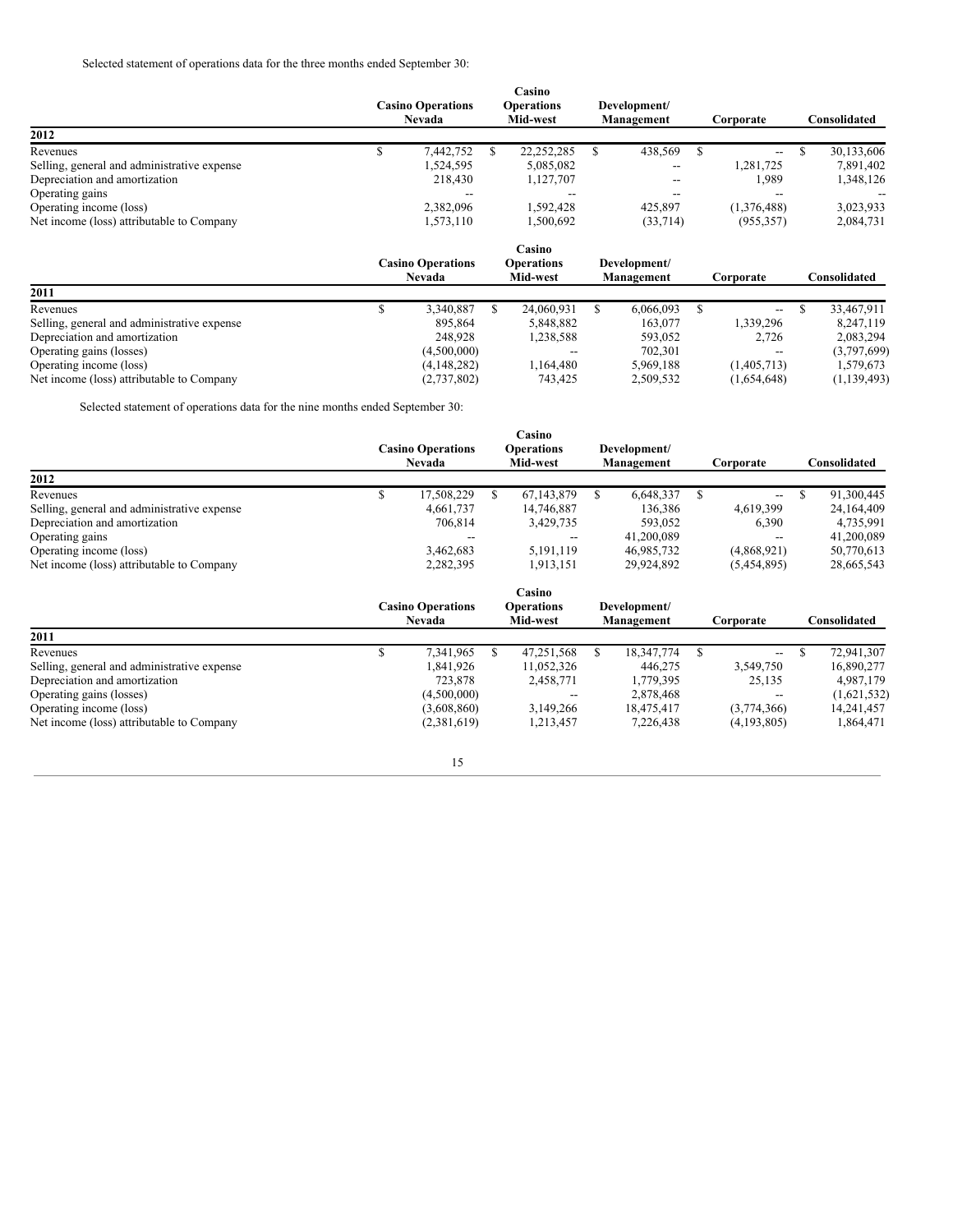|                             |               |                                    |   | Casino                        |    |                                       |    |            |    |              |
|-----------------------------|---------------|------------------------------------|---|-------------------------------|----|---------------------------------------|----|------------|----|--------------|
|                             |               | <b>Casino Operations</b>           |   | <b>Operations</b>             |    | Development/                          |    |            |    |              |
|                             | <b>Nevada</b> |                                    |   | Mid-west                      |    | Management                            |    | Corporate  |    | Consolidated |
| 2012                        |               |                                    |   |                               |    |                                       |    |            |    |              |
| Total assets                | \$            | 16,881,939                         |   | 52,231,566                    |    | 4,896                                 |    | 25,065,710 | S  | 94,184,111   |
| Property and equipment, net |               | 7.099.033                          |   | 29,690,820                    |    | $\hspace{0.05cm}$ – $\hspace{0.05cm}$ |    | 16,349     |    | 36,806,202   |
| Goodwill                    |               | 5,808,520                          |   | 1,647,198                     |    | --                                    |    |            |    | 7,455,718    |
| Liabilities                 |               | 2,220,384                          |   | 6,310,155                     |    | --                                    |    | 3,999,961  |    | 12,530,500   |
|                             |               |                                    |   | Casino                        |    |                                       |    |            |    |              |
|                             |               | <b>Casino Operations</b><br>Nevada |   | <b>Operations</b><br>Mid-west |    | Development/<br>Management            |    | Corporate  |    | Consolidated |
| 2011                        |               |                                    |   |                               |    |                                       |    |            |    |              |
| Total assets                | ¢<br>D        | 18,488,888                         | S | 54,923,492                    | S. | 13,192,504                            | \$ | 8,013,057  | S. | 94,617,941   |
| Property and equipment, net |               | 7,350,840                          |   | 31,296,224                    |    | --                                    |    | 21,219     |    | 38,668,283   |
| Goodwill                    |               | 5,808,520                          |   | 1,647,198                     |    | --                                    |    |            |    | 7,455,718    |
| Liabilities                 |               | 4.604.218                          |   | 9,649,198                     |    | 102,709                               |    | 24,816,772 |    | 39.172.897   |

# **10. ACQUISITION OF SILVER SLIPPER CASINO**

On March 30, 2012, we entered into a Membership Interest Purchase Agreement with Silver Slipper Casino Venture, LLC to acquire all of the outstanding membership interest of the entity operating the Silver Slipper Casino in Bay St. Louis, Mississippi. The purchase price was approximately \$70.0 million, exclusive of estimated cash, net working capital balances, fees and expenses and other adjustments as customary, as of October 1, 2012.

On October 1, 2012, we closed on the acquisition of all of the equity membership interests in Silver Slipper Casino Venture LLC dba Silver Slipper Casino located in Bay St. Louis, Hancock County, Mississippi. The purchase price of approximately \$70.0 million, exclusive of cash and working capital in the amount \$6.7 million and \$2.8 million, respectively, was funded by a \$50.0 million first lien term loan provided by Capital One Bank, N.A. as administrative agent and the lenders identified in the First Lien Credit Agreement dated June 29, 2012 and a \$20.0 million second lien term loan provided by ABC Funding LLC as administrative agent and the lenders identified in the Second Lien Credit Agreement dated October 1, 2012, as discussed in Note 7. The \$5.0 million revolving loan under the First Lien Credit Agreement remains undrawn and available. The First and Second Lien Credit Agreements are secured by substantially all of our assets and therefore, our wholly-owned subsidiaries guarantee our obligation under the agreements. The Second Lien Credit Agreement is subject to the lien of the First Lien Credit agreement.

The Silver Slipper features 37,000 square feet of gaming space, including approximately 1,000 slots, 26 tables, a poker room, three restaurants and two bars. The property draws heavily from the New Orleans metropolitan area and other communities in southern Louisiana and southwestern Mississippi.

Through September 30, 2012 and December 31, 2011, we had incurred \$0.1 million and \$0.0 million in Silver Slipper acquisition related expenses, respectively, which are included in project development and acquisition expense. In conjunction with closing on the First Lien Credit Agreement, we incurred \$0.9 million in financing related fees, which are located on the balance sheet under loan fees.

As of September 30, 2012, we had \$9.2 million in long-term deposits, which represented our cash payment held in escrow related to the purchase of the Silver Slipper, included in the long-term deposits line item on the balance sheet.

The initial accounting for this purchase which was closed on October 1, 2012 is not yet complete. The amounts below are provisional amounts based on drafts of a valuation study which has not yet been finalized and is subject to adjustment and estimated purchase price adjustments. The purchase price is expected to be allocated in the fourth quarter of 2012 as follows (in millions):

| Building                                                   | 42.2 |
|------------------------------------------------------------|------|
| Land improvements                                          | 0.5  |
| Equipment                                                  | 4.5  |
| Intangibles                                                | 1.4  |
| Player loyalty program                                     | 5.9  |
| Goodwill (excess purchase price over the assets purchased) | 15.5 |
| Working capital                                            | 2.8  |
|                                                            | 72.8 |

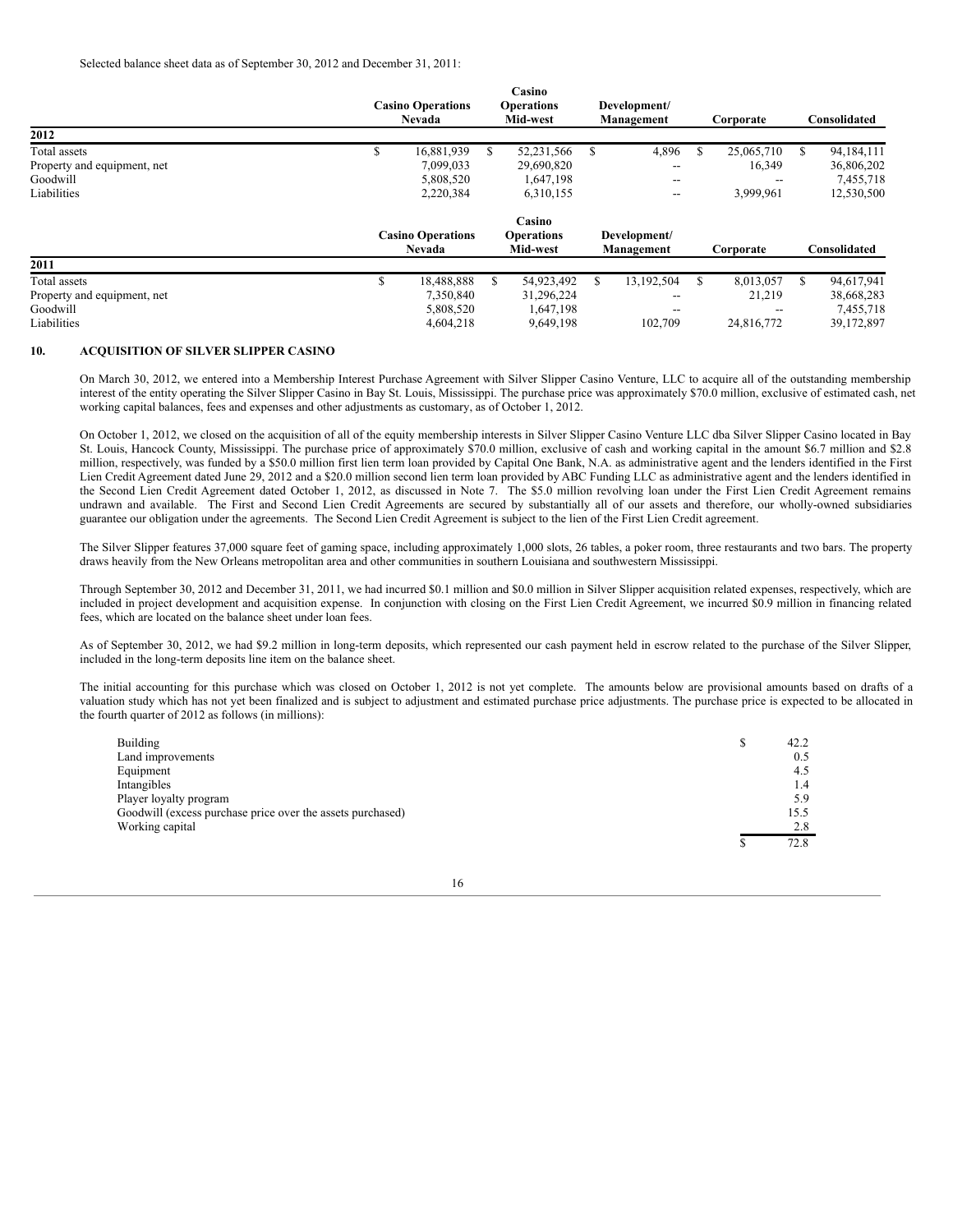The fair values of these acquired identifiable assets are expected to be finalized upon receipt of the final valuation and adjustments. The goodwill is the excess purchase price over the assets purchased and includes the assembled workforce of the Silver Slipper. The valuation above estimates a net working capital amount of \$2.8 million, although the purchase agreement states the seller and purchaser will have up to 60 days to review the closing net working capital and therefore, changes in the working capital may be made.

The following unaudited, condensed consolidated pro forma data summarizes our results of operations for the periods indicated as if the acquisitions had occurred as of January 1, 2011. This unaudited pro forma consolidated financial information is not necessarily indicative of what our actual results would have been had the acquisition been completed on that date, or of future financial results. The estimated net income attributable to the Company and the net income per share have been adjusted for Silver Slipper's effective tax rate in the State of Mississippi.

| per share amounts                             | Three months ended Sept 30, |  |             |  |         |  | Nine months ended Sept 30, |  |
|-----------------------------------------------|-----------------------------|--|-------------|--|---------|--|----------------------------|--|
|                                               | 2012                        |  | 2011        |  | 2012    |  | 2011                       |  |
| Net revenues                                  | 43.615                      |  | 47,709      |  | 134,036 |  | 116.921                    |  |
| Depreciation and amortization                 | 3.072                       |  | 3,763       |  | 9.916   |  | 10,016                     |  |
| Operating income                              | 3,115                       |  | 2.427       |  | 53,398  |  | 18,024                     |  |
| Net income (loss) attributable to the Company | (230)                       |  | (4,172)     |  | 23,889  |  | (3, 498)                   |  |
| Net income (loss) per share                   | $(0.01)$ \$                 |  | $(0.22)$ \$ |  | 1.28    |  | (0.19)                     |  |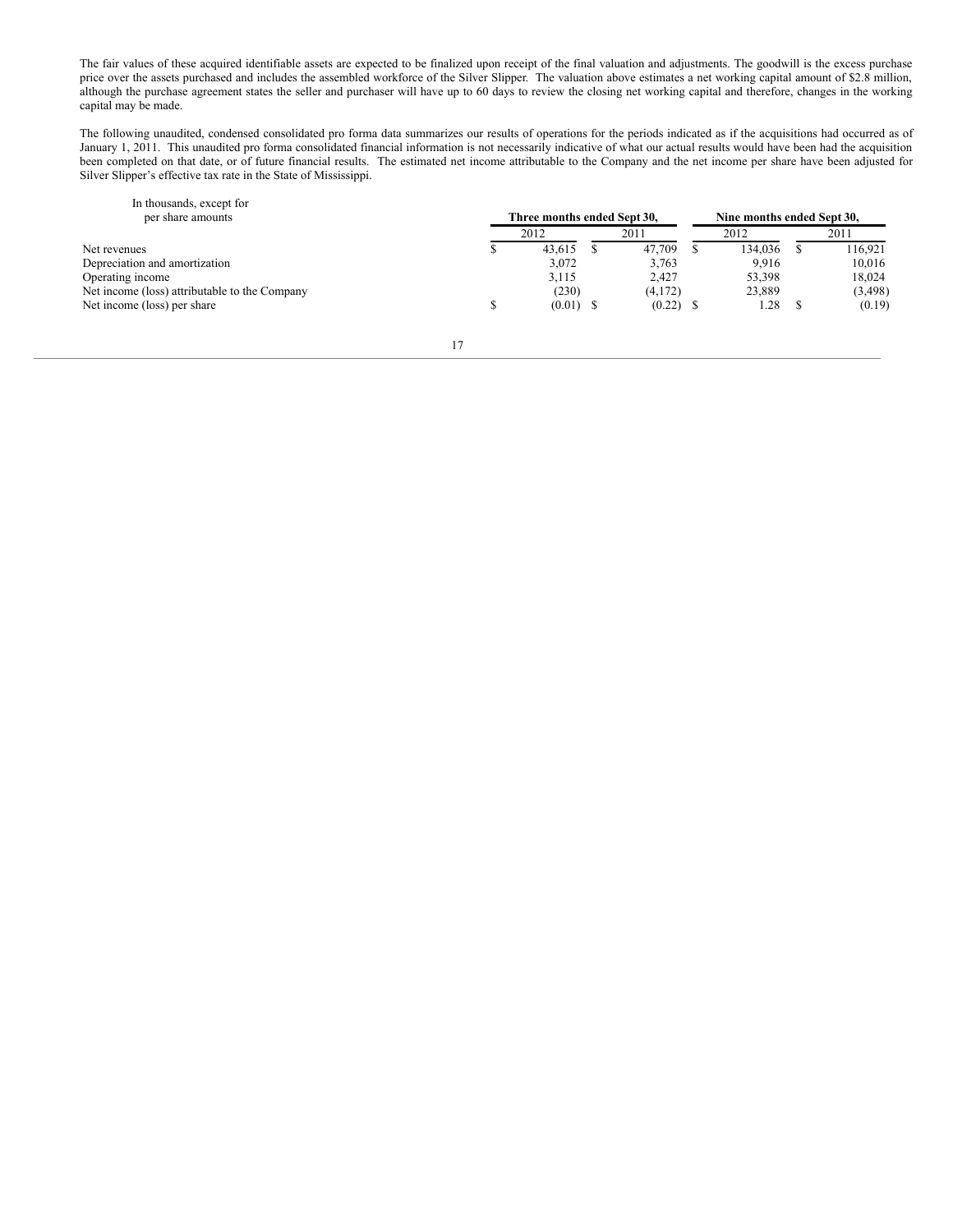#### **Item 2. Management's Discussion and Analysis of Financial Condition and Results of Operations**

Management's Discussion and Analysis of Financial Condition and Results of Operations ("MD&A") is intended to provide a reader of our financial statements with a narrative from the perspective of our management on our financial condition, results of operations, liquidity and certain other factors that may affect our future results. Unless otherwise noted, transactions, trends and other factors significantly impacting our financial condition, results of operations and liquidity are discussed in order of magnitude. In addition, unless expressly stated otherwise, the comparisons presented in this MD&A refer to the same period in the prior year. Our MD&A is presented in seven sections:

- **Overview**
- Results of continuing operations
- Liquidity and capital resources
- Off-balance-sheet arrangements
- Seasonality
- Regulation and taxes
- Critical accounting estimates and policies

#### **Overview**

We own, develop, manage, and/or invest in gaming-related enterprises. We continue to actively investigate, individually and with partners, new business opportunities and our long-term strategy is to transition to primarily an operating company and to drive revenues from owned operations rather than management fees.

Specifically, we own and operate the Rising Star Casino Resort in Rising Sun, Indiana ("Rising Star"), Stockman's Casino ("Stockman's") in Fallon, Nevada and we lease and operate the Grand Lodge Casino ("Grand Lodge") in Incline Village, Nevada. We also have a management agreement with the Pueblo of Pojoaque in Santa Fe, New Mexico, which became effective September 23, 2011. As of October 1, 2012, we acquired and now operate the Silver Slipper Casino in Bay St. Louis, Mississippi.

On April 1, 2011, we acquired all of the operating assets of Grand Victoria Casino & Resort, L.P. through Gaming Entertainment (Indiana) LLC, our wholly-owned subsidiary. In August 2011, the property was renamed Rising Star Casino Resort. In May 2011, we entered into a three-year agreement with the Pueblo of Pojoaque, which has been approved by the NIGC as a management contract, to advise on the operations of the Buffalo Thunder Casino and Resort in Santa Fe, New Mexico along with the Pueblo's Cities of Gold and Sports Bar casino facilities. Our management and related agreements with the Buffalo Thunder Casino and Resort became effective on September 23, 2011. As of September 1, 2011, we own the operating assets of the Grand Lodge Casino, and have a 5-year lease with Hyatt Equities LLC for the casino space in the Hyatt Regency Resort, Spa and Casino in Incline Village, Nevada on the north shore of Lake Tahoe. Until August 31, 2011, we were a non-controlling 50%-investor in Gaming Entertainment (Delaware), LLC ("GED"), a joint venture with Harrington Raceway Inc. ("HRI"). GED had a 15-year management contract through August 2011 with Harrington Casino at the Delaware State Fairgrounds in Harrington, Delaware.

On March 30, 2012, we entered into a Membership Interest Purchase Agreement with Silver Slipper Casino Venture, LLC to acquire all of the outstanding membership interest of the entity operating the Silver Slipper Casino in Bay St. Louis, Mississippi. The purchase was closed on October 1, 2012, for a price of approximately \$70.0 million and \$6.7 million in cash, exclusive of net working capital balances, fees and expenses and other adjustments. We entered into the First Lien Credit Agreement ("First Lien Credit Agreement") with Capital One on June 29, 2012 and the Second Lien Credit Agreement ("Second Lien Credit Agreement") with ABC Funding, LLC on October 1, 2012, as discussed in Note 7 to the consolidated financial statements, and we used the debt to fund the approximately \$70.0 million Silver Slipper ("Silver Slipper") purchase price. We also paid approximately \$6.7 million in cash for the property working capital and cash balances.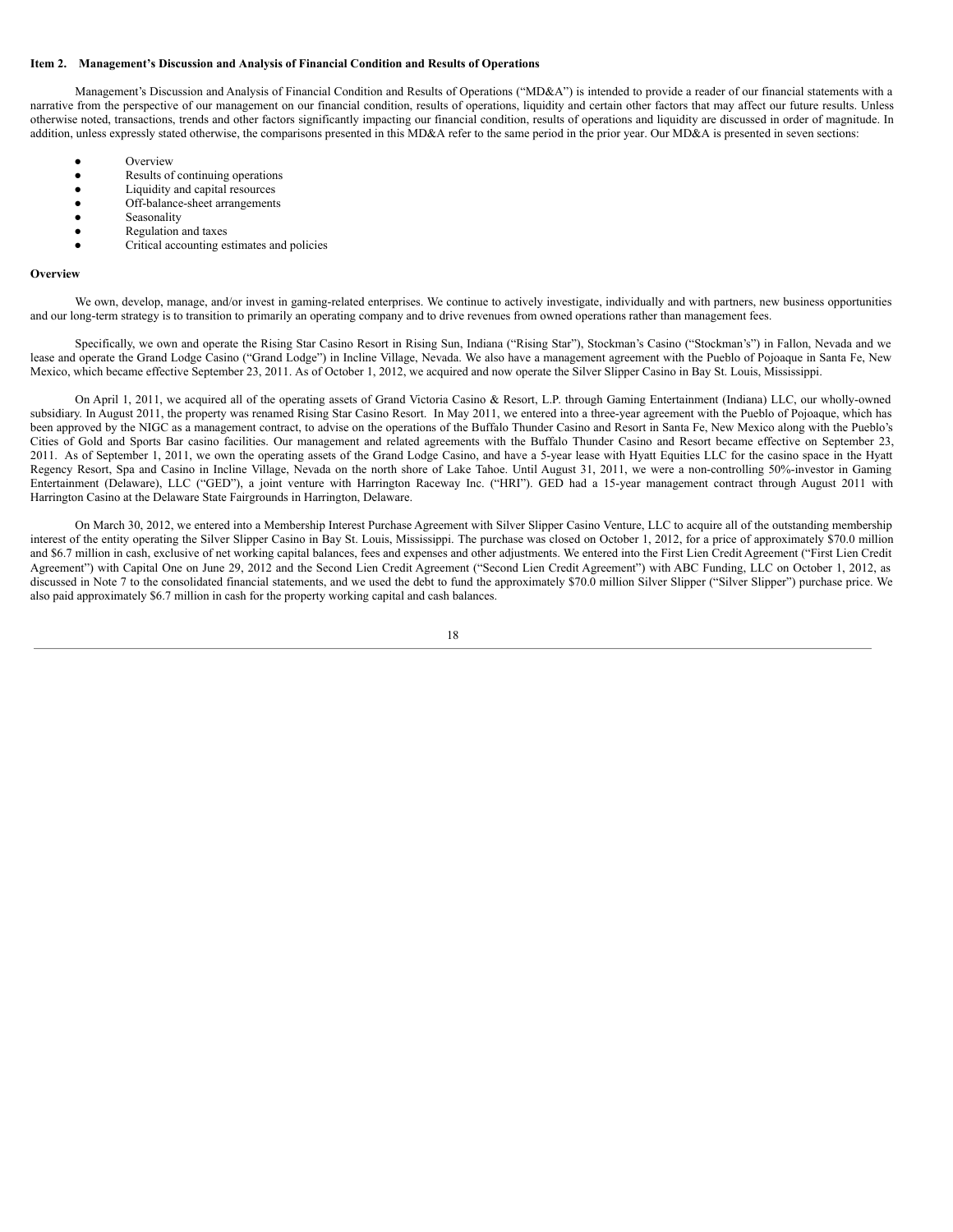Management believes the acquisition of the Silver Slipper is consistent with our long-stated growth strategy and will create long-term shareholder value. The Silver Slipper, which opened in November 2006, is on the far west end of the Mississippi Gulf Coast (22 miles west of Gulfport, 34 miles from Biloxi) and is approximately one hour (56 miles) from New Orleans (versus 90mi/1.5hrs to the Beau Rivage). The property has over 37,000 square feet of gaming space, approximately 1,000 slot and video poker machines, 26 table games, a poker room and the only live keno game on the Gulf Coast. The property includes a fine dining restaurant, buffet, quick service restaurant and two casino bars. The property draws heavily from the New Orleans metropolitan area and other communities in southern Louisiana and southwestern Mississippi.

The Gulf Coast is one of the country's largest gaming markets and its proximity to southern Louisiana, Alabama, Mississippi and the Florida Panhandle, as well as ample non-gaming amenities and a seasonal draw, make the market attractive.

Until March 30, 2012, we owned 50% of Gaming Entertainment (Michigan), LLC ("GEM"), a joint venture with RAM Entertainment, LLC ("RAM"), where we were the primary beneficiary and, therefore, consolidated GEM in our consolidated financial statements. On March 30, 2012, we, along with our 50% joint venture partner RAM, entered into an Equity Purchase Agreement ('the GEM Sale Agreement") and closed on the \$97.5 million sale of our limited liability company interests in GEM and the FireKeepers management agreement to the FireKeepers Development Authority ("FDA"), \$48.8 million to RAM and \$48.8 million to us. The gross proceeds were paid, less a \$0.2 million holdback amount which the FDA may use to satisfy any liabilities arising before the sale date which are paid subsequently, or to satisfy any indemnification obligations of us and RAM under the sale agreement. The holdback receivable, less any amounts used to satisfy such liabilities, will be paid to RAM and us on December 31, 2012 in equal amounts. The FDA paid \$48.7 million to us and also \$48.6 million to RAM, on March 30, 2012, which reflected the deduction of the hold back amount split between RAM and us and \$0.03 million of buyer transaction expenses deducted from RAM's portion. GEM had a 7-year management agreement with the Nottawaseppi Huron Band of Potawatomi Indians for the development and management of the FireKeepers Casino near Battle Creek, Michigan. The FireKeepers Casino opened on August 5, 2009, which triggered the commencement of the 7-year management agreement term.

In addition to the \$97.5 million, the FDA paid RAM and us \$1.2 million each, equal to the management fee that would have been earned under the management agreement for April 2012, which was defined as the 'wind up fee' less \$0.3 million, which was split between RAM and us. The wind up fee was received in May 2012, and was \$0.4 million more than estimated at March 31, 2012; therefore the gain on sale was increased from \$40.8 million to \$41.2 million during the second quarter. During the first quarter, we used a portion of the sale proceeds to pay-off our remaining outstanding debt of \$25.3 million to Wells Fargo, which consisted of \$24.8 million of our existing long term debt and \$0.5 million due on the interest rate swap agreement ("Swap") related to the Credit Agreement with Wells Fargo, to extinguish the credit facility and related interest-rate hedge. The Wells Fargo Credit Agreement, which was scheduled to mature on June 30, 2016, was terminated without the incurrence of any early termination penalties or fees.

Our gain on the sale of joint venture, related to the sale of our interest in GEM, was \$41.2 million and allocated as follows (in millions):

| Gross proceeds, before \$0.1 million holdback receivable                 | 48.8  |
|--------------------------------------------------------------------------|-------|
| Plus: April 2012 'Wind up' fee received, net of \$0.03 million deduction | 0.9   |
|                                                                          | 49.7  |
| Less: Net basis of contract rights expensed                              | (2.8) |
| Less: Our interest in joint venture                                      |       |
| Gain on sale of joint venture                                            | 41.2  |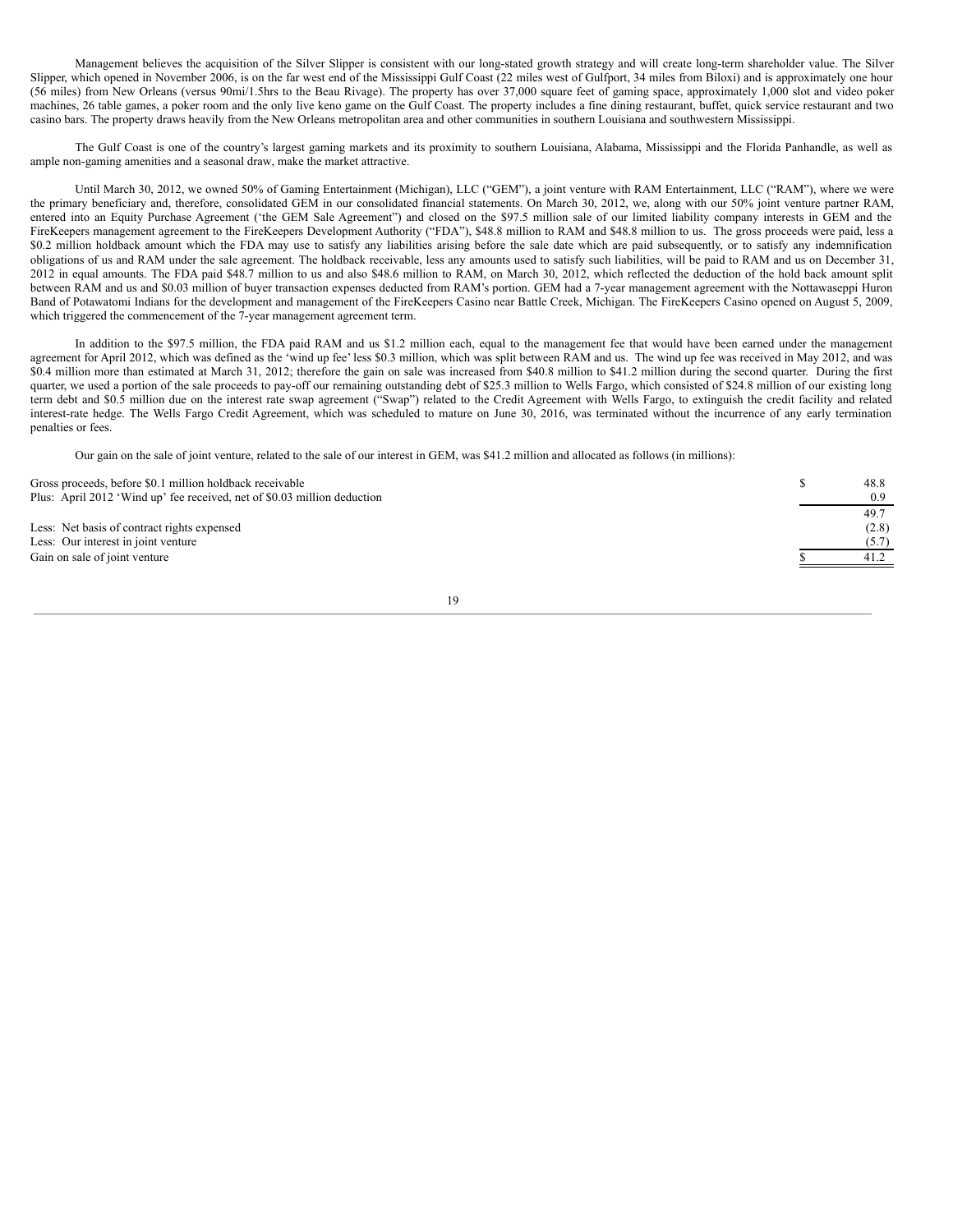#### **Results of continuing operations**

A significant portion of our revenue had been generated from our management agreements with the FireKeepers Casino in Michigan, the Harrington Casino in Delaware and Buffalo Thunder in New Mexico. The Delaware agreement expired on August 31, 2011. The FireKeepers management agreement ended March 30, 2012, with the sale of our interest in GEM and the New Mexico agreement ends in September 2014. There can be no assurance that the New Mexico management agreement will be extended. Additionally, our 2012 and 2011 results of continuing operation were significantly impacted by our newly acquired Rising Star on April 1, 2011 and Grand Lodge on September 1, 2011.

For the nine months ended September 30, 2012 and 2011, our revenues from the FireKeepers management agreement were \$5.3 million and \$18.3 million, respectively, which represent a significant amount of our total annual operating income. Management fees represented 6% and 25% of total revenues for the years ended September 30, 2012 and 2011, respectively, as we have executed our strategy to transition to primarily an operating company and drive revenue from owned operations rather than management fees. We funded the acquisition of the Silver Slipper with the First and Second Lien Credit Agreements totaling \$70.0 million on October 1, 2012. We believe the impact of the lost revenues from the sale of our interest in GEM and the FireKeepers management agreement will be diminished with the acquisition of the Silver Slipper, as well as a full year of operations at the Rising Star and Grand Lodge.

#### **Three Months Ended September 30, 2012, Compared to Three Months Ended September 30, 2011**

**Revenues.** For the three months ended September 30, 2012, total revenues decreased \$3.3 million (10%) as compared to 2011, primarily due to a \$5.6 million (93%) and \$1.8 million (8%) decrease in our development / management and casino operations Mid-west segments, respectively, offset by a \$4.1 million increase (123%) in our casino operations Nevada segment.

The \$5.6 million decrease in revenues in our development / management segment is related to lower management fees, comprised mainly of a \$6.0 million decrease and a \$0.2 million increase in management fees related to FireKeepers and Buffalo Thunder, respectively. FireKeepers management fees were lower due to the sale of our interest in GEM and the FireKeepers management agreement which closed March 30, 2012. Buffalo Thunder management fees are higher in the current year as the management contract began in September 2011.

The \$1.8 million decrease in revenues in our casino operations Mid-west segment is related to Rising Star operations. The lower Rising Star casino revenues were largely due to both lower slot and table games revenue caused by a decline in slot volume as well as lower table game win percentages in the current year period. Rising Star slot coin-in decreased approximately 7% over the prior year period. Rising Star table games volume increased 6%, however the hold percentage declined approximately 300 basis points year over year. The primary reasons for the shortfalls against prior year are due to weakness in the Southeastern Indiana gaming market. The weakness is a result of increased competition from Scioto Downs Racino in Columbus, Ohio. This racino opened up in early June 2012 and has impacted the play from the Columbus, Ohio market. Other factors include a stagnant economy that has negatively affected most of the gaming properties across the Mid-west and the United States.

The \$4.1 million increase in revenues in our casino operations Nevada segment was predominantly attributable to the lease of the Grand Lodge on September 1, 2011. For the three months ended September 30, 2012, Grand Lodge's casino revenues increased \$4.2 million over the prior year, as the prior year period only includes operations for the month of September 2011.

**Operating costs and expenses.** For the three months ended September 30, 2012, total operating costs and expenses decreased \$1.0 million (3%), as compared to 2011, primarily due to decreases in our casino operations Mid-west and development / management segments of \$2.2 million (10%) and \$.8 million (98%), respectively, offset by a \$2.1 million (69%) increase in our casino operations Nevada segment.

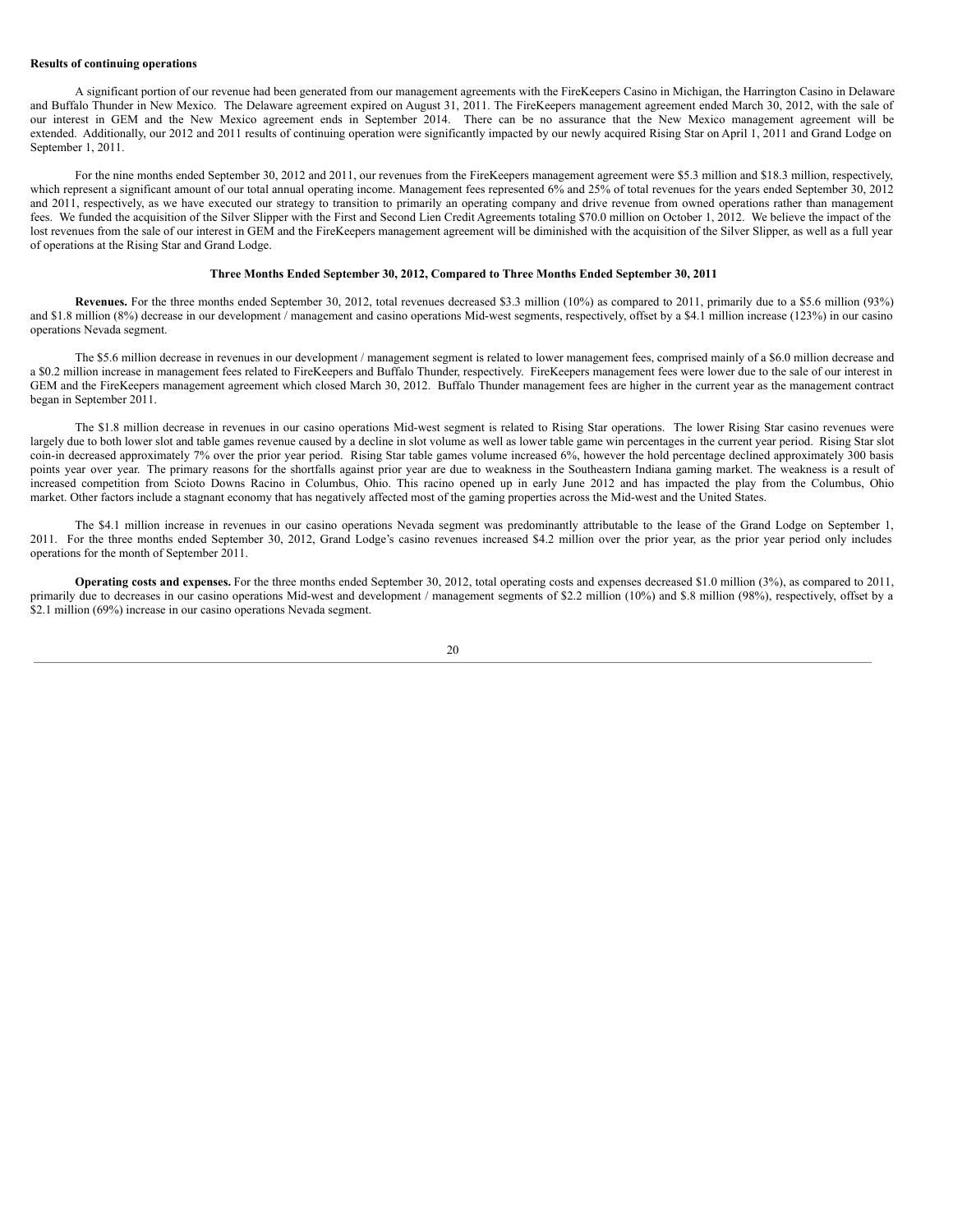The \$2.2 million decrease in our casino operations Mid-west operating expenses were largely due to lower expenses at the Rising Star, mostly related to lower gaming taxes, marine operating costs and other employee related costs in the current year period. The decrease in our development / management operating costs was largely due to a \$0.4 million (100%) decrease in amortization, related to the sale of the Michigan gaming rights on March 30, 2012.

The \$2.1 million increase in our casino operations Nevada operating expenses was attributable to the lease of the Grand Lodge on September 1, 2011. For the three months ended September 30, 2012, Grand Lodge's operating expenses increased \$2.3 million, as the prior year period only includes operations for the month of September, offset by a \$0.2 million (11%) decrease at Stockman's Casino. The decrease at Stockman's Casino was mostly related to a decrease in depreciation expense, as assets have become fully depreciated.

**Project development and acquisition costs.** For the three months ended September 30, 2012, project development costs were flat as compared to 2011, and included \$0.01 million of Silver Slipper acquisition costs, as compared to \$0.04 million of Grand Lodge acquisition costs in the prior year period. Project development and acquisition costs are allocated to our development / management operations segment.

**Selling, general and administrative expense.** For the three months ended September 30, 2012, selling, general and administrative expenses decreased \$0.4 million (4%) as compared to 2011 primarily due to a \$0.8 million (13%) decrease in our casino operations Mid-west segment and a \$0.1 million (4%) decrease in our corporate operations segment, offset by a \$0.6 million (70%) increase in our casino operations Nevada segment.

The a \$0.8 million decrease in our casino operations Mid-west segment selling, general and administrative costs was predominantly attributable to lower Rising Star benefit expenses and marine operating costs in the current year period. The \$0.6 million increase in our casino operations Nevada segment selling, general and administrative costs was related to the Grand Lodge, due to the lease and operation of the Grand Lodge effective September 1, 2011. The \$0.1 million decrease in our corporate operation's segment selling, general and administrative expenses was largely due to lower benefit expenses.

**Operating gains (losses).** For the three months ended September 30, 2012, operating gains increased by \$3.8 million (100%), due to \$4.9 million of impairment losses recorded in the prior year period, related to a \$4.5 million Stockman's goodwill impairment and \$0.4 million Nambé Pueblo note receivable impairment, and a \$1.1 million decrease in equity in net income of unconsolidated joint venture. The GED management contract was terminated August 2011, as discussed in Note 3 to the consolidated financial statements. These operating gains (losses) are allocated to our development / management operations segment.

**Other income (expense).** For the three months ended September 30, 2012, other expense decreased by \$1.0 million (94%), primarily due to \$0.9 million of interest expense and \$0.2 million loss on derivative instrument in the prior year period. The interest expense and loss on derivative in the prior year period were related to long term debt which was funded March 31, 2011, when we borrowed \$33.0 million on the term loan to fund our acquisition of the Rising Star. On March 30, 2012, we used a portion of the proceeds from the sale of our interest in GEM to pay off our remaining outstanding debt of \$25.3 million, as discussed in note 7 to the consolidated financial statements. The interest expense in the current year period was related to Capital One Bank, N.A. commitment fees on the First Lien Credit Agreement. Interest expense and other income (expense) related to derivative instruments are allocated to our corporate operations segment.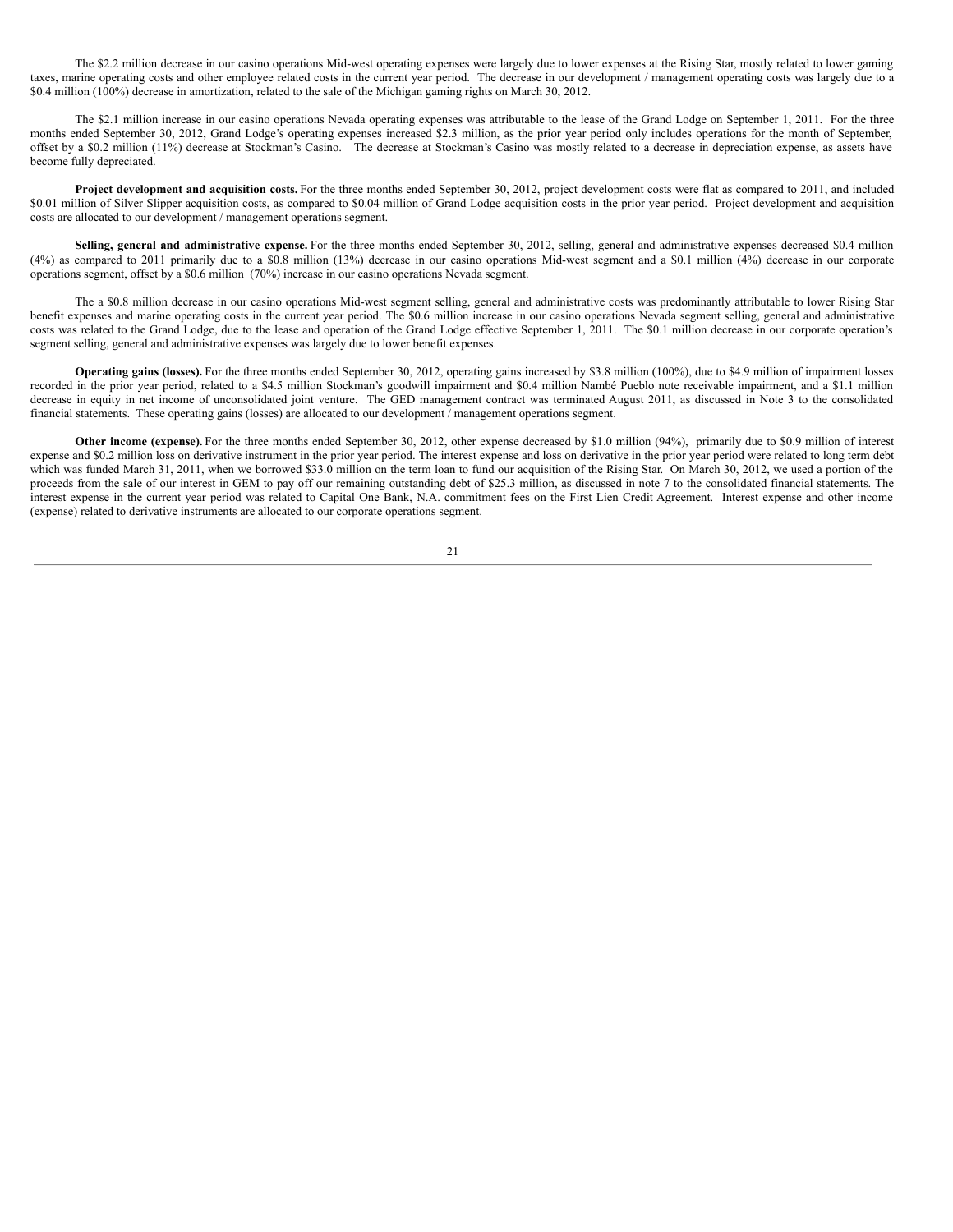**Income taxes.** For the three months ended September 30, 2012, the estimated effective annual income tax rate applied for the current year period is approximately 29%, compared to a prior year benefit effective annual income tax rate of (205%) and compared to the prior quarter's estimated effective annual income tax rate of 49%. The prior year's rate benefited from the impairment losses during the quarter, as well as a 2010 GEM state tax refund, as GEM's filing status changed from filing as a stand-alone entity to filing unitarily with Full House Resorts, Inc. during the prior year period. Also, the current period's rate benefited from a change in estimates related to Indiana state taxes. There is no allowance on the current deferred tax asset of \$0.7 million and the long-term deferred tax asset of \$0.4 million as of September 30, 2012, and we believe the deferred tax assets are fully realizable.

**Noncontrolling interest.** For the three months ended September 30, 2012, the net income attributable to non-controlling interest in consolidated joint venture decreased by \$2.6 million (100%), as we no longer own the 50% interest in GEM, effective March 30, 2012.

#### **Nine Months Ended September 30, 2012, Compared to Nine Months Ended September 30, 2011**

**Revenues.** For the nine months ended September 30, 2012, total revenues increased \$18.4 million (25%) as compared to 2011, primarily due to a \$20.0 million (42%) and \$10.2 million (138%) increase in our casino operations Mid-west and Nevada segment's revenues, respectively, offset by an \$11.7 million decrease (64%) in our development / management segment revenues. The \$20.0 million increase in revenues in our casino operations Mid-west segment was largely due to the acquisition of the Rising Star on April 1, 2011. The \$10.2 million increase in revenues in our casino operations Nevada segment is related to the lease and operations of the Grand Lodge.

The \$11.7 million decrease in our development / management segment revenues was predominantly attributable to the \$12.9 million (71%) decrease in FireKeepers management fees, offset by a \$1.1 million increase in Buffalo Thunder management fees. FireKeepers management fees were lower due to the sale of our interest in GEM and the FireKeepers management agreement which closed March 30, 2012. Our management agreement with the Buffalo Thunder Casino & Resort became effective September 2011.

**Operating costs and expenses.** For the nine months ended September 30, 2012, total operating costs and expenses increased \$25.0 million (43%), as compared to 2011, primarily due to a \$17.9 million (40%) and \$7.6 million (118%) increase in our casino operations Mid-west and Nevada segment's operating costs, respectively, offset by an \$1.9 million decrease (69%) in our development / management segment operating costs.

The \$17.9 million and \$7.6 million increases in our casino operations Mid-west and Nevada segment's operating expenses, respectively, were largely due to the acquisition of the Rising Star and Grand Lodge. The \$1.9 million decrease in our development / management segment's operating costs was attributable to the sale of our interest in GEM and the FireKeepers Management agreement which closed March 30, 2012.

**Project development and acquisition costs.** For the nine months ended September 30, 2012, project development costs decreased \$0.3 million (48%), as compared to 2011, primarily due to \$0.5 million of acquisition expenses for the Rising Star in the prior year, offset by \$0.1 million of acquisition expenses for the Silver Slipper in the current year. Project development and acquisition costs are allocated to our development / management operations segment.

**Selling, general and administrative expense.** For the nine months ended September 30, 2012, selling, general and administrative expenses increased \$7.3 million (43%) as compared to 2011 primarily due to a \$3.7 million (33%) increase in our casino operations Mid-west segment and a \$2.8 million increase in our casino operations Nevada segment, due to the acquisition of the Rising Star and the Grand Lodge, and a \$1.1 million (30%) increase in our corporate operations segment. For the nine months ended September 30, 2012, the Rising Star's and Grand Lodge's selling, general and administrative expenses increased \$3.7 million (33%) and \$2.9 million, respectively.

Selling, general and administrative expenses increased at the corporate level by \$1.1 million, mostly related to a \$0.9 million increase in payroll and related costs, comprised principally of a \$0.5 million increase in stock compensation expense related to the issuance of 660,000 shares of restricted stock as discussed in Note 2 to the consolidated financial statements and a \$0.2 million increase in incentive compensation, related to the sale of our interest in GEM. Selling, general and administrative expenses also increased at the corporate level due to a \$0.2 million increase in Delaware franchise taxes, related to a larger number of authorized shares.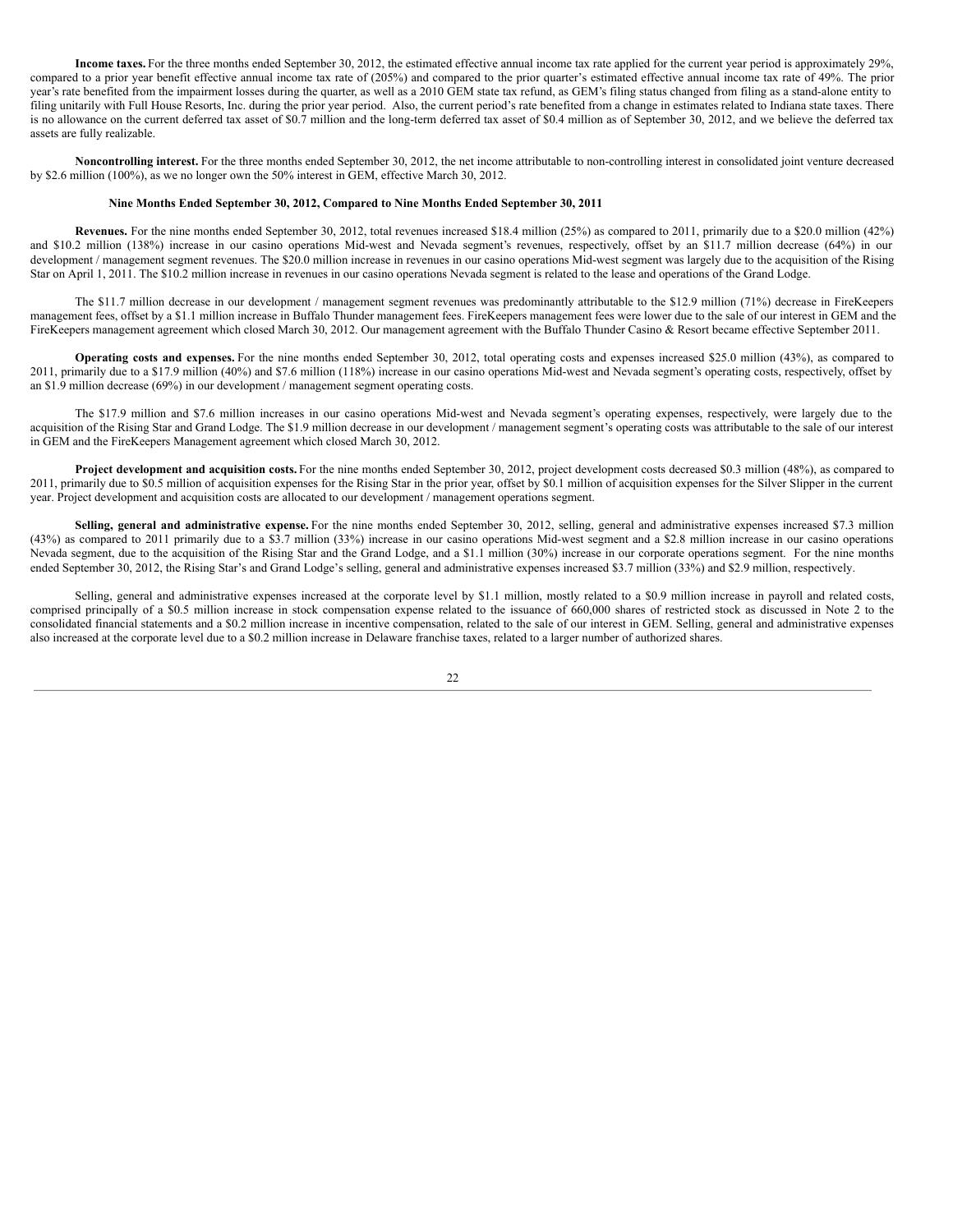**Operating gains (losses).** For the nine months ended September 30, 2012, operating gains increased by \$42.8 million consisting primarily of the gain on sale of the joint venture of \$41.2 million, related to the sale of our interest in GEM, and the \$4.9 million of impairment losses in the prior year period, related to a \$4.5 million goodwill impairment and \$0.4 million Nambé Pueblo note receivable impairment, offset by a \$3.3 million (100%) decrease in equity in net income of unconsolidated joint venture. The GED management contract was terminated August 2011, as discussed in Note 3 to the consolidated financial statements. These operating gains (losses) are allocated to our development / management operations segment.

**Other income (expense).** For the nine months ended September 30, 2012, other expense decreased by \$0.07 million (3%), primarily due to a \$1.7 million loss on extinguishment of debt related to the write-off of the Wells Fargo loan costs, due to the payoff of the debt which is discussed in Note 7 to the consolidated financial statements, offset by a \$1.2 million (60%) decrease in interest expense and a \$0.6 million (102%) decrease in the loss on derivative instrument related to long term debt which was funded March 31, 2011, when we borrowed \$33.0 million on the term loan to fund our acquisition of the Rising Star. These other income (expense) items are allocated to our corporate operations segment.

**Income taxes.** For the nine months ended September 30, 2012, the estimated effective annual income tax rate applied for the current year period is approximately 38%, compared to 16% for the same period in 2011. The lower tax rate in the prior year was primarily due to the tax benefit of the impairment losses during the prior year, as well as a 2010 GEM state tax refund, as GEM's filing status changed from filing as a stand-alone entity to filing unitarily with Full House Resorts, Inc. during the third quarter of 2011. There is no allowance on the current deferred tax asset of \$0.7 million and the long-term deferred tax asset of \$0.4 million as of September 30, 2012, and we believe the deferred tax assets are fully realizable.

**Noncontrolling interest.** For the nine months ended September 30, 2012, the net income attributable to non-controlling interest in consolidated joint venture decreased by \$5.8 million (73%), as the current year non-controlling interest only represents the first quarter's 50% interest in GEM. Our interest in GEM was sold on March 30, 2012.

#### **Liquidity and capital resources**

#### *Economic conditions and related risks and uncertainties*

The United States and the world has experienced a widespread and severe economic slowdown accompanied by, among other things, weakness in consumer spending including gaming activity and reduced credit and capital financing availability, all of which have far-reaching effects on economic conditions in the country for an indeterminate period. Our operations are currently concentrated in Indiana, northern Nevada, New Mexico and the Gulf Coast. Accordingly, future operations could be affected by adverse economic conditions and increased competition particularly in those areas and their key feeder markets in neighboring states. Prior to March 30, 2012, our operations included the FireKeepers Casino in Michigan, and prior to September 1, 2011, our operations also included the Harrington Casino in Delaware. The effects and duration of these conditions and related risks and uncertainties on our future operations and cash flows, including our access to capital or credit financing, cannot be estimated at this time, but may be significant.

The Rising Star, Grand Lodge, Stockman's and Silver Slipper operations and the Buffalo Thunder management agreement are currently our primary sources of recurring income and significant positive cash flow. Our management agreement for the Harrington Casino in Delaware ended on August 31, 2011 and our interest in GEM and the management agreement for the FireKeepers Casino was sold on March 30, 2012. There can be no assurance that the Buffalo Thunder management agreement ending in September 2014, will be extended beyond its term. Future cash flow is expected to be positively impacted by our acquisition on October 1, 2012 of the Silver Slipper.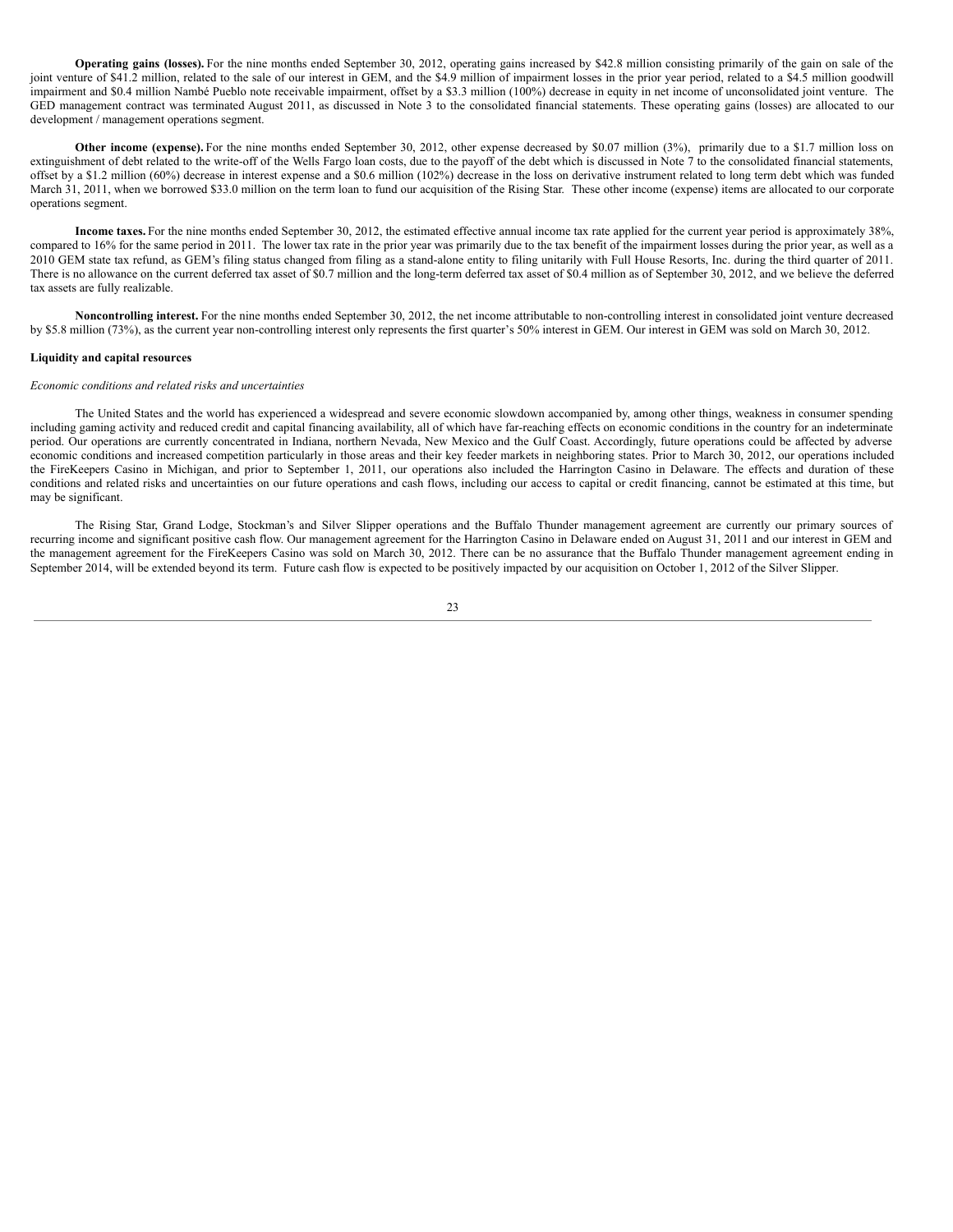The Rising Star is one of three riverboat casinos located on the Ohio River in southeastern Indiana. Its closest competitor is the Hollywood Casino, approximately a twenty minute drive, which is larger with 150,000 square feet of casino space, over 3,000 slot machines, 84 table games, poker room and five dining options. To the south is the Belterra Casino, approximately thirty minutes away, with 1,550 slot machines and 41 table games. Ohio has recently authorized legalized gambling and the new Scioto Downs Racino and Hollywood Casino opened in Columbus, Ohio in June and October 2012, respectively. The Scioto Downs Racino includes over 2,100 slots and live horse racing. The Ohio Hollywood Casino includes over 3,000 slots, 70 table games and a poker room. The Horseshoe Casino Cincinnati is currently being built and is expected to open in the spring of 2013 and will feature approximately 100,000 square feet of casino space, 2,000 slot machines, 85 table games and a poker room. There are also two proposed racinos nearby in the Cincinnati area. Each of these facilities is within the general market of Rising Star and is expected to provide competition to our Rising Star operation in 2014. While Kentucky has limited legal gaming, the cities of Lexington and Louisville are within the market of the Rising Star and there is a possibility that Kentucky will expand legalized gaming in the near future.

On a consolidated basis, cash provided by operations during the nine months ended September 30, 2012 decreased \$21.4 million over the same prior year period, partially attributable to the approximately \$11.6 million in taxes paid related to the gain on sale of our interest in GEM. The decrease in cash provided by operations was also attributable to a \$14.4 million decrease in net income, exclusive of the \$41.2 million gain on sale of our interst in GEM in the current year, primarily due to the sale of our interest in FireKeepers, offset by Rising Star and Grand Lodge operations. Cash provided by investing activities increased \$58.1 million from the prior year period primarily due to the \$49.7 million of proceeds from the sale of our interest in GEM and the \$19.5 million of deposits and other costs of the Rising Star acquisition in the prior year, offset by \$10.3 million in deposits and other costs related to the Silver Slipper acquisition. Cash used in financing activities increased \$33.2 million from the prior year mostly due to the \$26.9 million repayment of long term debt and the Swap liability. As of September 30, 2012, we had approximately \$21.5 million in cash, of which approximately \$3.9 million will be used to satisfy our remaining GEM sale tax liability and \$12.0 million is dedicated to on-going operations.

Our future cash requirements include selling, general and administrative expenses, project development costs, capital expenditures, taxes and possibly funding any negative cash flow of our casino operations as well as potential acquisitions.

In October 2011, the Rising Sun/Ohio County First, Inc. (RSOCF) and the Rising Sun Regional Foundation, Inc. teamed up to develop a new 100-room hotel on land currently owned by us at Rising Star. On June 13, 2012, the City of Rising Sun Advisory Plan Commission ( "Plan Commission") provided a favorable recommendation to the City Council of Rising Sun, Indiana, regarding a revised amendment to the plan of development, which was adopted by the City Council on July 5, 2012. On August 13, 2012, the Plan Commission approved the detailed plan of development. The parties entered into a real estate sale agreement dated May 2, 2012, for RSOCF to purchase approximately 3.0 acres of land on which the hotel will be developed for \$30,000 per acre with a closing to follow the approval of final project documents by the parties. Construction is expected to commence in the fourth quarter of 2012, and the hotel is expected to open in late 2013 or early 2014. We believe that the added hotel room inventory in proximity to the casino facility will favorably impact revenues and visitor counts.

Subject to the effects of the economic uncertainties discussed above, we believe that adequate financial resources will be available to execute our current growth plan from a combination of operating cash flows and external debt and equity financing. However, continued downward pressure on cash flow from operations due to, among other reasons, the adverse effects on gaming activity of the current economic environment, increased competition and a generally tight credit environment, increases the uncertainty with respect to our development and growth plans.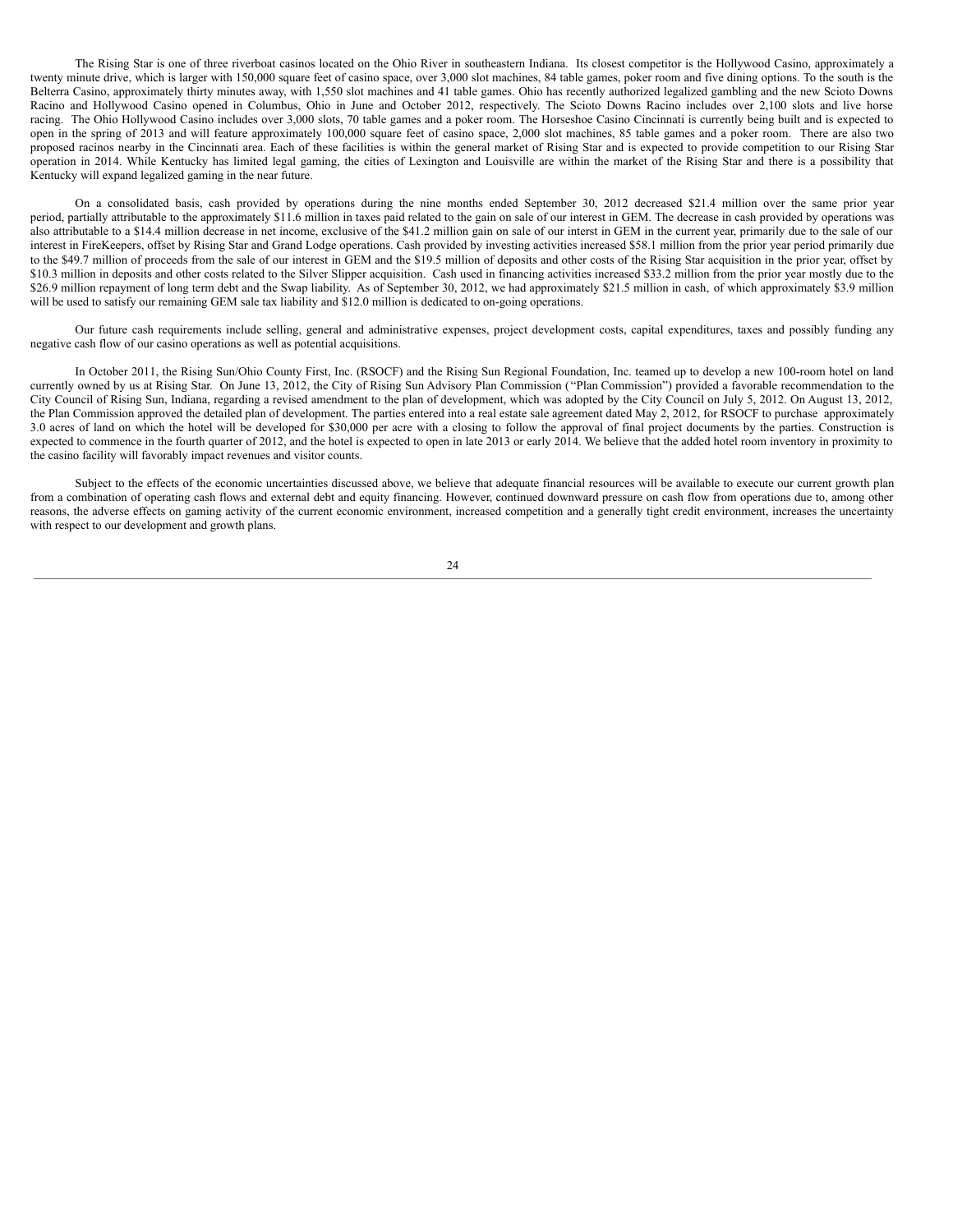#### *Banking Relationships*

On October 29, 2010, we, as borrower, entered into a Credit Agreement (the "Wells Fargo Credit Agreement") with Wells Fargo Bank, N.A. On December 17, 2010, we entered into a Commitment Increase of the Wells Fargo Credit Agreement and a related Assignment Agreement increasing the loan commitment from \$36.0 million to \$38.0 million, consisting of a \$33.0 million term loan and a revolving line of credit of \$5.0 million.

The initial funding date of the Wells Fargo Credit Agreement occurred March 31, 2011 when we borrowed \$33.0 million on the term loan which was used to fund our acquisition of the Rising Star. The purchase occurred on April 1, 2011. The Wells Fargo Credit Agreement was secured by substantially all of our assets. We paid off the remaining \$25.3 million remaining debt related to the Wells Fargo Credit Agreement and extinguished the facility on March 30, 2012, which consisted of \$24.8 million of our existing long term debt and \$0.5 million due on the Swap, from proceeds from the sale of our interest in GEM and the FireKeepers management agreement.

As of September 30, 2012, we held \$9.2 million in escrow related to the Silver Slipper acquisition, which is included in long-term deposits on our balance sheet. The Silver Slipper features approximately 1,000 slots, 26 tables, a poker room, three restaurants and two bars. The property draws heavily from the New Orleans metropolitan area and other communities in southern Louisiana and southwestern Mississippi.

On October 1, 2012, we closed on the acquisition of all of the equity membership interests in Silver Slipper Casino Venture LLC dba Silver Slipper Casino located in Bay St. Louis, Hancock County, Mississippi. The purchase price of approximately \$70.0 million, exclusive of cash and working capital in the amount \$6.7 million and \$2.8 million, respectively, was funded by a \$50.0 million first lien term loan provided by Capital One Bank, N.A. as administrative agent and the lenders identified in the First Lien Credit Agreement dated June 29, 2012 and a \$20.0 million second lien term loan provided by ABC Funding LLC as administrative agent and the lenders identified in the Second Lien Credit Agreement dated October 1, 2012. The \$5.0 million revolving loan under the First Lien Credit Agreement remains undrawn and available. The First and Second Lien Credit Agreements are secured by substantially all of our assets and therefore, our wholly-owned subsidiaries guarantee our obligation under the agreements. The Second Lien Credit Agreement is subject to the lien of the First Lien Credit agreement.

We have elected to pay interest on the First Lien Credit Agreement based on a one month LIBOR rate as set forth in the agreement. LIBOR rate means a rate per annum equal to the quotient (rounded upward if necessary to the nearest  $1/16$  of one percent) of (a) the greater of (1) 1.00% and (2) the rate per annum referenced to as the BBA (British Bankers Association) LIBOR divided by (b) one minus the reserve requirement set forth in the First Lien Credit Agreement for such loan in effect from time to time. We will pay interest on the Second Lien Credit Agreement at the rate of 13.25% per annum.

The First and Second Lien Credit Agreements contain customary negative covenants for transactions of this type, including, but not limited to, restrictions on our and our subsidiaries' ability to: incur indebtedness; grant liens; pay dividends and make other restricted payments; make investments; make fundamental changes; dispose of assets; and change the nature of their business. The First and Second Lien Credit Agreements require that we maintain specified financial covenants, including a total leverage ratio, a first lien leverage ratio, a fixed charge coverage ratio and a capital expenditures ratio each as set forth in the agreements. The First and Second Lien Credit Agreements also include customary events of default, including, among other things: non-payment; breach of covenant; breach of representation or warranty; cross-default under certain other indebtedness or guarantees; commencement of insolvency proceedings; inability to pay debts; entry of certain material judgments against us or our subsidiaries; occurrence of certain ERISA events; re-purchase of our own stock and certain changes of control.

We are required to make prepayments under the First Lien Credit Agreement, under certain conditions defined in the agreement, in addition to the scheduled principal installments for any fiscal year ending December 31, 2012 and thereafter. Prepayment penalties will be assessed in the event that prepayments are made on the Second Lien Credit Agreement prior to the discharge of the First Lien Credit Agreement.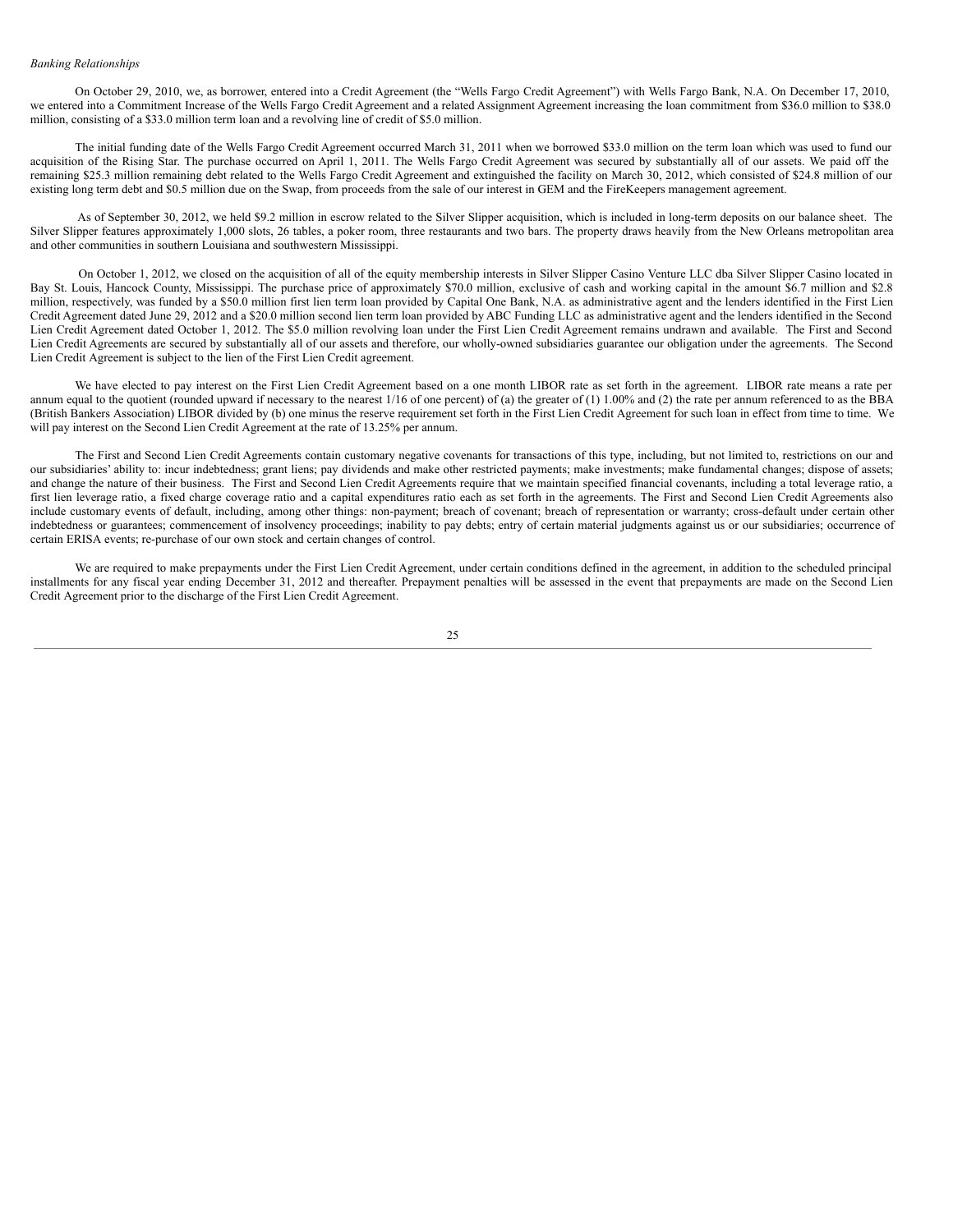In September 2012, we opened Federal Deposit Insurance ("FDIC") insured noninterest bearing accounts with Capital One Bank, NA ("Capital One"). As of September 30, 2012, we had \$4.0 million in these insured noninterest bearing accounts. Bankrate.com's Safe & Sound® service rated Capital One Bank (USA), NA in Virginia a "4 Star" as of June 30, 2012, which is defined as a "sound" ranking of relative financial strength and stability.

In March 2011, we opened FDIC insured noninterest bearing accounts with Wells Fargo. As of September 30, 2012, we had \$6.0 million in these insured noninterest bearing accounts. Bankrate.com's Safe & Sound® service rated Wells Fargo Financial, NA in Las Vegas, NV a "5 Star" as of June 30, 2012, which is the highest award rating and is defined as a "superior" ranking of relative financial strength and stability. As of September 30, 2012, we held \$2.2 million in an FDIC insured noninterest bearing account with Nevada State Bank (NSB). NSB is a subsidiary of Zion's Bancorporation.

#### *FireKeepers Casino*

GEM, our FireKeepers Casino joint venture through March 30, 2012, had the exclusive right to provide casino management services to the Michigan Tribe in exchange for a management fee, after certain other distributions were paid to the Tribe, of 26% of net revenues (defined effectively as net income before management fees) for seven years which commenced upon the opening of the FireKeepers Casino on August 5, 2009. On December 2, 2010, the FDA entered into a hotel consulting services agreement with GEM, as the consultant, related to the FireKeepers Casino phase II development project, which includes development of a hotel, multi-purpose/ballroom facility, surface parking and related ancillary support spaces and improvements. GEM was to perform hotel consulting services for a fixed fee of \$12,500 per month, continuing through to the opening of the project, provided the total fee for services did not exceed \$0.2 million in total. On May 22, 2012, we signed an amendment to the hotel consulting services agreement with the FDA stating we agree to assume the GEM agreement for a fixed monthly amount of \$12,500 per month and specific reimbursable expenses for June through November, 2012.

On February 17, 2012, GEM signed a letter of intent with the FDA to propose terms of a potential sale of GEM's management rights and responsibilities under the current management agreement and allow the FireKeepers casino to become self-managed by the FDA, in return for \$97.5 million. The sale closed March 30, 2012 and effectively terminated the existing management agreement, which was scheduled to run through August 2016. We used a portion of the proceeds to pay-off our remaining outstanding debt. We received a \$1.2 million wind-up fee equivalent to what our management fee would have been for the month of April 2012.

#### *Other projects*

Additional projects are considered based on their forecasted profitability, development period, regulatory and political environment and the ability to secure the funding necessary to complete the development, among other considerations.

#### **Off-balance sheet arrangements**

We have no off-balance sheet arrangements that have, or are reasonably likely to have, a current or future effect on our financial condition, changes in financial condition, revenues or expenses, results of operations, liquidity, capital expenditures or capital resources that is material to investors.

#### **Seasonality**

We believe that our casino operations, management contracts and our estimates of completion for projects in development are affected by seasonal factors, including holidays, adverse weather and travel conditions. Accordingly, our results of operations may fluctuate during the year or from year to year and the results for any year may not be indicative of results for future years.

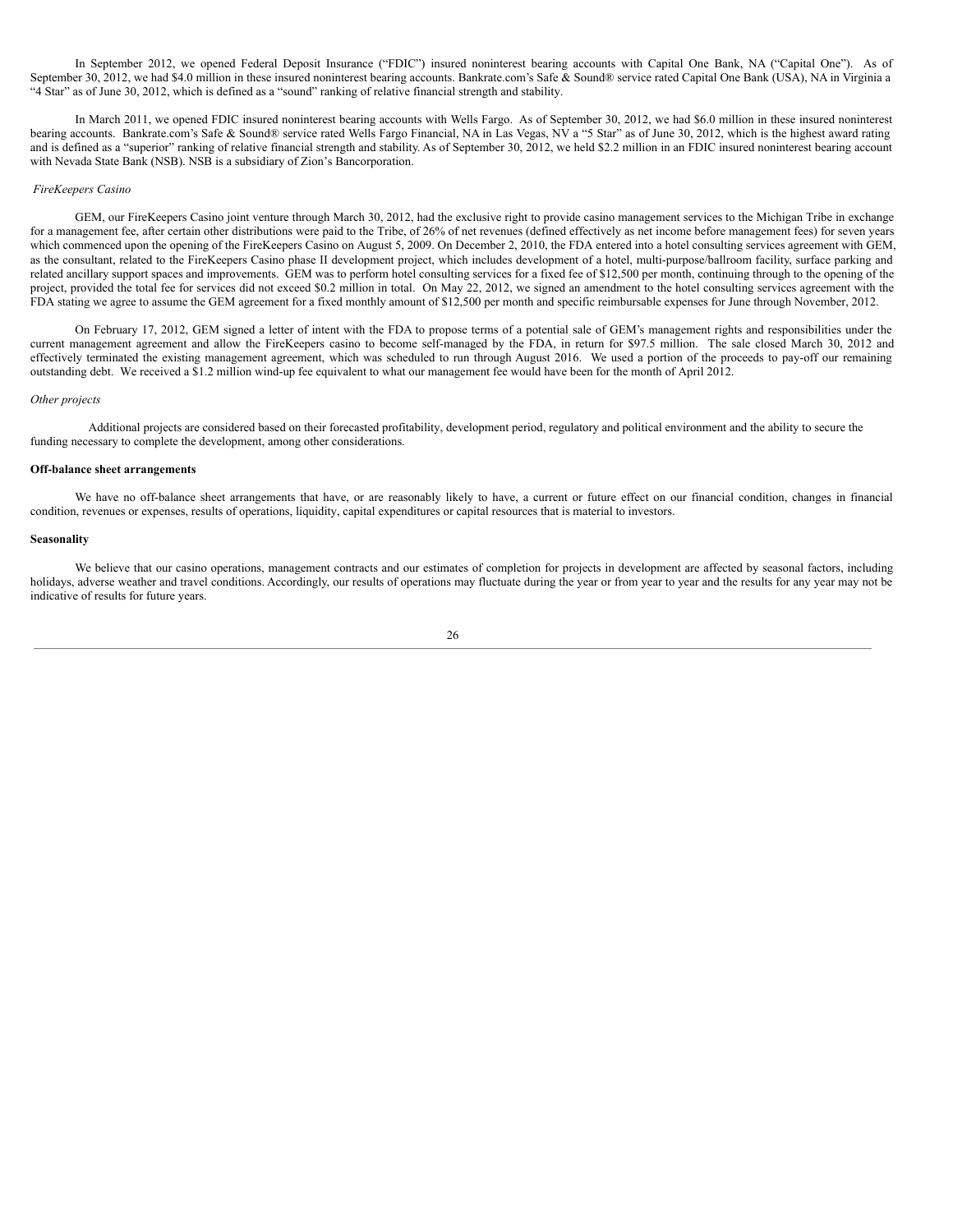#### **Regulation and taxes**

We, and our casino operations, are subject to extensive regulation by state and tribal gaming authorities. We will also be subject to regulation, which may or may not be similar to current state regulations, by the appropriate authorities in any jurisdiction where we may conduct gaming activities in the future. Changes in applicable laws or regulations could have an adverse effect on us.

The gaming industry represents a significant source of tax revenues to state governments. From time to time, various federal or state legislators and officials have proposed changes in tax law, or in the administration of such law, affecting the gaming industry. It is not possible to determine the likelihood of possible changes in tax law or in the administration of such law. Such changes, if adopted, could have a material adverse effect on our future financial position, results of operations and cash flows.

#### **Critical accounting estimates and policies**

We describe our critical accounting estimates and policies in Note 2, Summary of Significant Accounting Policies, of the Notes to Consolidated Financial Statements included in our Form 10-K for the year ended December 31, 2011. We also discuss our critical accounting estimates and policies in Item 7, Management's Discussion and Analysis of Financial Condition and Results of Operations, in our Form 10-K for the year ended December 31, 2011. There has been no significant change in our critical accounting estimates or policies since the end of 2011.

#### **Safe harbor provision**

This Quarterly Report on Form 10-Q contains forward-looking statements within the meaning of Section 21E of the Securities Exchange Act of 1934, as amended, relating to our financial condition, profitability, liquidity, resources, business outlook, market forces, corporate strategies, contractual commitments, legal matters, capital requirements and other matters. The Private Securities Litigation Reform Act of 1995 provides a safe harbor for forward-looking statements. We note that many factors could cause our actual results and experience to change significantly from the anticipated results or expectations expressed in our forward-looking statements. When words and expressions such as: "believes," "expects," "anticipates," "estimates," "plans," "intends," "objectives," "goals," "aims," "projects," "forecasts," "possible," "seeks," "may," "could," "should," "might," "likely," "enable," or similar words or expressions are used in this Form 10-Q, as well as statements containing phrases such as "in our view," "there can be no assurance," "although no assurance can be given," or "there is no way to anticipate with certainty," forward-looking statements are being made.

Various risks and uncertainties may affect the operation, performance, development and results of our business and could cause future outcomes to change significantly from those set forth in our forward-looking statements, including the following risks:

- our growth strategies;
- our development and potential acquisition of new facilities;
- successful integration of acquisitions;
- risks related to development and construction activities; including weather, labor, supply and other unforeseen interruptions, including development of hotel or other amenities in conjunction with the Silver Slipper and Rising Star;
- anticipated trends in the gaming industries;
- patron demographics;
- general market and economic conditions;
- access to capital and credit, including our ability to finance future business requirements;
- the availability of adequate levels of insurance;
- changes in federal, state, and local laws and regulations, including environmental and gaming licenses or added types of gaming legislation, regulations and taxes;
- ability to obtain and maintain gaming and other governmental licenses;
- regulatory approvals;

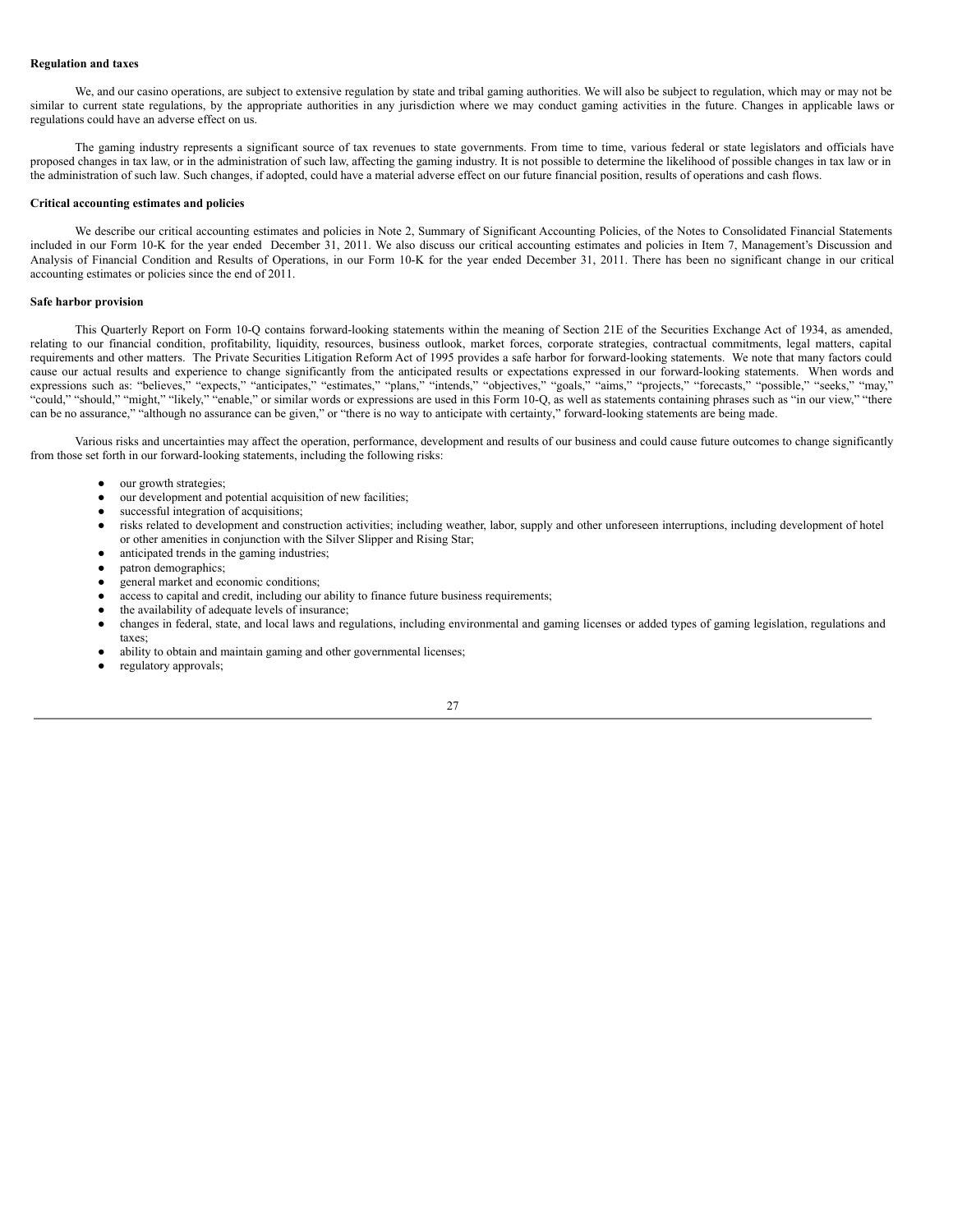- competitive environment, including increased competition from existing and new jurisdictions, such as Ohio, Illinois, California, Kentucky, Arkansas, Alabama, Florida, Louisiana and Mississippi and new forms of gaming such as internet gaming;
- risks, uncertainties and other factors described from time to time in this and our other SEC filings and reports.

We undertake no obligation to publicly update or revise any forward-looking statements as a result of future developments, events or conditions. New risks emerge from time to time and it is not possible for us to predict all such risk factors, nor can we assess the impact of all such risk factors on our business or the extent to which any factor, or combination of factors, may cause actual results to differ significantly from those forecasted in any forward-looking statements.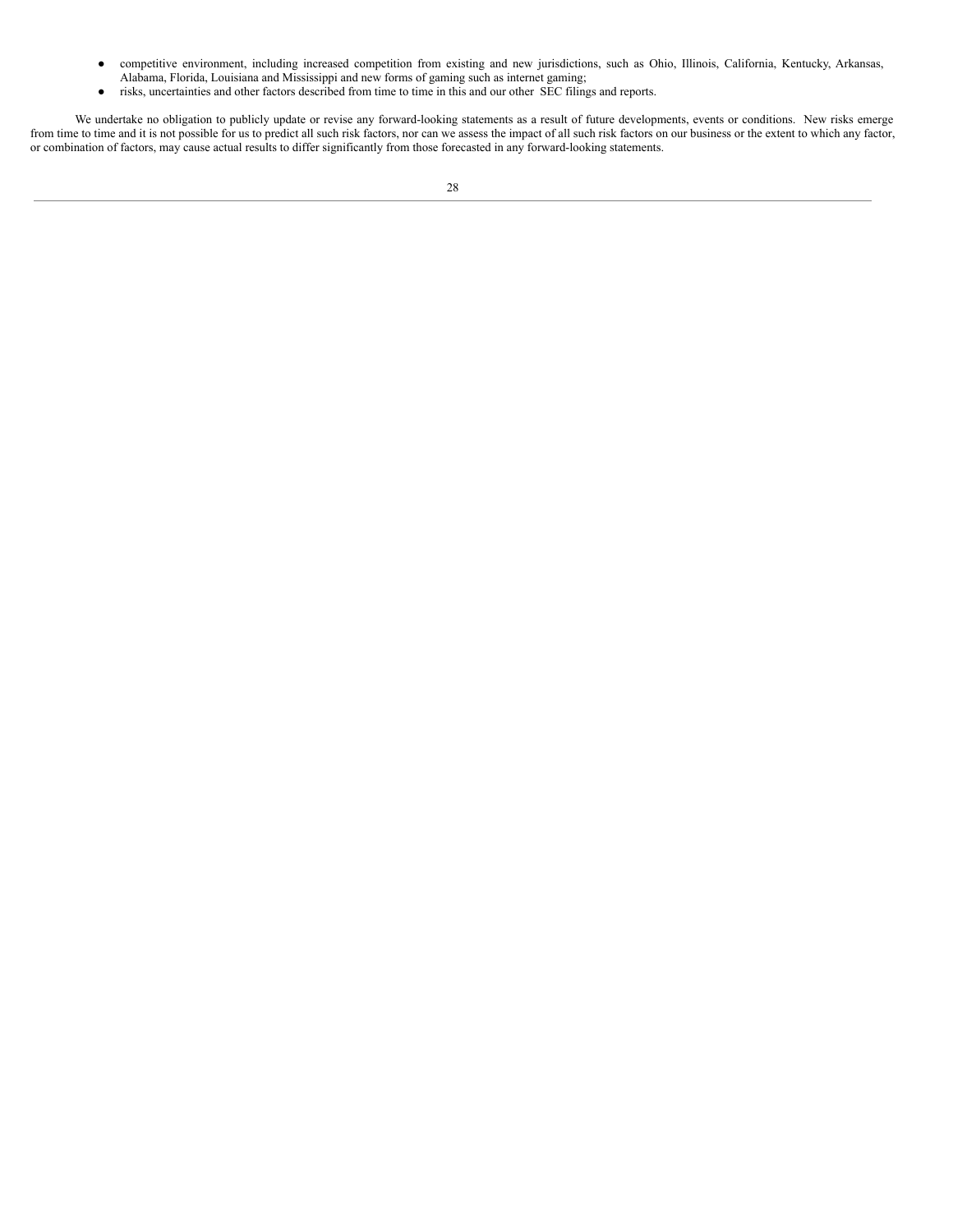#### **Item 4. Controls and Procedures**

**Evaluation of Disclosure Controls and Procedures** — As of September 30, 2012, we completed an evaluation, under the supervision and with the participation of our management, including our Chief Executive Officer and Chief Financial Officer of the effectiveness of the design and operation of our disclosure controls and procedures (as defined in the Securities Exchange Act of 1934 Rule 13a-15(e) and 15d-15(e)). Based upon that evaluation, the Chief Executive Officer and Chief Financial Officer concluded that our disclosure controls and procedures are effective at a reasonable assurance level in timely alerting them to material information relating to us which is required to be included in our periodic Securities and Exchange Commission filings.

**Changes in Internal Control Over Financial Reporting**— On September 1, 2011, we acquired the operational assets of Grand Lodge Casino. With respect to this acquisition, Management has assessed the effectiveness of the newly acquired property's internal controls, and has deemed the controls over financial reporting to be effective as of September 1, 2012.

There have been no other changes in our internal controls over financial reporting that occurred during the last fiscal quarter that materially affected, or are reasonably likely to materially affect, our internal controls over financial reporting.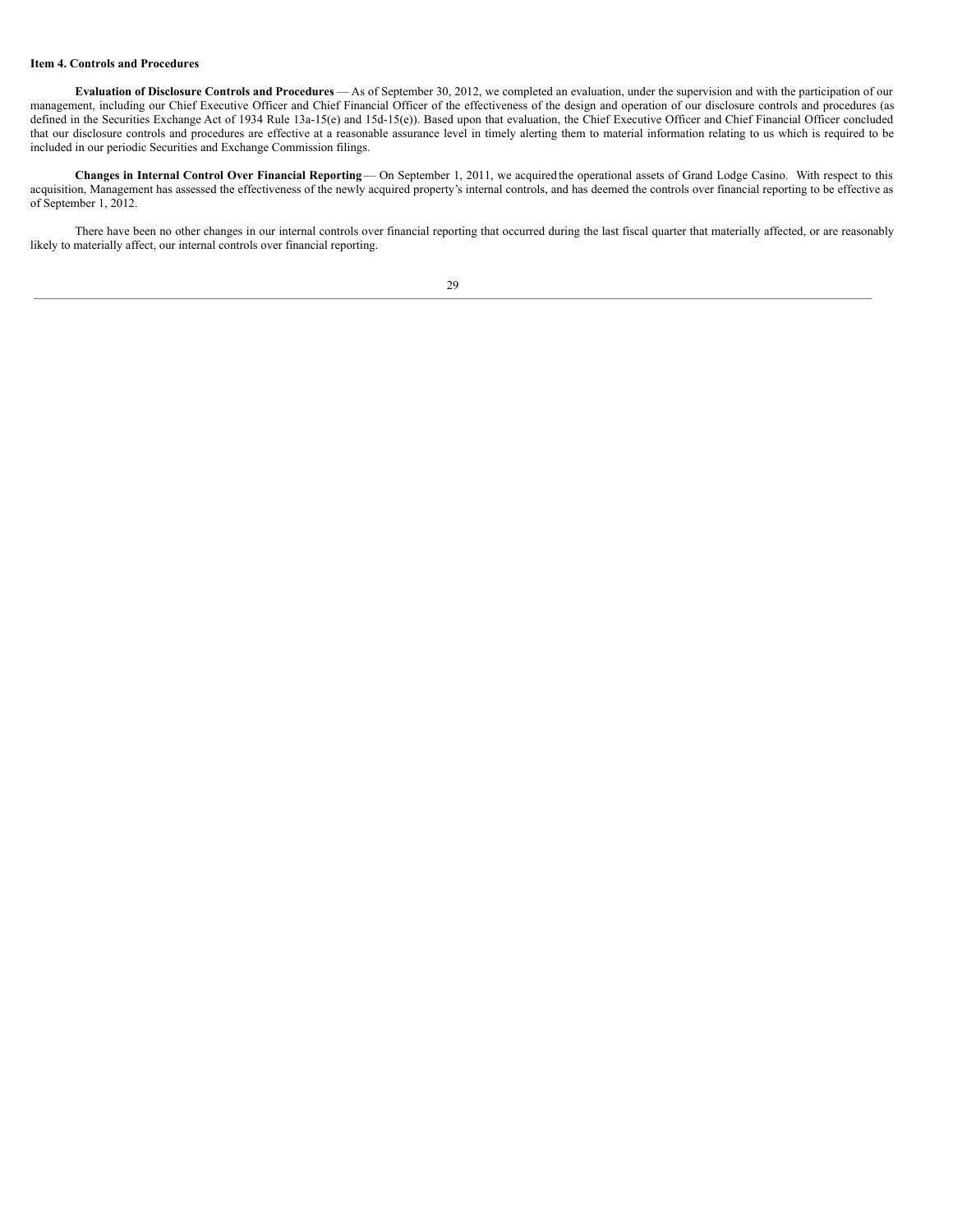# **PART II - OTHER INFORMATION**

### **Item 6. Exhibits**

| 10.1    | Second Lien Credit Agreement dated as of October 1, 2012, by and among Full House Resorts, Inc. as borrower, the Lenders named therein and<br>ABC Funding, LLC as Administrative Agent (Incorporated by reference to Exhibit 10.1 to Full House's Current Report on Form 8-K/A as filed |
|---------|-----------------------------------------------------------------------------------------------------------------------------------------------------------------------------------------------------------------------------------------------------------------------------------------|
|         | with the Securities and Exchange Commission on October 5, 2012.                                                                                                                                                                                                                         |
| 31.1    | Certification of principal executive officer pursuant to 18 U.S.C. section 1350, as adopted pursuant to Section 302 of the Sarbanes-Oxley Act of<br>2002                                                                                                                                |
| 31.2    | Certification of principal financial officer pursuant to 18 U.S.C. section 1350, as adopted pursuant to Section 302 of the Sarbanes-Oxley Act of<br>2002                                                                                                                                |
| 32.1    | Certification of principal executive officer pursuant to 18 U.S.C. section 1350, as adopted pursuant to Section 906 of the Sarbanes-Oxley Act of<br>2002                                                                                                                                |
| 32.2    | Certification of principal financial officer pursuant to 18 U.S.C. section 1350, as adopted pursuant to Section 906 of the Sarbanes-Oxley Act of<br>2002                                                                                                                                |
| 101.INS | XBRL Instance*                                                                                                                                                                                                                                                                          |
| 101.SCH | XBRL Taxonomy Extension Schema*                                                                                                                                                                                                                                                         |
| 101.CAL | XBRL Taxonomy Extension Calculation*                                                                                                                                                                                                                                                    |
| 101.DEF | XBRL Taxonomy Extension Definition*                                                                                                                                                                                                                                                     |
| 101.LAB | XBRL Taxonomy Extension Labels*                                                                                                                                                                                                                                                         |
| 101.PRE | XBRL Taxonomy Extension Presentation*                                                                                                                                                                                                                                                   |
|         |                                                                                                                                                                                                                                                                                         |

\* XBRL information is furnished and not filed or a part of a registration statement or prospectus for purposes of sections 11 or 12 of the Securities Act of 1933, as amended, is deemed not filed for purposes of section 18 of the Securities Exchange Act of 1934, as amended, and otherwise is not subject to liability under these sections.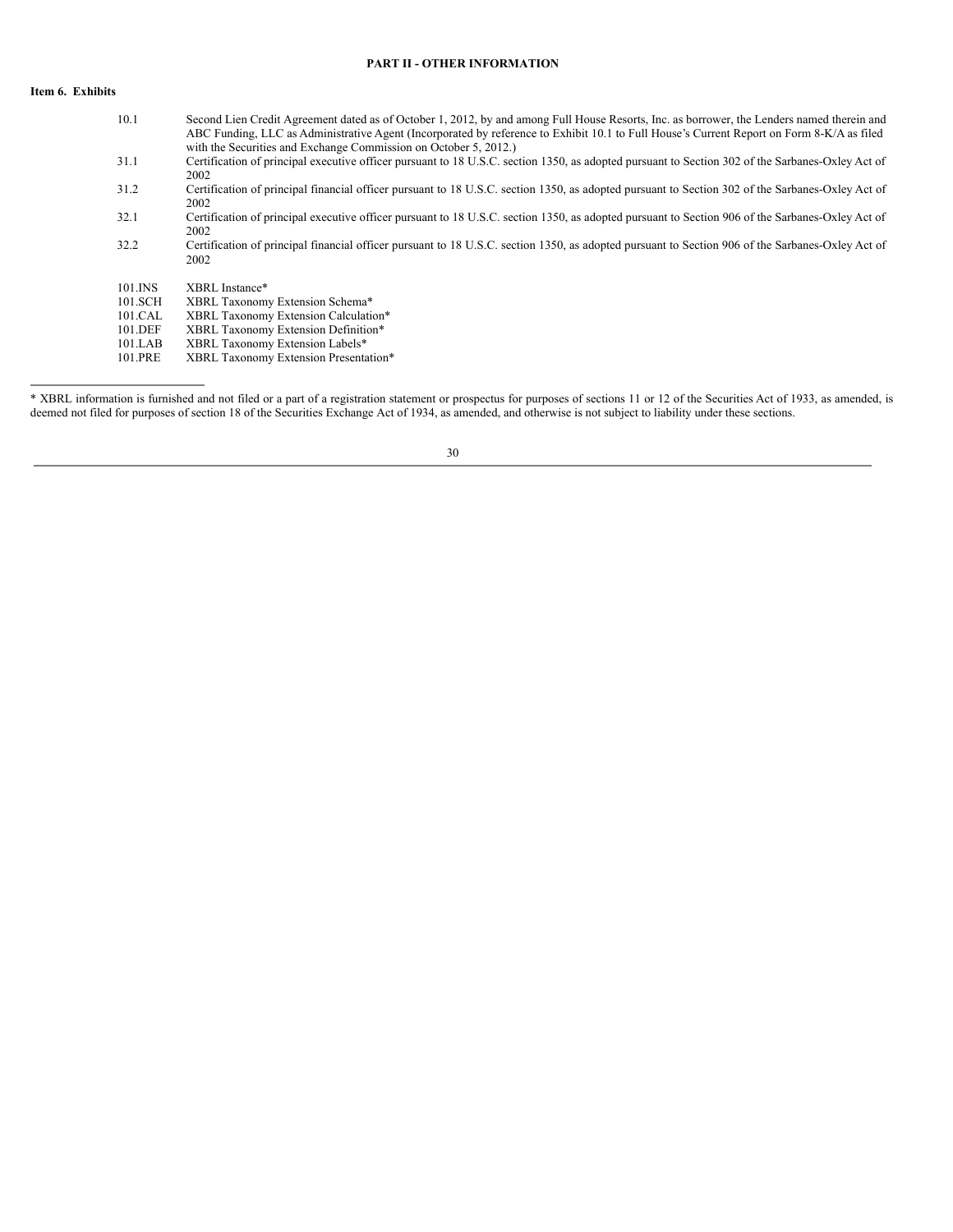# **SIGNATURES**

Pursuant to the requirements of the Securities Exchange Act of 1934, as amended, the Company has duly caused this report to be signed on its behalf by the undersigned, thereunto duly authorized.

Date: November 6, 2012

# **FULL HOUSE RESORTS, INC.**

By: /s/ MARK J. MILLER

Mark J. Miller Chief Financial Officer and Chief Operating Officer (on behalf of the Registrant and as principal financial officer)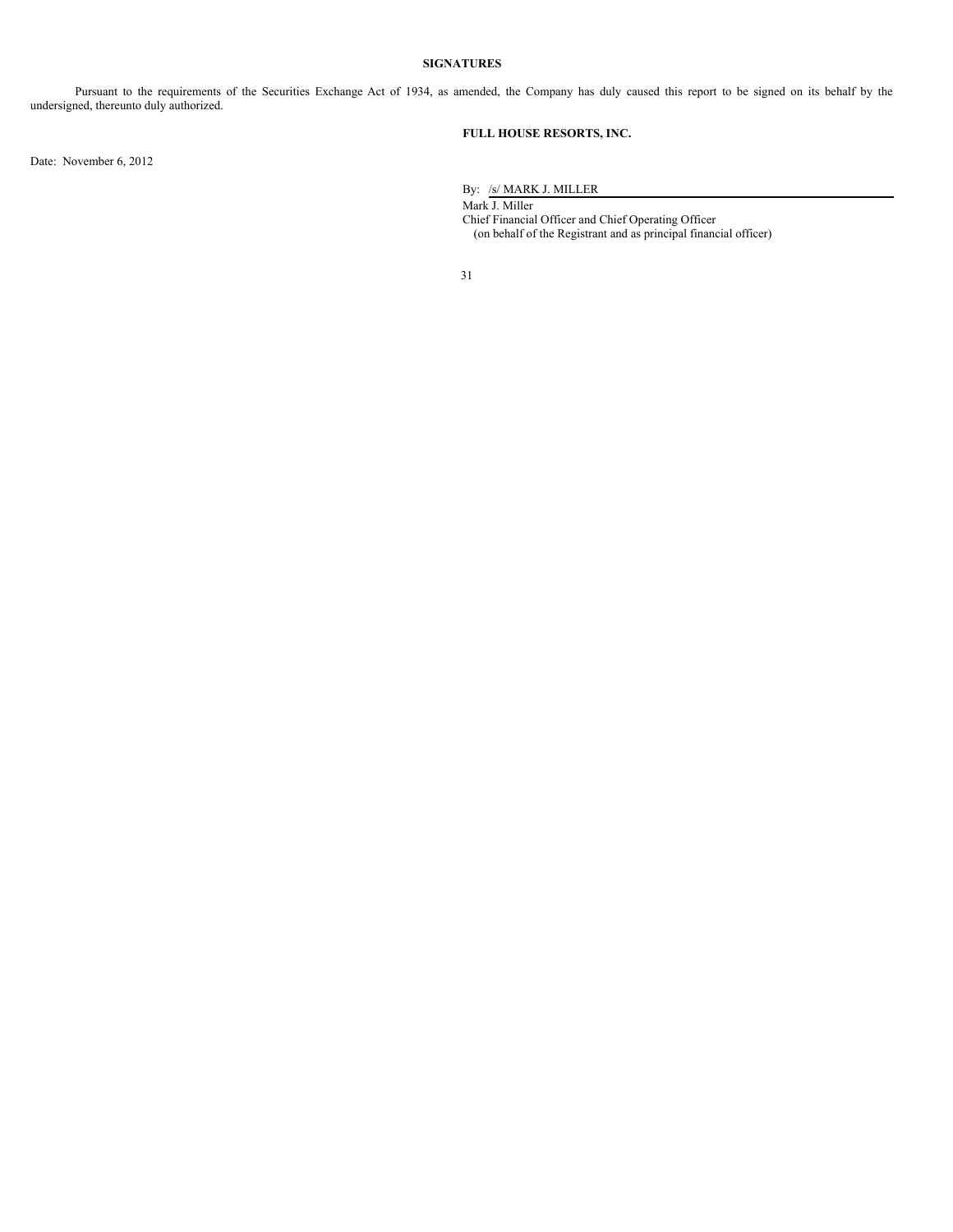#### **CERTIFICATION**

I, Andre M. Hilliou, certify that:

- 1. I have reviewed this Quarterly Report on Form 10-Q of Full House Resorts, Inc.;
- 2. Based on my knowledge, this report does not contain any untrue statement of a material fact or omit to state a material fact necessary to make the statements made, in light of the circumstances under which such statements were made, not misleading with respect to the period covered by this report;
- 3. Based on my knowledge, the financial statements, and other financial information included in this report, fairly present in all material respects the financial condition, results of operations and cash flows of the small business issuer as of, and for, the periods presented in this report;
- 4. The small business issuer's other certifying officer(s) and I are responsible for establishing and maintaining disclosure controls and procedures (as defined in Exchange Act Rules 13a-15(e) and 15d-15(e)) and internal control over financial reporting (as defined in Exchange Act Rules 13a-15(f)) for the small business issuer and have:
	- a) Designed such disclosure controls and procedures, or caused such disclosure controls and procedures to be designed under our supervision, to ensure that material information relating to the small business issuer, including its consolidated subsidiaries, is made known to us by others within those entities, particularly during the period in which this report is being prepared;
	- b) Designed such internal control over financial reporting, or caused such internal control over financial reporting to be designed under our supervision, to provide reasonable assurance regarding the reliability of financial reporting and the preparation of financial statements for external purposes in accordance with generally accepted accounting principles;
	- c) Evaluated the effectiveness of the small business issuer's disclosure controls and procedures and presented in this report our conclusions about the effectiveness of the disclosure controls and procedures, as of the end of the period covered by this report based on such evaluation; and
	- d) Disclosed in this report any change in the small business issuer's internal control over financial reporting that occurred during the small business issuer's most recent quarter (the small business issuer's fourth quarter in the case of an annual report) that has materially affected, or is reasonably likely to materially affect the small business issuer's internal control over financial reporting; and
- 5. The small business issuer's other certifying officer(s) and I have disclosed, based on our most recent evaluation of internal control over financial reporting, to the small business issuer's auditors and the audit committee of the small business issuer's board of directors (or persons performing the equivalent function):
	- a) All significant deficiencies and material weaknesses in the design or operation of internal controls over financial reporting which are reasonably likely to adversely affect the small business issuer's ability to record, process, summarize and report financial information; and
	- b) Any fraud, whether or not material, that involves management of other employees who have a significant role in the small business issuer's internal controls over financial reporting.

Dated: November 6, 2012 By: /s/ ANDRE M. HILLIOU Andre M. Hilliou Chief Executive Officer and Chairman of the Board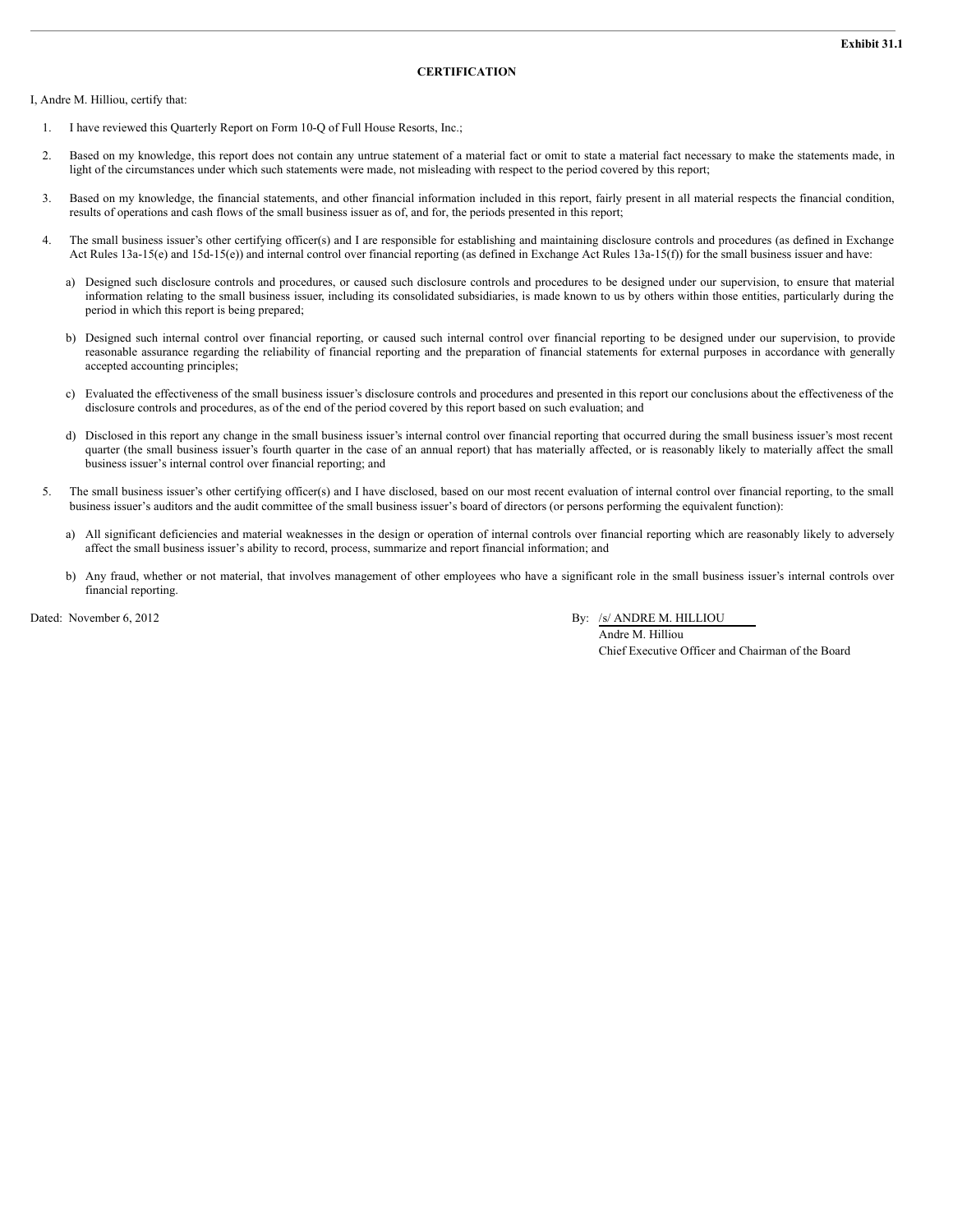#### **CERTIFICATION**

I, Mark Miller, certify that:

- 1. I have reviewed this Quarterly Report on Form 10-Q of Full House Resorts, Inc.;
- 2. Based on my knowledge, this report does not contain any untrue statement of a material fact or omit to state a material fact necessary to make the statements made, in light of the circumstances under which such statements were made, not misleading with respect to the period covered by this report;
- 3. Based on my knowledge, the financial statements, and other financial information included in this report, fairly present in all material respects the financial condition, results of operations and cash flows of the small business issuer as of, and for, the periods presented in this report;
- 4. The small business issuer's other certifying officer(s) and I are responsible for establishing and maintaining disclosure controls and procedures (as defined in Exchange Act Rules 13a-15(e) and 15d-15(e)) and internal control over financial reporting (as defined in Exchange Act Rules 13a-15(f)) and internal control over financial reporting (as defined in Exchange Act Rules 13a-15(f)) for the small business issuer and have:
	- a) Designed such disclosure controls and procedures, or caused such disclosure controls and procedures to be designed under our supervision, to ensure that material information relating to the small business issuer, including its consolidated subsidiaries, is made known to us by others within those entities, particularly during the period in which this report is being prepared;
	- b) Designed such internal control over financial reporting, or caused such internal control over financial reporting to be designed under our supervision, to provide reasonable assurance regarding the reliability of financial reporting and the preparation of financial statements for external purposes in accordance with generally accepted accounting principles;
	- c) Evaluated the effectiveness of the small business issuer's disclosure controls and procedures and presented in this report our conclusions about the effectiveness of the disclosure controls and procedures, as of the end of the period covered by this report based on such evaluation; and
	- d) Disclosed in this report any change in the small business issuer's internal control over financial reporting that occurred during the small business issuer's most recent quarter (the small business issuer's fourth quarter in the case of an annual report) that has materially affected, or is reasonably likely to materially affect the small business issuer's internal control over financial reporting; and
- 5. The small business issuer's other certifying officer(s) and I have disclosed, based on our most recent evaluation of internal control over financial reporting, to the small business issuer's auditors and the audit committee of the small business issuer's board of directors (or persons performing the equivalent function):
	- a) All significant deficiencies and material weaknesses in the design or operation of internal controls over financial reporting which are reasonably likely to adversely affect the small business issuer's ability to record, process, summarize and report financial information; and
	- b) Any fraud, whether or not material, that involves management of other employees who have a significant role in the small business issuer's internal controls over financial reporting.

Dated: November 6, 2012 **By:** /s/ MARK J. MILLER

Mark J. Miller Chief Financial Officer and Chief Operating Officer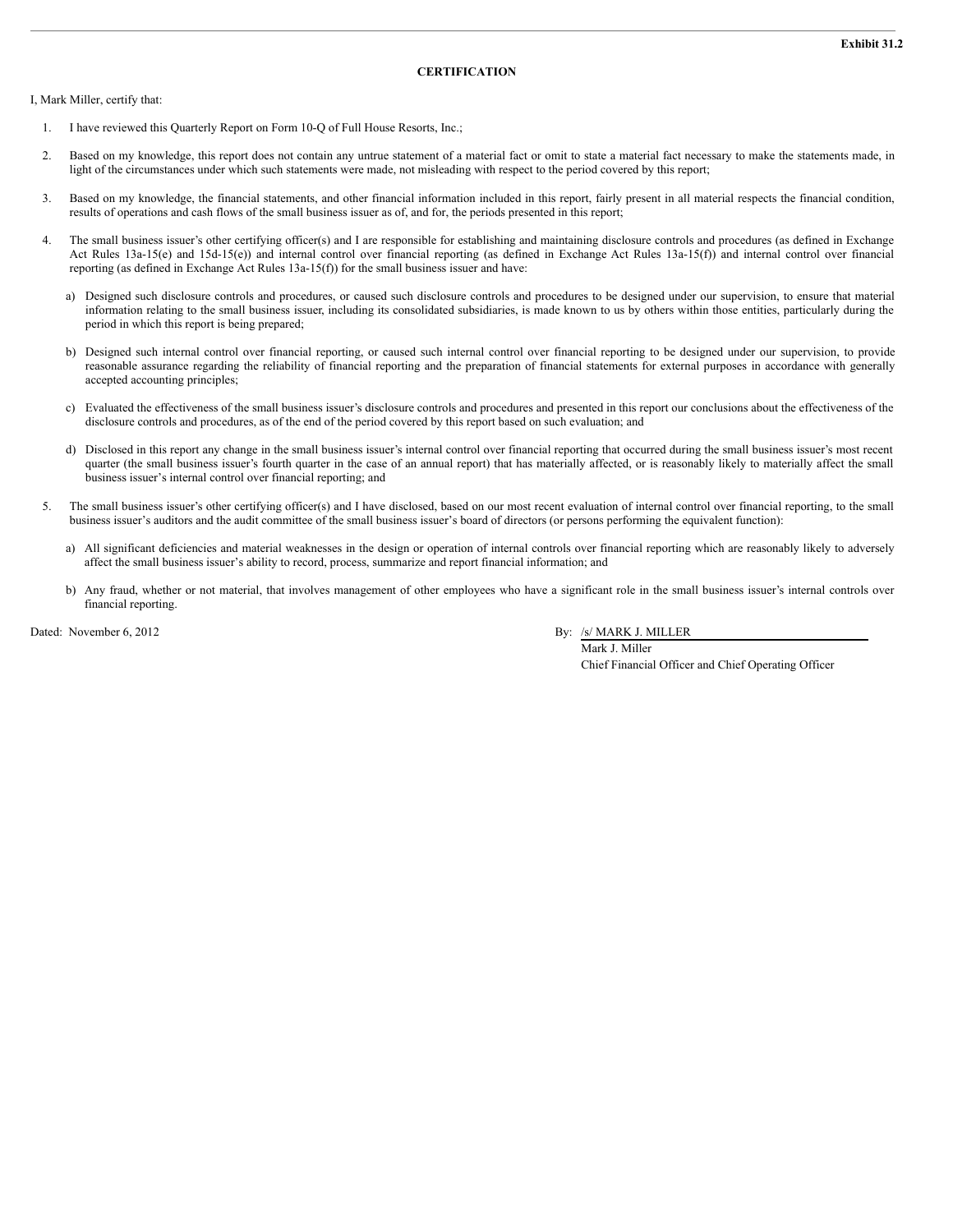#### **CERTIFICATION OF PRINCIPAL EXECUTIVE OFFICER PURSUANT TO 18 U.S.C. SECTION 1350**

In connection with the Quarterly Report on Form 10-Q of Full House Resorts, Inc. for the quarter ended September 30, 2012 as filed with the Securities and Exchange Commission (the "Report'), I, Andre M. Hilliou, Chief Executive Officer and Chairman of the Board of Full House Resorts, Inc., hereby certify pursuant to 18 U.S.C. Section 1350, as adopted pursuant to Section 906 of the Sarbanes-Oxley Act of 2002, that:

- (1) The Report fully complies with the requirements of section 13(a) or 15(d) of the Securities Exchange Act of 1934; and
- (2) The information contained in the Report fairly presents, in all material respects, the financial condition and results of operations of Full House Resorts, Inc.

Dated: November 6, 2012 By: /s/ ANDRE M. HILLIOU Andre M. Hilliou Chief Executive Officer and Chairman of the Board